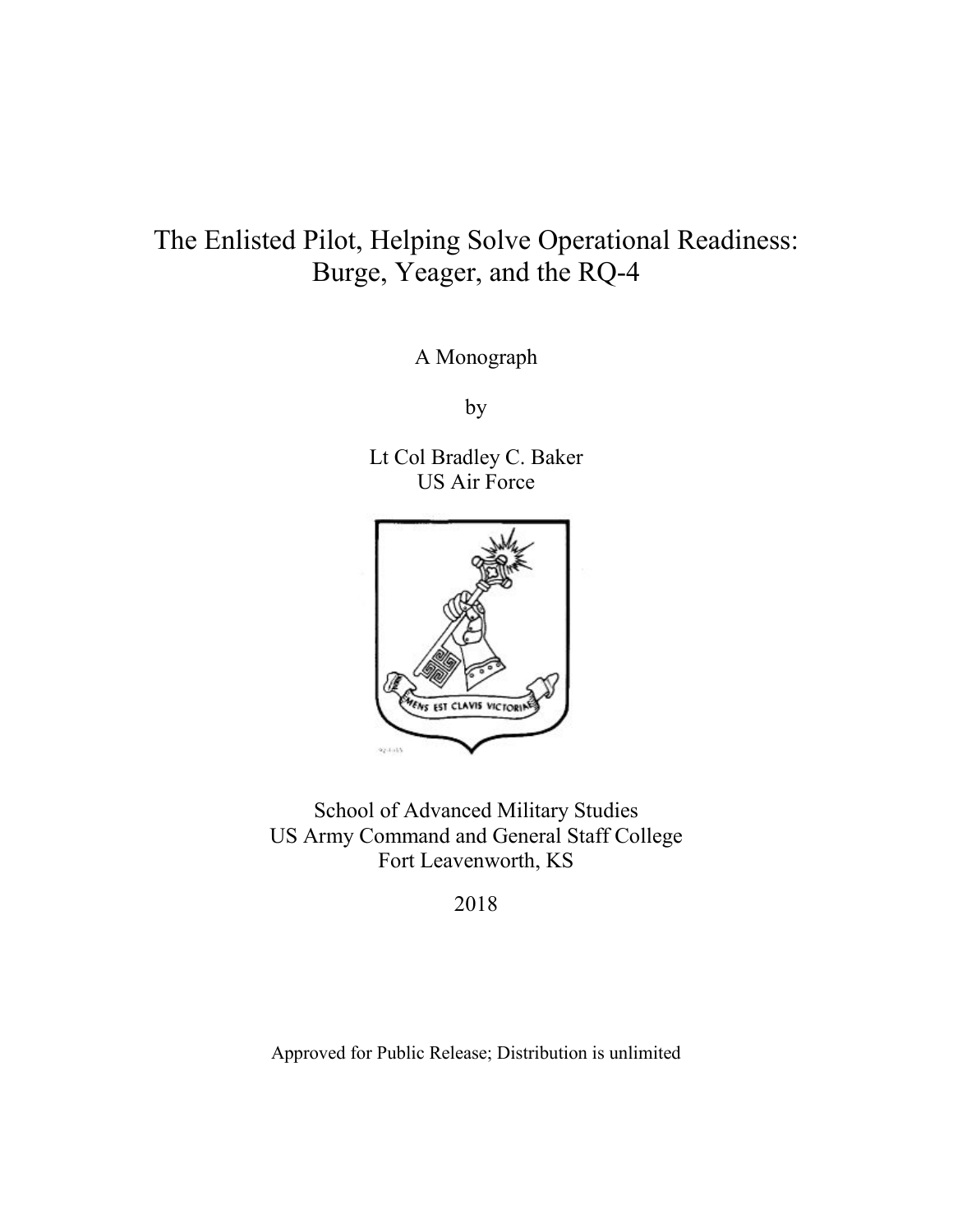|                                                                                                                                                                                                                                                                                                                                                                                                                                                                                                                                                                                                                                                                                                                                                                                                                                                                                                                                                                 |                 |                         | Form Approved                            |  |
|-----------------------------------------------------------------------------------------------------------------------------------------------------------------------------------------------------------------------------------------------------------------------------------------------------------------------------------------------------------------------------------------------------------------------------------------------------------------------------------------------------------------------------------------------------------------------------------------------------------------------------------------------------------------------------------------------------------------------------------------------------------------------------------------------------------------------------------------------------------------------------------------------------------------------------------------------------------------|-----------------|-------------------------|------------------------------------------|--|
| <b>REPORT DOCUMENTATION PAGE</b>                                                                                                                                                                                                                                                                                                                                                                                                                                                                                                                                                                                                                                                                                                                                                                                                                                                                                                                                |                 |                         | OMB No. 0704-0188                        |  |
| Public reporting burden for this collection of information is estimated to average 1 hour per response, including the time for reviewing instructions, searching existing data sources, gathering and maintaining the<br>data needed, and completing and reviewing this collection of information. Send comments regarding this burden estimate or any other aspect of this collection of information, including suggestions for reducing<br>this burden to Department of Defense, Washington Headquarters Services, Directorate for Information Operations and Reports (0704-0188), 1215 Jefferson Davis Highway, Suite 1204, Arlington, VA 22202-<br>4302. Respondents should be aware that notwithstanding any other provision of law, no person shall be subject to any penalty for failing to comply with a collection of information if it does not display a currently<br>valid OMB control number. PLEASE DO NOT RETURN YOUR FORM TO THE ABOVE ADDRESS. |                 |                         |                                          |  |
| 1. REPORT DATE (DD-MM-YYYY)                                                                                                                                                                                                                                                                                                                                                                                                                                                                                                                                                                                                                                                                                                                                                                                                                                                                                                                                     | 2. REPORT TYPE  |                         | 3. DATES COVERED (From - To)             |  |
| 12-04-2018                                                                                                                                                                                                                                                                                                                                                                                                                                                                                                                                                                                                                                                                                                                                                                                                                                                                                                                                                      | Master's Thesis |                         | June $2017 -$ April 2018                 |  |
| <b>4. TITLE AND SUBTITLE</b>                                                                                                                                                                                                                                                                                                                                                                                                                                                                                                                                                                                                                                                                                                                                                                                                                                                                                                                                    |                 |                         | <b>5a. CONTRACT NUMBER</b>               |  |
| The Enlisted Pilot, Helping Solve Operational Readiness: Burge, Yeager, and                                                                                                                                                                                                                                                                                                                                                                                                                                                                                                                                                                                                                                                                                                                                                                                                                                                                                     |                 |                         |                                          |  |
| the RQ-4                                                                                                                                                                                                                                                                                                                                                                                                                                                                                                                                                                                                                                                                                                                                                                                                                                                                                                                                                        |                 | <b>5b. GRANT NUMBER</b> |                                          |  |
|                                                                                                                                                                                                                                                                                                                                                                                                                                                                                                                                                                                                                                                                                                                                                                                                                                                                                                                                                                 |                 |                         | <b>5c. PROGRAM ELEMENT NUMBER</b>        |  |
| 6. AUTHOR(S)                                                                                                                                                                                                                                                                                                                                                                                                                                                                                                                                                                                                                                                                                                                                                                                                                                                                                                                                                    |                 |                         | <b>5d. PROJECT NUMBER</b>                |  |
| Lt Col Bradley Baker                                                                                                                                                                                                                                                                                                                                                                                                                                                                                                                                                                                                                                                                                                                                                                                                                                                                                                                                            |                 |                         |                                          |  |
|                                                                                                                                                                                                                                                                                                                                                                                                                                                                                                                                                                                                                                                                                                                                                                                                                                                                                                                                                                 |                 |                         | <b>5e. TASK NUMBER</b>                   |  |
|                                                                                                                                                                                                                                                                                                                                                                                                                                                                                                                                                                                                                                                                                                                                                                                                                                                                                                                                                                 |                 |                         | <b>5f. WORK UNIT NUMBER</b>              |  |
| 7. PERFORMING ORGANIZATION NAME(S) AND ADDRESS(ES)                                                                                                                                                                                                                                                                                                                                                                                                                                                                                                                                                                                                                                                                                                                                                                                                                                                                                                              |                 |                         | <b>8. PERFORMING ORGANIZATION REPORT</b> |  |
| U.S. Army Command and General Staff College                                                                                                                                                                                                                                                                                                                                                                                                                                                                                                                                                                                                                                                                                                                                                                                                                                                                                                                     |                 |                         | <b>NUMBER</b>                            |  |
| <b>ATTN: ATZL-SWD-GD</b>                                                                                                                                                                                                                                                                                                                                                                                                                                                                                                                                                                                                                                                                                                                                                                                                                                                                                                                                        |                 |                         |                                          |  |
|                                                                                                                                                                                                                                                                                                                                                                                                                                                                                                                                                                                                                                                                                                                                                                                                                                                                                                                                                                 |                 |                         |                                          |  |
| Fort Leavenworth, KS 66027-2301                                                                                                                                                                                                                                                                                                                                                                                                                                                                                                                                                                                                                                                                                                                                                                                                                                                                                                                                 |                 |                         |                                          |  |
| 9. SPONSORING / MONITORING AGENCY NAME(S) AND ADDRESS(ES)                                                                                                                                                                                                                                                                                                                                                                                                                                                                                                                                                                                                                                                                                                                                                                                                                                                                                                       |                 |                         | 10. SPONSOR/MONITOR'S ACRONYM(S)         |  |
| <b>Advanced Military Studies Program</b>                                                                                                                                                                                                                                                                                                                                                                                                                                                                                                                                                                                                                                                                                                                                                                                                                                                                                                                        |                 |                         | <b>NUMBER(S)</b>                         |  |
|                                                                                                                                                                                                                                                                                                                                                                                                                                                                                                                                                                                                                                                                                                                                                                                                                                                                                                                                                                 |                 |                         |                                          |  |
|                                                                                                                                                                                                                                                                                                                                                                                                                                                                                                                                                                                                                                                                                                                                                                                                                                                                                                                                                                 |                 |                         |                                          |  |
| <b>12. DISTRIBUTION / AVAILABILITY STATEMENT</b>                                                                                                                                                                                                                                                                                                                                                                                                                                                                                                                                                                                                                                                                                                                                                                                                                                                                                                                |                 |                         |                                          |  |
| Approved for Public Release; Distribution is Unlimited                                                                                                                                                                                                                                                                                                                                                                                                                                                                                                                                                                                                                                                                                                                                                                                                                                                                                                          |                 |                         |                                          |  |
| <b>13. SUPPLEMENTARY NOTES</b>                                                                                                                                                                                                                                                                                                                                                                                                                                                                                                                                                                                                                                                                                                                                                                                                                                                                                                                                  |                 |                         |                                          |  |
| <b>14 ADCTDACT</b>                                                                                                                                                                                                                                                                                                                                                                                                                                                                                                                                                                                                                                                                                                                                                                                                                                                                                                                                              |                 |                         |                                          |  |

#### **14. ABSTRACT**

In 2016, the United States Air Force (USAF) testified to Congress that it was struggling to meet its operational requirements due to a massive shortage in pilots. The service was short 1,555 pilots with fighter pilots alone accounting for 1,211 of the unfilled seats. The USAF has taken multiple approaches to attempt to solve the problem with limited success. One of the many possible solutions to the problem is the expansion of the enlisted pilot program. In 2016, the USAF started the Enlisted Remotely Piloted Aircraft Pilot Program. However, for the USAF to improve its pilot manning and meet its operational requirements, senior leaders need to consider expanding aircraft eligibility of its enlisted pilot program to include manned and lethal aircraft. The USAF must move past several fallacies of enlisted personnel that are limiting one of the many necessary solutions to solving the operational readiness problem.

This monograph first introduces you to three enlisted soldiers that overcame bias towards enlisted personnel to earn their pilot wings: Vernon Burge, William Ocker, and Chuck Yeager. Next, an examination of policy and personnel during World War II is completed. The examination provides examples of the bias towards both enlisted pilots and women pilots prior to their necessary use during the conflict. Additionally, the monograph looks at current organizations that do not require a college degree to become a pilot. The paper examines the US Army Flight Warrant Officer Program and the Federal Aviation Administration's requirements to obtain a private pilots license. Finally, the paper dissects the fallacies that are preventing the USAF from evolving: judging an individual based on their background without considering their capability, the appeal to tradition and common practice, and searching for the perfect solution. The monograph proposes the USAF reexamine its past to enable evolution of aviators, as well as conducting an unbiased and logical examination of allowing enlisted pilots to fly manned and lethal aircraft.

#### **15. SUBJECT TERMS**

Enlisted Pilots, Flying Sergeants, Operational Readiness, Vernon Burge, William Ocker, Chuck Yeager, USAF, Pilot Shortage, RQ-4, US Army Warrant Officer, Flight Warrant Officer, Fallacies, Army Air Corps, Army Air Force, FAA

| <b>16. SECURITY CLASSIFICATION OF:</b><br>unclassified |                    |              | <b>17. LIMITATION</b><br><b>OF ABSTRACT</b> | <b>18. NUMBER</b><br><b>OF PAGES</b> | <b>19a. NAME OF RESPONSIBLE PERSON</b><br>Lt Col Bradlev Baker     |
|--------------------------------------------------------|--------------------|--------------|---------------------------------------------|--------------------------------------|--------------------------------------------------------------------|
| a. REPORT                                              | <b>b. ABSTRACT</b> | c. THIS PAGE |                                             |                                      | <b>19b. TELEPHONE NUMBER</b> (include area<br>code<br>702-238-2789 |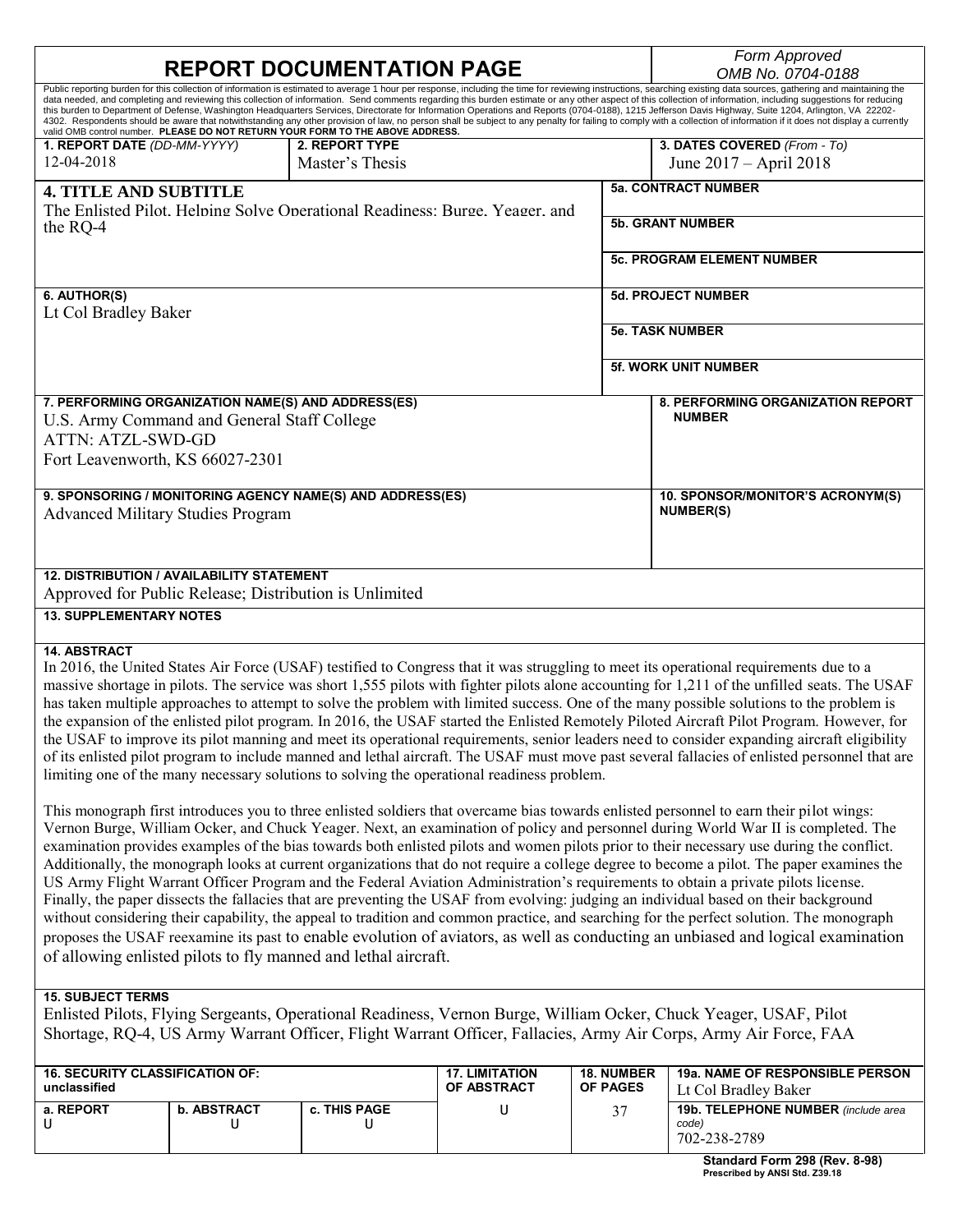# Monograph Approval Page

Name of Candidate: Lt Col Bradley C. Baker

Monograph Title: The Enlisted Pilot, Helping Solve Operational Readiness: Burge, Yeager, and the RQ-4

Approved by:

\_\_\_\_\_\_\_\_\_\_\_\_\_\_\_\_\_\_\_\_\_\_\_\_\_\_\_\_\_\_\_\_\_\_, Monograph Director John M. Curatola, PhD

\_\_\_\_\_\_\_\_\_\_\_\_\_\_\_\_\_\_\_\_\_\_\_\_\_\_\_\_\_\_\_\_\_\_, Seminar Leader

Eric J. Adams, LtCol

\_\_\_\_\_\_\_\_\_\_\_\_\_\_\_\_\_\_\_\_\_\_\_\_\_\_\_\_\_\_\_\_\_\_\_, Director, School of Advanced Military Studies James C. Markert, COL

Accepted this 24th day of May 2018 by:

\_\_\_\_\_\_\_\_\_\_\_\_\_\_\_\_\_\_\_\_\_\_\_\_\_\_\_\_\_\_\_\_\_\_\_, Director, Graduate Degree Programs Robert F. Baumann, PhD

The opinions and conclusions expressed herein are those of the student author and do not necessarily represent the views of the US Army Command and General Staff College or any other government agency. (References to this study should include the foregoing statement.)

Fair use determination or copyright permission has been obtained for the inclusion of pictures, maps, graphics, and any other works incorporated into this manuscript. A work of the United States Government is not subject to copyright, however further publication or sale of copyrighted images is not permissible.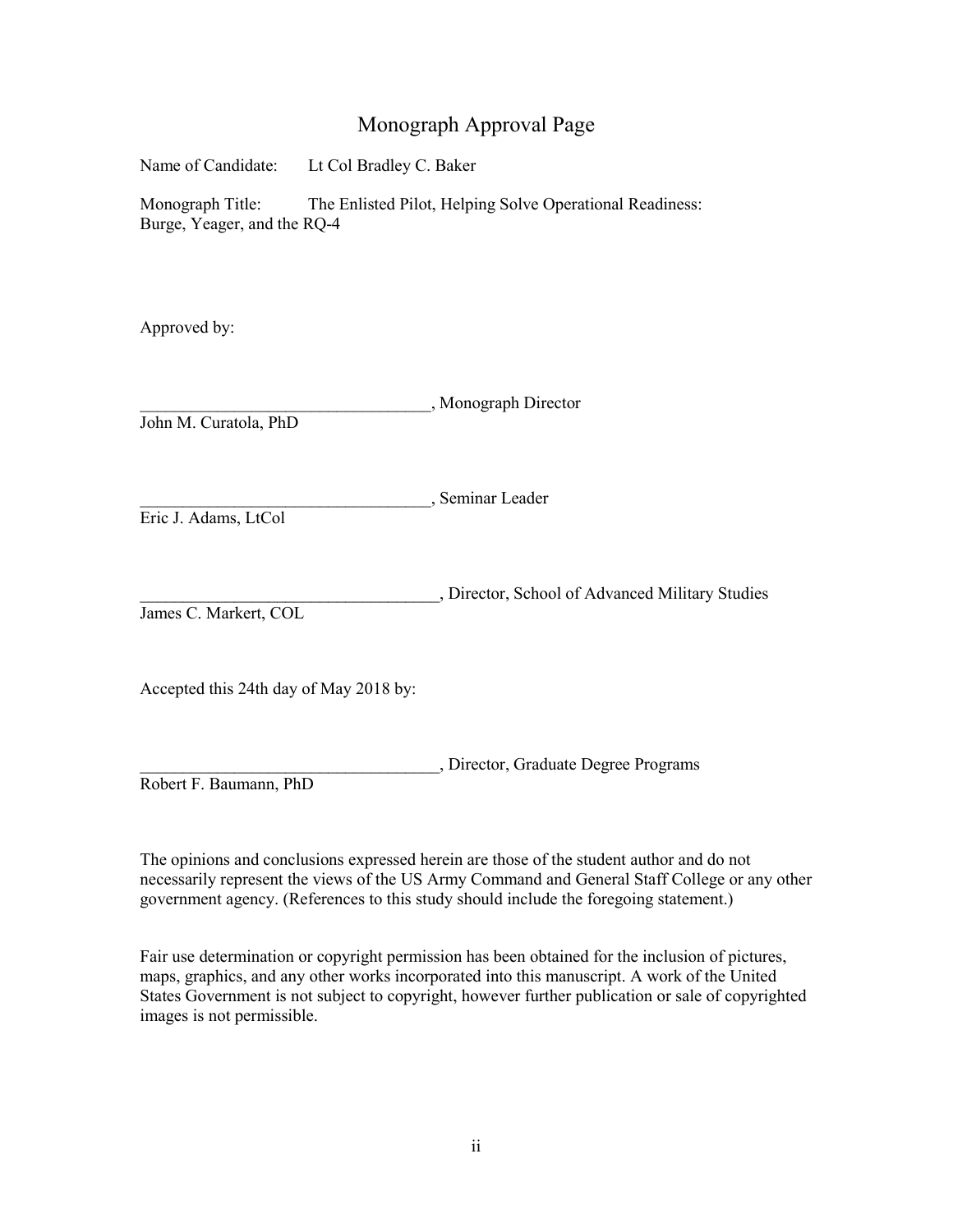### Abstract

Operational Readiness and the Enlisted Pilot: Burge, Yeager, and the RQ-4 by Lt Col Bradley C. Baker, US Air Force, 39 pages.

In 2016, the United States Air Force (USAF) testified to Congress that it was struggling to meet its operational requirements due to a massive shortage in pilots. The service was short 1,555 pilots with fighter pilots alone accounting for 1,211 of the unfilled seats. The USAF has taken multiple approaches to attempt to solve the problem with limited success. One of the many possible solutions to the problem is the expansion of the enlisted pilot program. In 2016, the USAF started the Enlisted Remotely Piloted Aircraft Pilot Program. However, for the USAF to improve its pilot manning and meet its operational requirements, senior leaders need to consider expanding aircraft eligibility of its enlisted pilot program to include manned and lethal aircraft. The USAF must move past several fallacies of enlisted personnel that are limiting one of the many necessary solutions to solving the operational readiness problem.

This monograph first introduces you to three enlisted soldiers that overcame bias towards enlisted personnel to earn their pilot wings: Vernon Burge, William Ocker, and Chuck Yeager. Next, an examination of policy and personnel during World War II is completed. The examination provides examples of the bias towards both enlisted pilots and women pilots prior to their necessary use during the conflict. Additionally, the monograph looks at current organizations that do not require a college degree to become a pilot. The paper examines the US Army Flight Warrant Officer Program and the Federal Aviation Administration's requirements to obtain a private pilot license. Finally, the paper dissects the fallacies that are preventing the USAF from evolving: judging an individual based on their background without considering their capability, the appeal to tradition and common practice, and searching for the perfect solution. The monograph proposes the USAF reexamine its past to enable evolution of aviators, as well as conducting an unbiased and logical examination of allowing enlisted pilots to fly manned and lethal aircraft.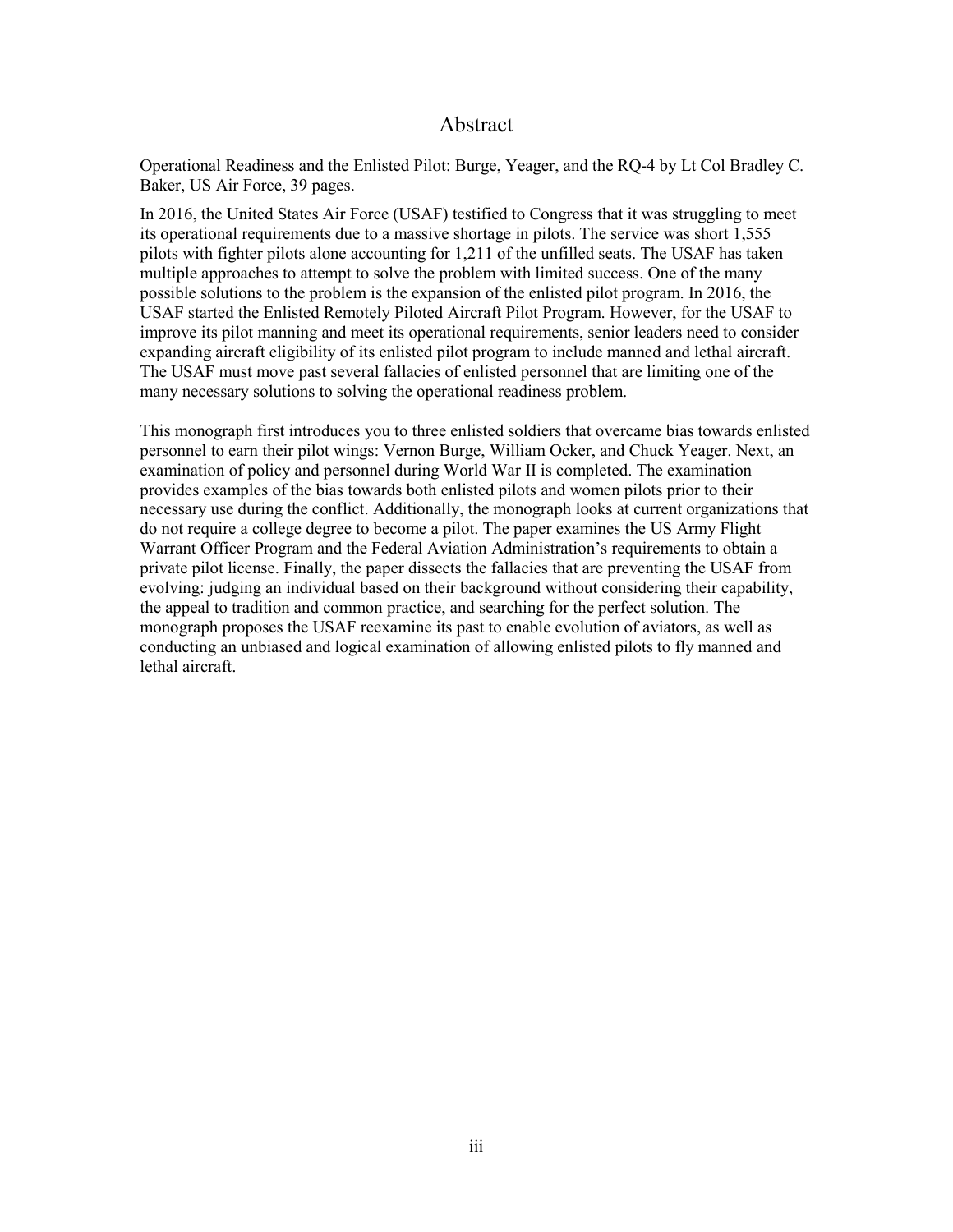# Contents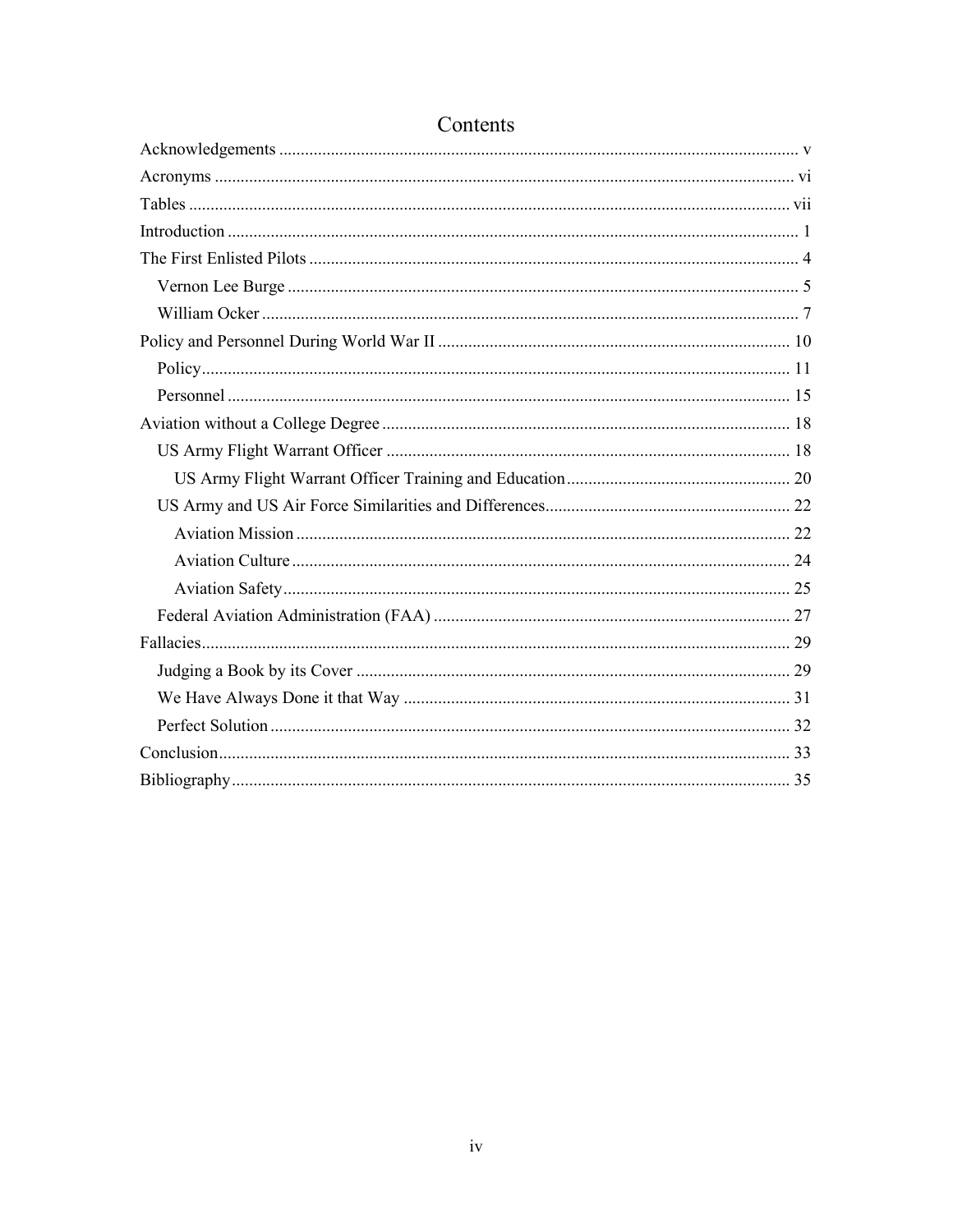# Acknowledgements

<span id="page-5-0"></span>To the military and civilian staff at SAMS, thank you for your guidance, knowledge, and differing perspectives that will help guide me through my military career and more importantly life. Next, I must thank my wife, who like other military spouses provides unwavering support and receives very little credit. Thank-you for being a wonderful wife, mother, and editor. Finally, my motivation, thank-you Ava and Tess for your love, smiles, and amazing pictures that helped me get through many afternoons working on this paper.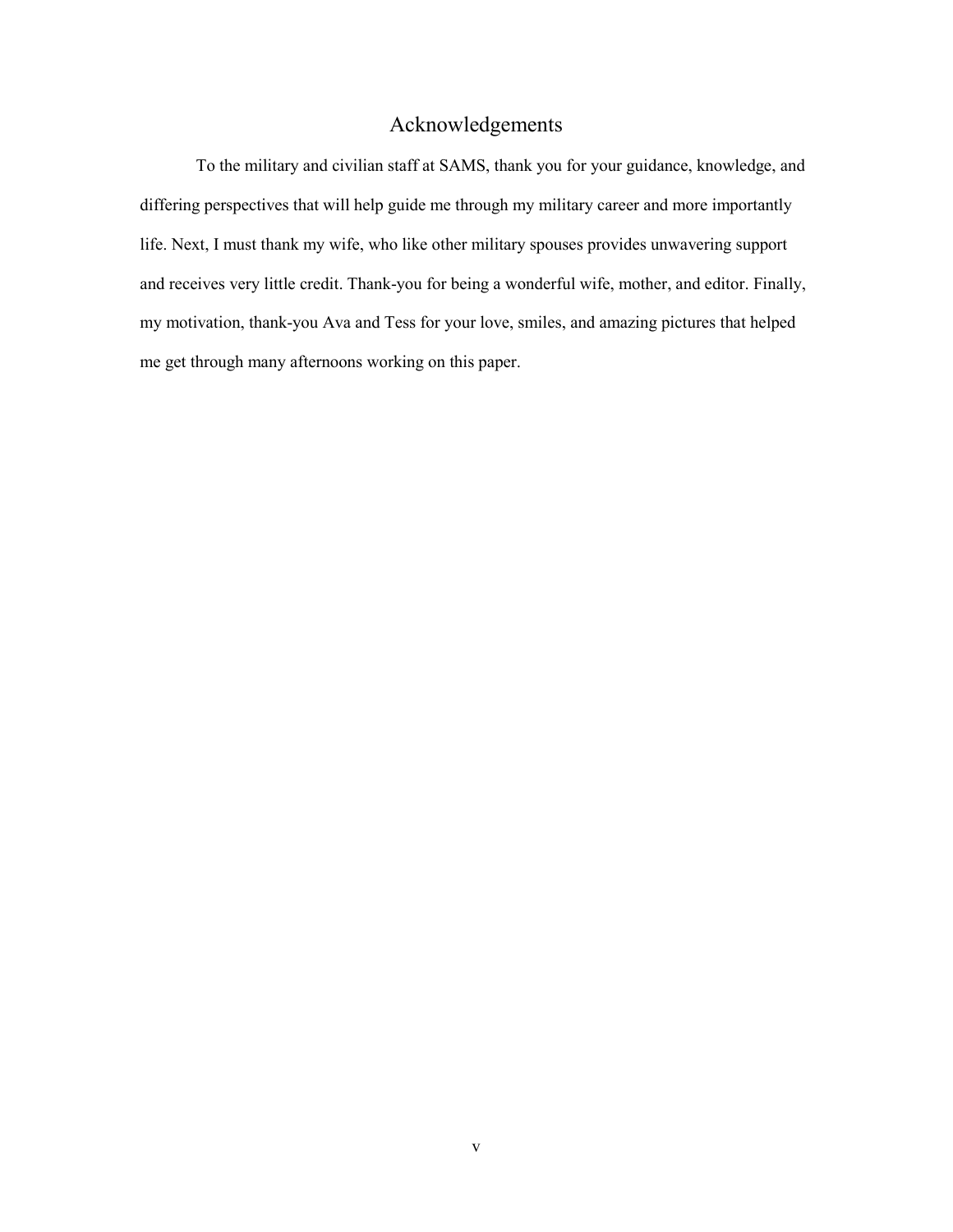# Acronyms

<span id="page-6-0"></span>

| AAF           | Army Air Force                                 |
|---------------|------------------------------------------------|
| ADP           | <b>Army Doctrine Publication</b>               |
| <b>CONARC</b> | Continental Army Command                       |
| <b>FAA</b>    | <b>Federal Aviation Administration</b>         |
| FAI           | Federation Aeronautique Internationale         |
| <b>ISR</b>    | Intelligence, Surveillance, and Reconnaissance |
| <b>NAP</b>    | Naval Aviation Pilot                           |
| <b>RPA</b>    | Remotely Piloted Aircraft                      |
| <b>UAV</b>    | <b>Unmanned Aerial Vehicle</b>                 |
| <b>USAF</b>   | United States Air Force                        |
| <b>WAFS</b>   | Women's Auxiliary Flying Squadron              |
| <b>WASP</b>   | Women Airforce Service Pilots                  |
| <b>WOCS</b>   | Warrant Officers Candidate School              |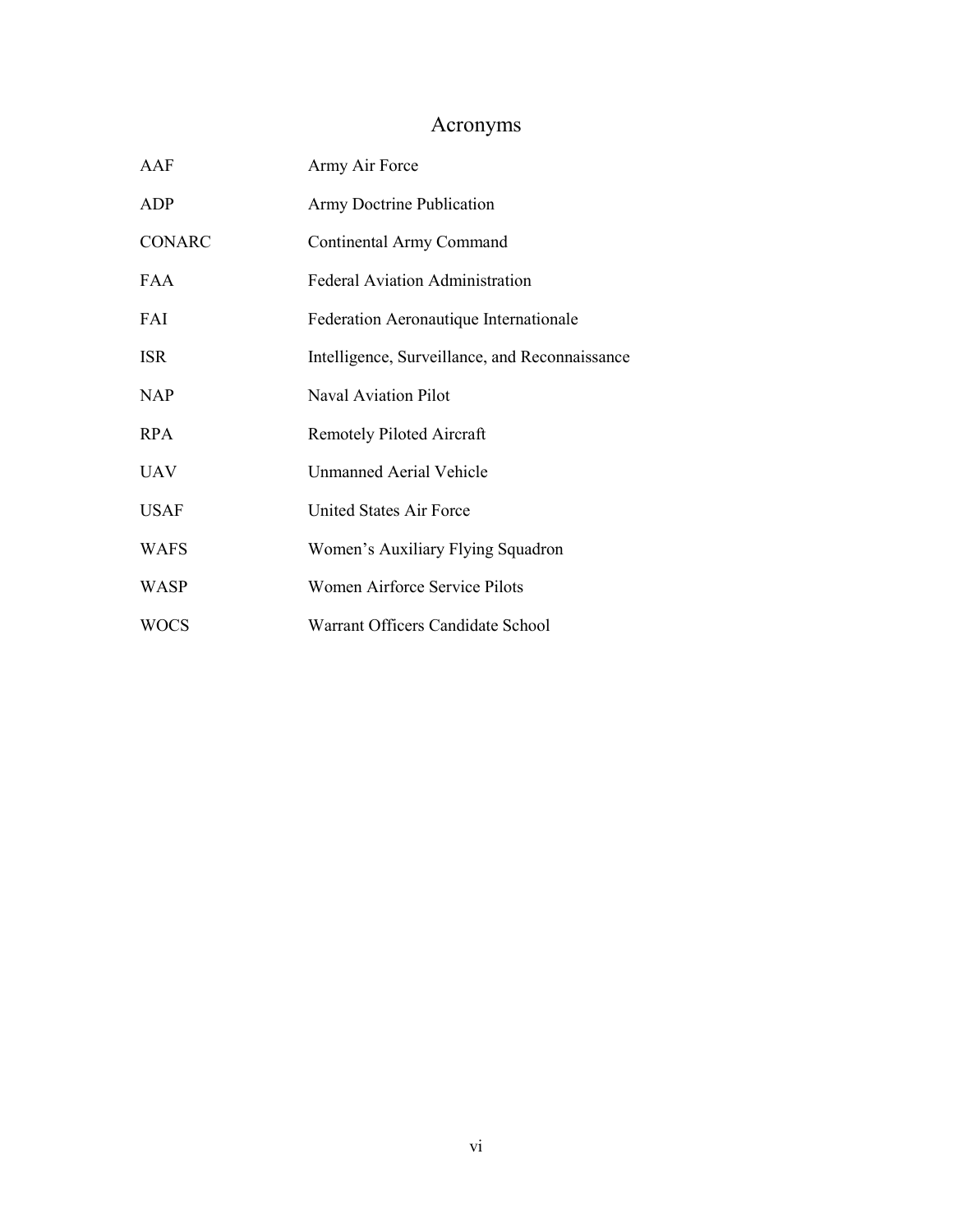# Tables

<span id="page-7-0"></span>

|--|--|--|--|--|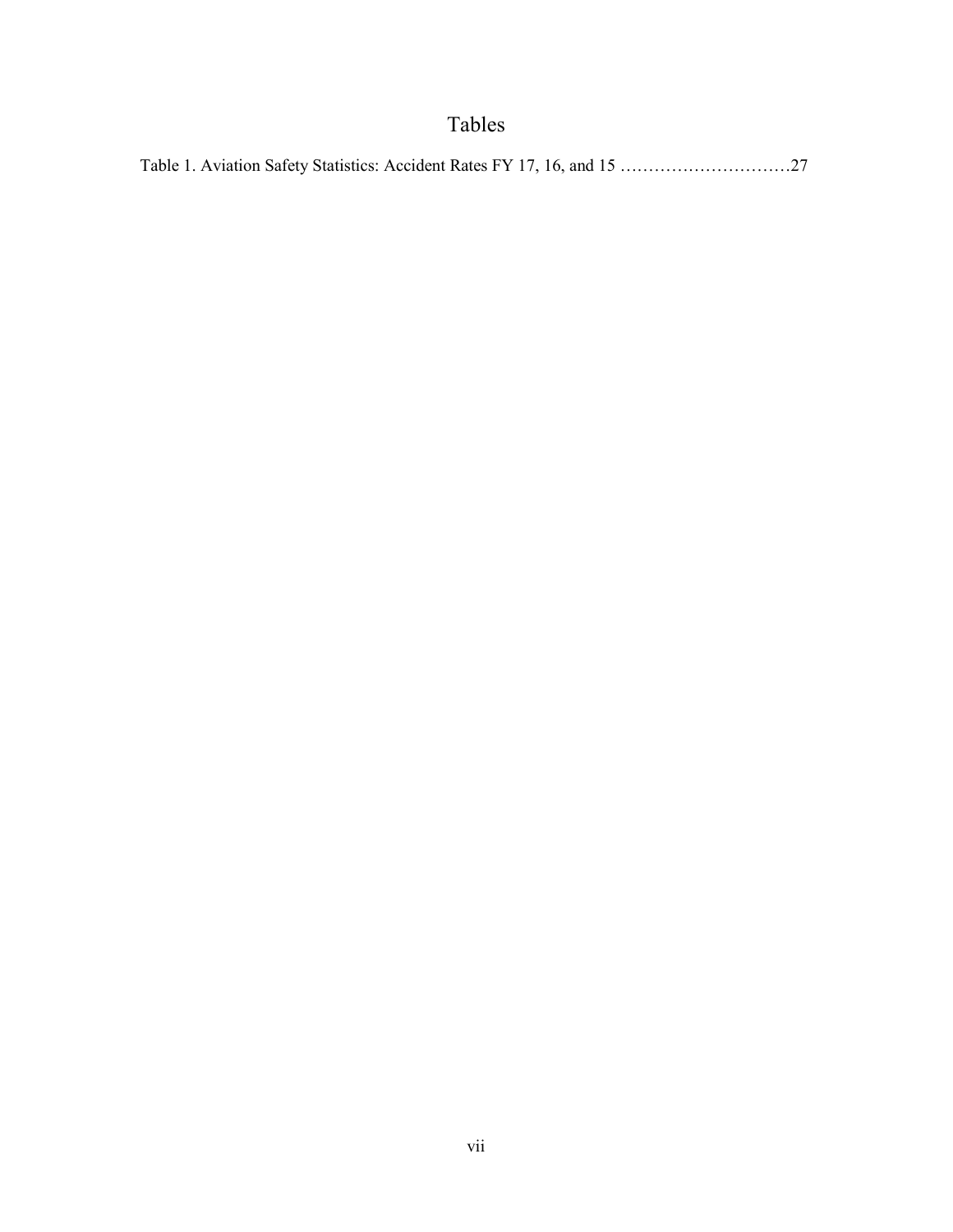### Introduction

<span id="page-8-0"></span>He spotted the black specks from fifty miles away. He was on a bomber escort mission over Germany in 1944 and the twenty-one-year-old American was leading three P-51 squadrons through the sky. The black specs, German Me-109s, never saw him coming. His P-51 got within a thousand yards before the enemy would even react. Just prior to opening fire on one of the Messerschmitts, its German pilot broke left, directly into his wingman. Both German pilots bailed out and it was two kills for the American without a shot being fired. Moments later, he slid his P-51 600 feet behind a 109 and achieved another kill. As he banked away from this third kill he noticed an enemy at his six o'clock. He immediately pulled back on his throttle, rolled up and over, coming in behind the aircraft. As he transitioned to an offensive position he simultaneously used right rudder and the gun to achieve his fourth kill. The aerial engagement continued to dive towards the ground and another dogfight ensued. As the pilots jockeyed for offensive position the ground closed in. The American pulled up at approximately 1,000 feet. The German flew into the ground, becoming the fifth and final kill of the day for the American.<sup>[1](#page-8-1)</sup>

 In 1946, this same American fighter pilot who became an ace in a day over Europe was hand selected to attend test pilot school.<sup>[2](#page-8-2)</sup> He would complete the rigorous program and within a year and half he would level off at 42,000 feet and race the X-1 to 1.05 Mach.<sup>[3](#page-8-3)</sup> On October 14, 19[4](#page-8-4)7 flying ace Chuck Yeager became the fastest man alive.<sup>4</sup> He only had a high school degree.

<span id="page-8-5"></span>Yeager grew up in Hamlin, West Virginia, one of the poorest areas in the United States at the time. [5](#page-8-5) According to Yeager, "I never thought about going to college; Dad just wasn't that well

<sup>&</sup>lt;sup>1</sup> Chuck Yeager and Leo Janos, *YEAGER* (New York, NY: Bantam Books, 1985), 56-57.

<span id="page-8-4"></span><span id="page-8-3"></span><span id="page-8-2"></span><span id="page-8-1"></span><sup>2</sup> "Mach Buster," chuckyeager.com, accessed February 15, 2018, www.chuckyeager.com/1945- 1947-mach-buster.

<sup>3</sup> Tom Wolfe, *The Right Stuff* (New York, NY: Picadro, 1979), 44.

 $4$  Ibid., 46.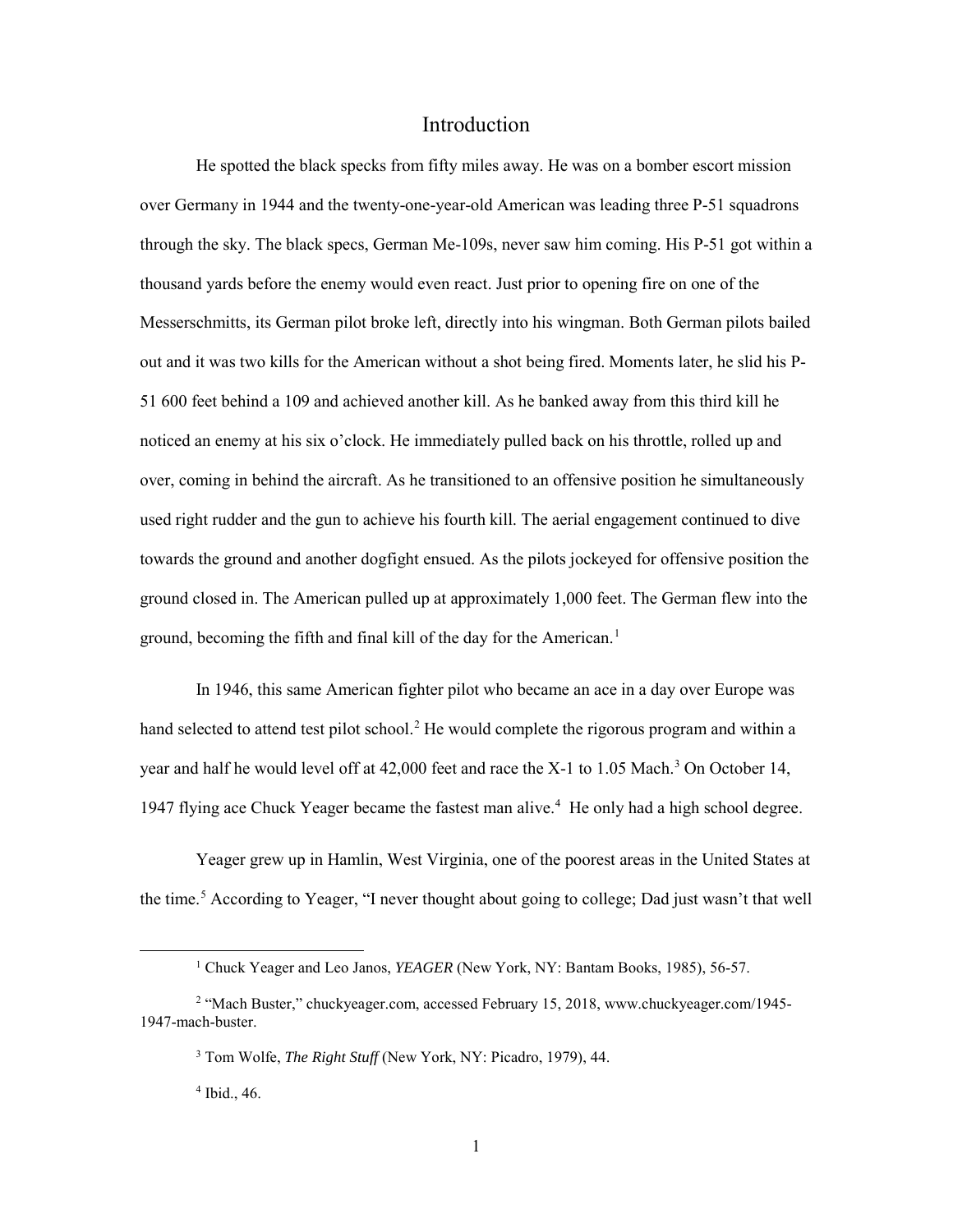off. I wasn't much of a scholar, but I was always eager to acquire practical knowledge about things that interested me."[6](#page-9-0) Not a lot was going on for Yeager in 1941, other than chasing girls and playing pool and poker with local friends. When an Army Air Corps recruiter came to town he decided to enlist for two years.<sup>[7](#page-9-1)</sup> Not long after becoming an aircraft mechanic he would apply to become a "Flying Sergeant." Yeager would complete pilot training, selected as the best in his group.[8](#page-9-2) The enlisted soldier from West Virginia was going to be a fighter pilot.

 75-years later in 2016, the United States Air Force (USAF) testified to Congress that it was struggling to meet its operational requirements due to a massive shortage in pilots. The service was short 1,555 pilots with fighter pilots alone accounting for 1,211 of the unfilled seats.<sup>[9](#page-9-3)</sup> Multiple factors have caused this operational readiness issue, most notably the high operational pace required by military pilots and the attractive demand for pilots in the commercial airline industry. The USAF has taken multiple approaches to attempt to solve the problem with limited success; including the offer of bonuses worth up to thirty-five thousand dollars a year and an attempt to reduce non-flying workloads.<sup>[10](#page-9-4)</sup> In 2016, it also started the Enlisted Remotely Piloted Aircraft Pilot Program; the first-time enlisted personnel have been eligible to become pilots since World War II. All enlisted airmen between the ranks of Staff Sergeant and Senior Master Sergeant and are retainable for six years from course graduation are eligible to apply.<sup>[11](#page-9-5)</sup> All

 $<sup>7</sup>$  Ibid., 12.</sup>

8 Ibid., 13.

 $10$  Ibid.

 <sup>5</sup> Tom Wolfe, *The Right Stuff*, 35.

<sup>6</sup> Chuck Yeager and Leo Janos, *YEAGER*, 10.

<span id="page-9-3"></span><span id="page-9-2"></span><span id="page-9-1"></span><span id="page-9-0"></span> <sup>9</sup> Karen Parrish, "Congress Probes Military Pilot Shortage," US Department of Defense, March 30, 2017, accessed January 14, 2018, https://www.defense.gov/News/Article/Article/1135200/congressprobes-military-pilot-shortage/.

<span id="page-9-5"></span><span id="page-9-4"></span> $11$  Amaani Lyle, "AF opens enlisted RPA pilot program to all AFSCs," US Air Force, August 29, 2016, accessed January 14, 2018, www.af.mil/News/Article-Display/Article/928640/af-opens-enlisted-rpapilot-program-to-all-afscs/.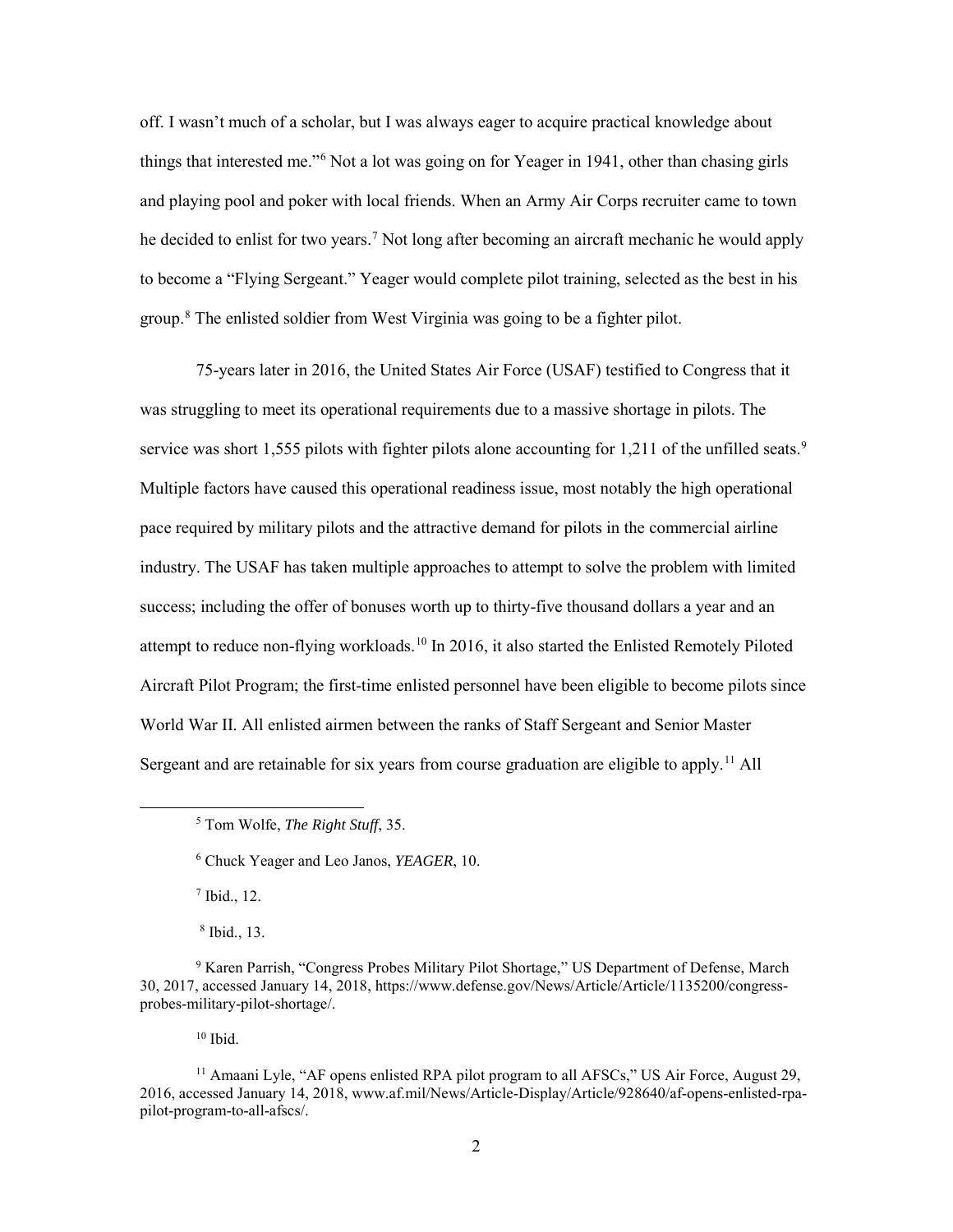graduates of the program will operate the RQ-4, a remotely piloted aircraft (RPA) used for Intelligence, Surveillance, and Reconnaissance (ISR).<sup>[12](#page-10-0)</sup>

For the USAF to improve its pilot manning and meet its operational requirements senior leaders need to consider expanding aircraft eligibility of its enlisted pilot program to include manned and lethal aircraft. When considering enlisted personnel as pilots of manned and lethal aircraft the USAF must move past several fallacies. Those fallacies include making judgements about an individual based solely on their background and not individual capability, appealing to tradition and common practice, and searching for a perfect solution.<sup>[13](#page-10-1)</sup> The USAF must move past the stigmas that enlisted personnel are not intelligent enough and they are too immature for lethal decision making. The USAF is limiting the enlisted pilot program because of its reliance on erroneous and or incorrect assumptions. These fallacies are limiting one of the many necessary solutions to solving the operational readiness problem.

 To move forward, the USAF should look back at the success as illustrated by Chuck Yeager and other enlisted pilots. The number of enlisted pilots peaked during World War II. After policy changes in 1941, enlisted pilots and civilian females helped the United States overcome pilot shortages and improve operational readiness, ultimately aiding the Allied victory. A more contemporary example is the US Army Flight Warrant Officer Program and the Federal Aviation Administration, both of which do not require a college degree for piloting aircraft. Are there more Chuck Yeager's stuck in the poorest regions of America? Could the E-3 aircraft maintainer become a USAF pilot without a college degree? Why does the US Army and not the USAF allow high school graduates to enter pilot training? An enlisted pilot program that expands aircraft

 $12$  Amaani Lyle, "AF opens enlisted RPA pilot program to all AFSCs."

<span id="page-10-1"></span><span id="page-10-0"></span><sup>13</sup> Neil Brown and Stuart Keeley, *Asking the Right Questions: A Guide to Critical Thinking,* 8th ed. (Saddle River, NJ: Pearson Prentice Hall, 2007), 83-98.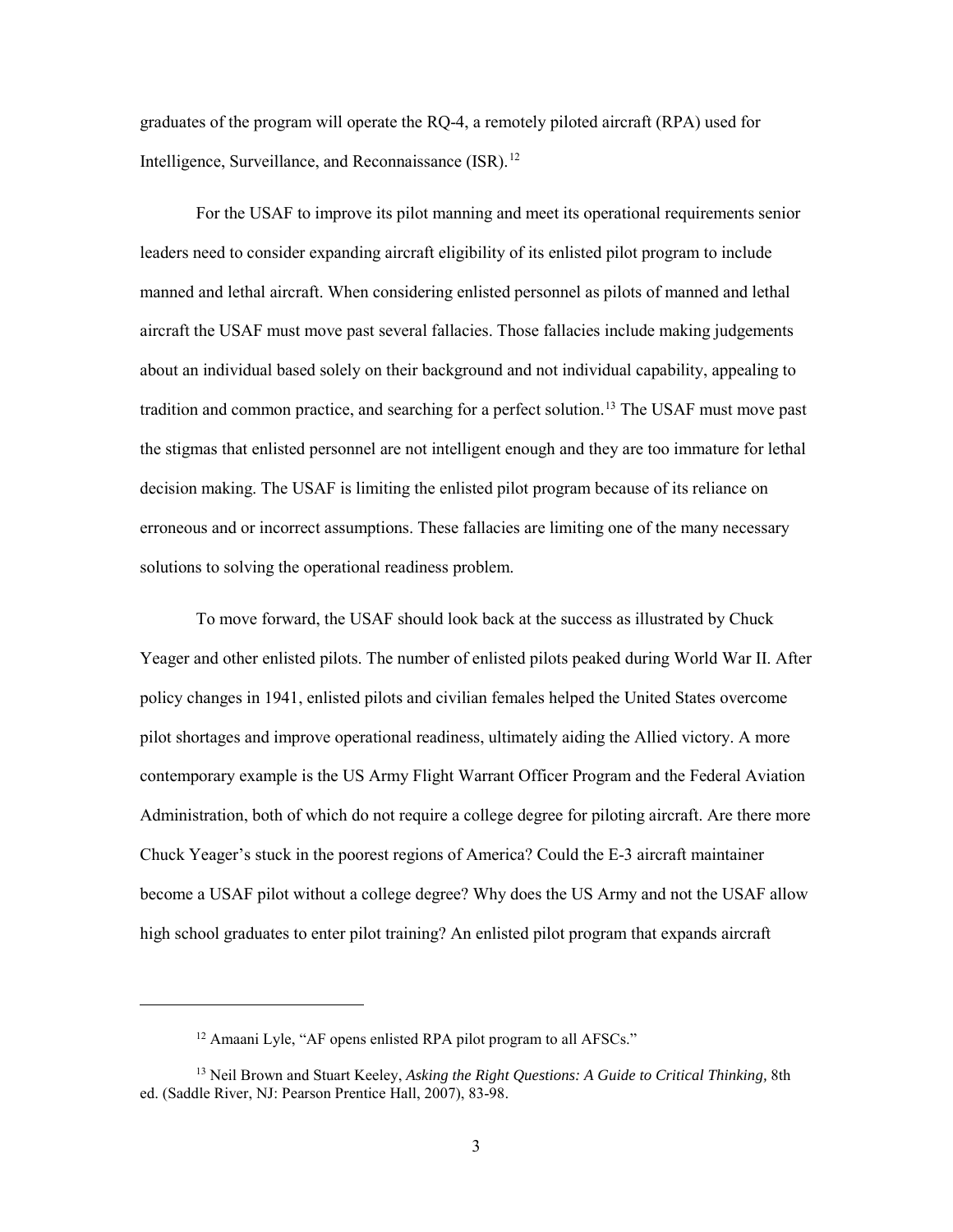eligibility to manned and lethal aircraft and considers civilians without college degrees could help solve the USAF pilot shortage.

## The First Enlisted Pilots

<span id="page-11-0"></span>The United States Army initiated the use of military aviation during the American Civil War. Four days after President Abraham Lincoln's call for soldiers, two members of the Rhode Island 1st Regiment carried two balloons from Providence to Washington DC.<sup>[14](#page-11-1)</sup> The Rhode Island Regiment would have minimal success with its balloons. However, Thaddeus S.C. Lowe, a civilian from Cincinnati, became the most successful aeronaut during the Civil War. On June 24, 1861, Lowe made his first ascent and reported no large Confederate forces approaching the nation's capital. A few months later, Lowe directed artillery fire from a balloon while using a system of visual signals to communicate to the gunners.<sup>[15](#page-11-2)</sup> Although this circumstance proved successful, balloons would have little impact on the outcome of the Civil War and would not be used again by American forces for over thirty years.

At the start of the Spanish-American War the US Army Signal Corp's balloon section had only one balloon. Sergeant William Ivy, a stunt balloonist in his free time, and his wife, had built the Army's only balloon in 1896.<sup>[16](#page-11-3)</sup> On June 30, 1898, Sgt. Ivy made the first ascent during the conflict, confirming the location of the Spanish fleet in the harbor at Santiago. With his ascent in 1898, Sgt. Ivy, an enlisted soldier, became the US military's first pilot. When the Wright Brother's conducted their first flight in 1903 the military eventually took notice and six years later the US Army purchased a Wright aeroplane. The Army would then begin to make changes to its doctrine, organization, and training to bring the airplane into its force structure.

<span id="page-11-3"></span><span id="page-11-2"></span><span id="page-11-1"></span><sup>&</sup>lt;sup>14</sup> Juliette Hennessy, "The United States Army Air Arm: April 1861 to April 1917" (monograph, Office of Air Force History, 1958), 1.

<sup>15</sup> Ibid., 5.

<sup>16</sup> Ibid., 13.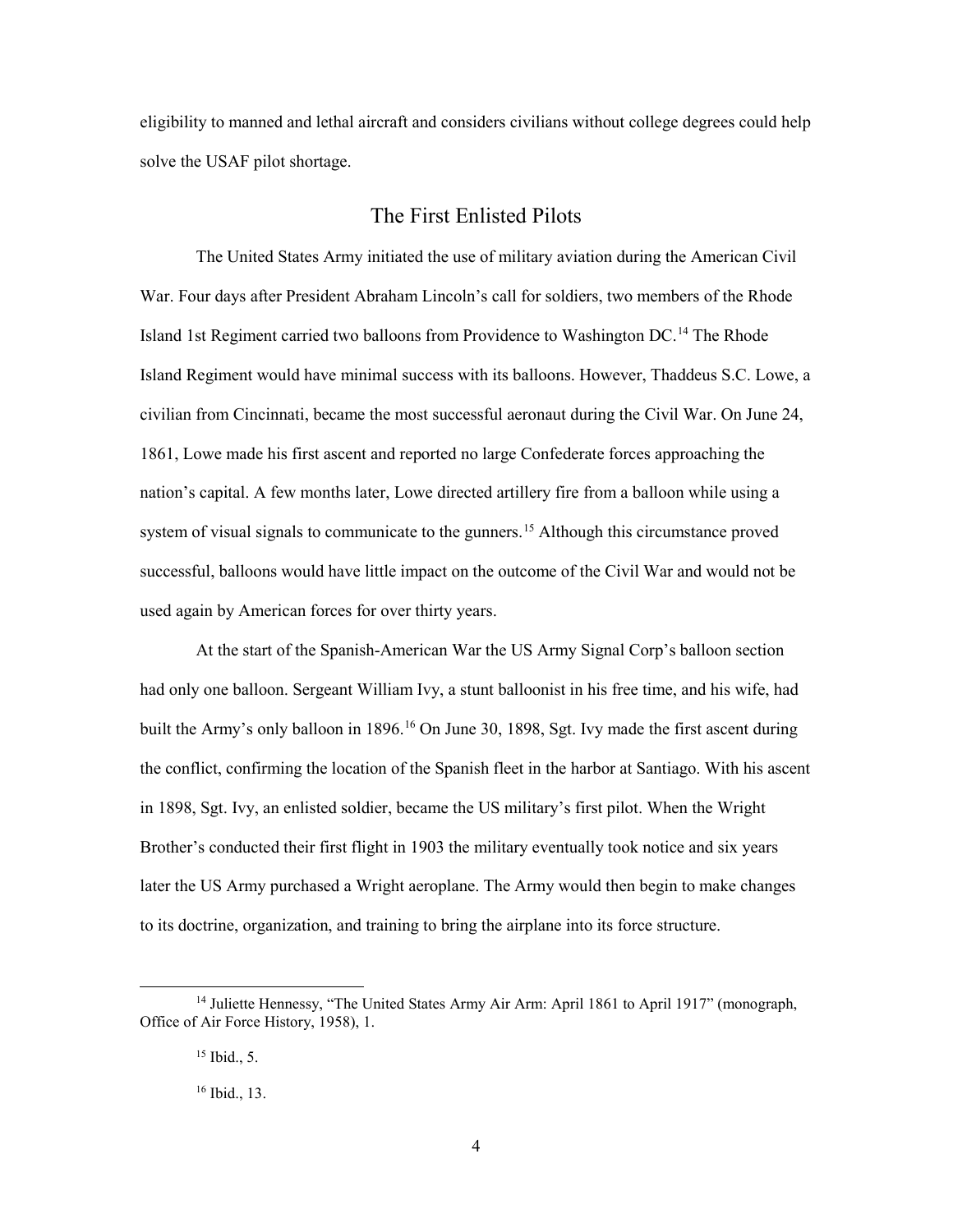The first task was to hire and train the personnel for this new venture. According to the War Department, the government had no interest in training enlisted men to become pilots and instead planned to pull from its officer ranks.

It is not the policy of the War Department to train enlisted men in flying aeroplanes. Their military training is such that very few enlisted men are qualified to observe military operations and render accurate and intelligent reports of what they see from an aeroplane. Another objection is that very few enlisted men have sufficient knowledge of mechanics to appreciate the stresses to which an aeroplane is subjected during certain maneuvers.<sup>17</sup>

Even at the inception of aviation, national and military leadership held a bias against enlisted personnel. With minimal research and mostly opinion, leaders made decisions about pilot qualifications based on their academic and military service backgrounds without considering their capabilities. The War Department made assumptions that enlisted personnel did not have the intelligence nor the mechanical knowledge to operate an airplane. Even though the War Department did not approve of enlisted soldiers becoming pilots, several men would break through this barrier to prove they had just as much desire, intelligence, and knowledge to pilot aircraft. Enlisted pilots Vernon Burge and William Ocker are two examples of enlisted troops who overcame the fallacies of senior leaders.

#### <span id="page-12-0"></span>Vernon Lee Burge

 In January 1912, Corporal Vernon Burge was ordered to Fort McKinley, Philippines. Burge had become one of the Army's most experienced aviation mechanics and now was charged with delivering and assembling a Wright aeroplane to Fort McKinley.<sup>[18](#page-12-2)</sup> Lieutenant Frank Lahm commanded the newly created aviation school at Fort McKinley and after several flights he became proficient and was ready to teach officers. Lahm needed two volunteers, but only one officer volunteered for flight training. Burge volunteered knowing that Lahm needed another

<span id="page-12-2"></span><span id="page-12-1"></span><sup>&</sup>lt;sup>17</sup> Lee Arbon, *They Also Flew: The Enlisted Pilot Legacy of 1912-1942* (Washington, DC: Smithsonian Institute, 1992), 3.

<sup>18</sup> Ibid.*,* 16.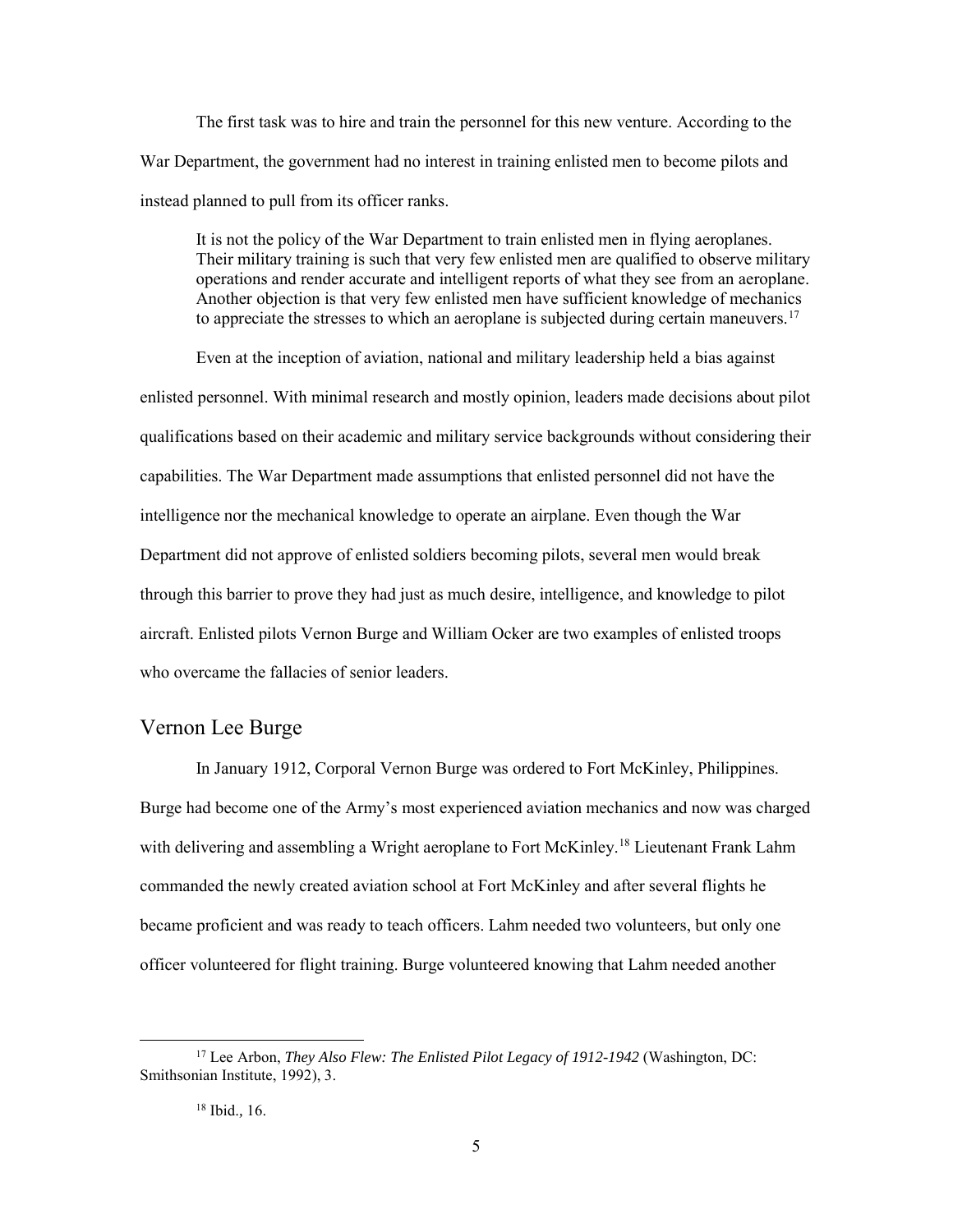student, and surprisingly Lahm agreed. Burge began his flying career on April 5, 1912 and two months later he satisfied the Federation Aeronautique Internationale (FAI) requirements for an aviator's certificate.<sup>[19](#page-13-0)</sup> Even though the War Department scolded Lahm for training Burge, Burge continued to fly.

 Burge would continue his career at the forefront of aviation. Two months after arriving at Fort Sam Houston, the 1st Aero Squadron supported General Pershing's expedition against Pancho Villa. The only operational flying squadron in America deployed to Casas Grandes, Mexico. The primary responsibilities of the 1st Aero Squadron were reconnaissance and message delivery. [20](#page-13-1) As Sergeant-Major of the 1st Aero Squadron, Burge played a large role in the first deployment of American airplanes.

Burge eventually received a commission in 1917, followed by command of the 280<sup>th</sup> Aero Squadron.<sup>[21](#page-13-2)</sup> In October 1941, Colonel Vernon Burge completed his last flight after logging a total of 4,667 hours and fifty-five minutes during his twenty-nine years as a pilot for the US.<sup>[22](#page-13-3)</sup> Burge is a great example of an enlisted soldier that took advantage of an opportunity to become a pilot and then progressed within the military aviation ranks due to his desire and capability.

When examining the story of Vernon Burge, the USAF should learn that enlisted troops have the desire and capability to become qualified pilots. Like the Army in 1912, the USAF does not have enough officers to fill all the required cockpits. Similar to Burge, many enlisted troops may desire the opportunity to become a pilot but did not have the means and or opportunity to attend college after high school. The USAF needs to examine the desire of the current enlisted

<span id="page-13-0"></span><sup>19</sup> Lee Arbon, *They Also Flew*, 2.

<span id="page-13-1"></span><sup>20</sup> Ibid., 27-29.

<span id="page-13-2"></span><sup>21</sup> Ibid.*,* 33.

<span id="page-13-3"></span><sup>22</sup> Ibid.*,* 114.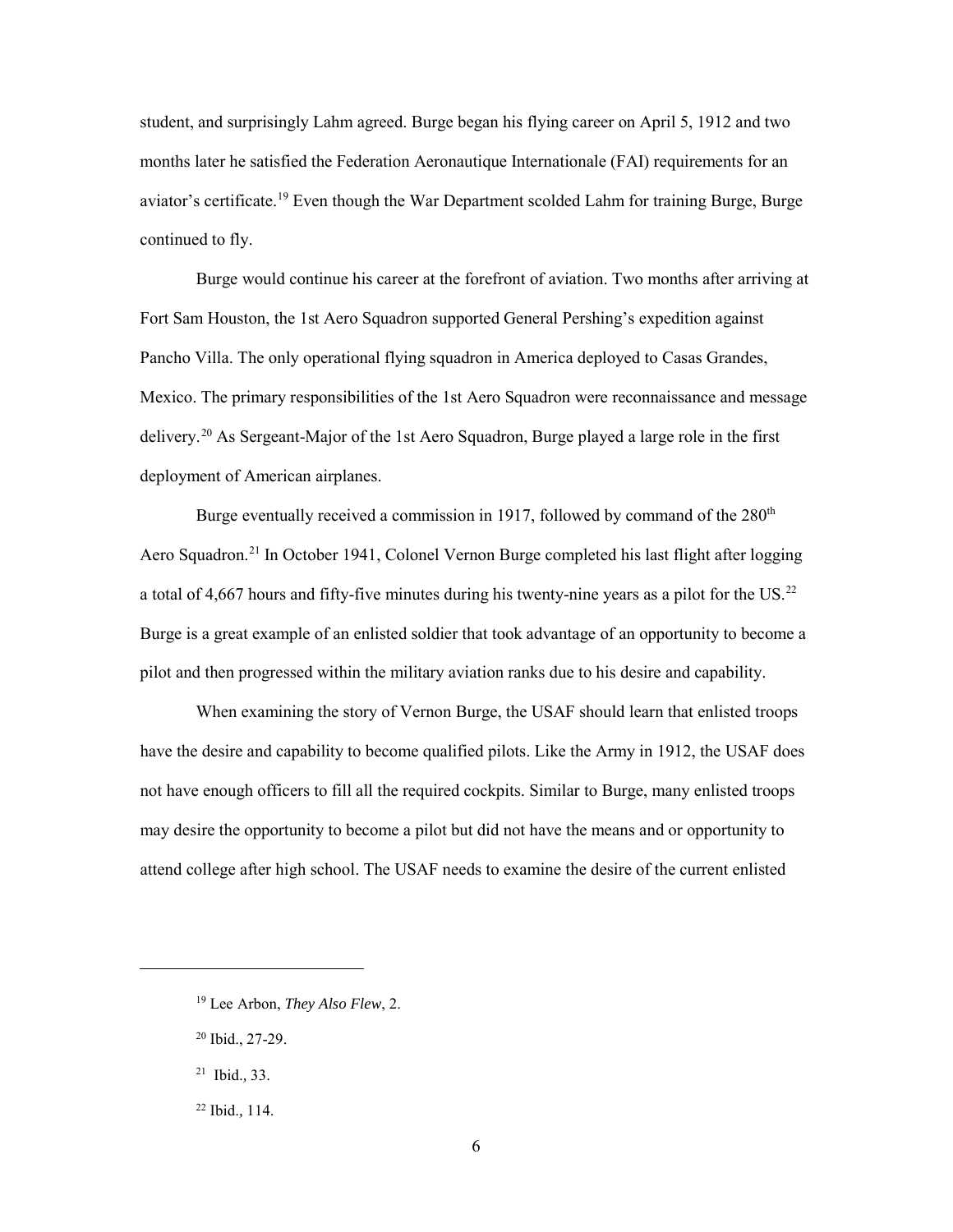force, the capabilities of those who desire to become a pilot, and the overall requirements that the USAF has mandated for individuals to become pilots.

 Adjustments to military advancement can provide flexibility to airmen and more options for the USAF to meet operational readiness. Burge entered the Army in 1907 as a Private and retired in 1941 as a Colonel. By expanding the enlisted pilot program, the USAF will provide pilot opportunities to all ranks. Enlisted troops could enter the service and immediately begin pilot training or after a set amount of time or after a specific grade, get the option to apply to become a pilot. Enlisted airmen could begin flying RPAs and later transition to fixed wing aircraft. Both professional and military educational opportunities would remain, allowing the USAF to develop leaders and provide opportunities for advanced degrees. These few examples would not only help operational readiness but could also help recruiting and retention.

#### <span id="page-14-0"></span>William Ocker

 Corporal William Ocker was posted as a guard at Fort Myer, Virginia when the Wright Brothers demonstrated their plane for the army in 1909. A few years later, while stationed at Fort McKinley, Philippines, he watched planes take-off and land each day. Ironically, it was Vernon Burge soaring through the Philippines skies.<sup>[23](#page-14-1)</sup> This exposure to aviation was instrumental in his desire to become a pilot. In September 1912, Ocker forfeited his rank of Sergeant and re-enlisted in the Signal Section. After re-enlisting, he requested a transfer to the Aviation Section. The request was approved by his commanding officer, Capt. William "Billy" Mitchell, who confided to Ocker that he too was applying for reassignment to the Aviation School.<sup>[24](#page-14-2)</sup>

<span id="page-14-3"></span><span id="page-14-1"></span>Stationed at North Island, California, Ocker became an expert mechanic. During his free time, he worked as a mechanic at the nearby Glenn Curtiss Flying School.<sup>25</sup> Glenn Curtiss was an

<sup>23</sup> Lee Arbon, *They Also Flew*, 18.

<span id="page-14-2"></span> <sup>24</sup> Ibid., 22.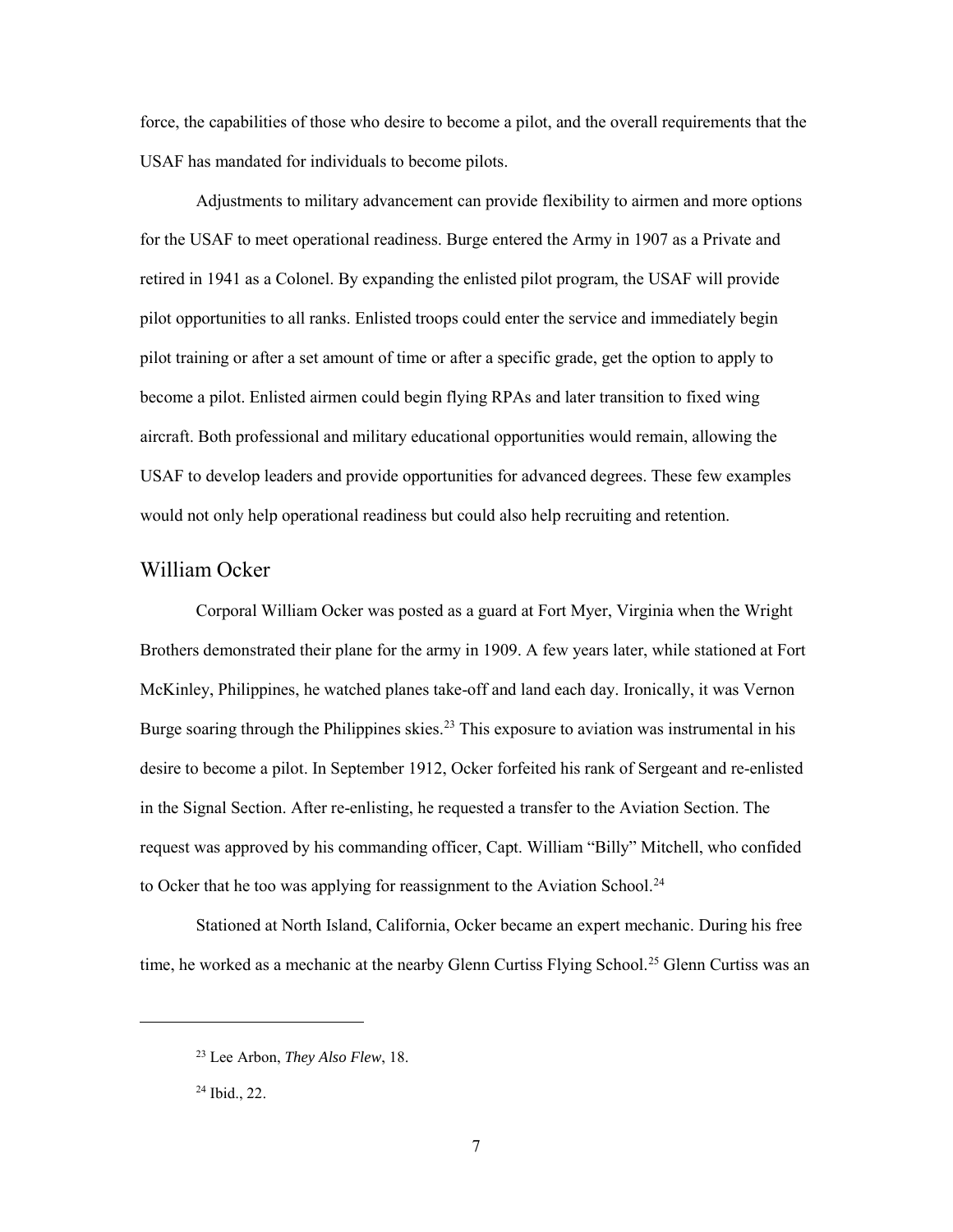aviation pioneer, a rival to the Wright Brothers, and lacked a high school education, established his first flying school in California for flight experiments and instruction.<sup>[26](#page-15-0)</sup> Instead of collecting money for his work, Ocker exchanged his services for flying lessons. After completing his flying lessons, Ocker took a month off to practice for his FAI aviator test. Since aviation was still relatively new, Ocker's aviator test had a small crowd watching, including The San Diego Union newspaper. Ocker's ability to fly was so superior to what anyone had seen, during the test a small newspaper was placed on the runway to challenge him during his landings. According to the paper:

Ocker's last and by far the most spectacular test was made when he ascended to the height of 1200 feet, shut off the motor as required under the Aero Club rules, and then volplaned to the ground. The copy of the *Union* was held in place by a couple of stones and although the aviators present wagered that the young birdman could not repeat his two previous performances, Ocker astounded them by piloting the big Curtiss speed scout again squarely on the small section of newspaper.

"It was the most remarkable series of landings ever made by a student flying for a pilot's license," said Francis Wildman. "Ocker's mastery of the machine was superb, and his feat of landing three times on a newspaper is one which few expert birdmen can duplicate." $27$ 

Ocker would receive FAI certificate 293 in April of 1914. He remained at North Island for the next three years as a mechanic and pilot. Ocker was well known for his superb aviator test in San Diego, however he was more widely known for his aviation knowledge and testing. While still working as a mechanic at the Curtiss Flying School, Ocker tested a stabilizing device on a Curtiss flying boat. The device's purpose was to reduce the strenuous controls that pilots had to endure while flying.<sup>[28](#page-15-2)</sup> The device was a pre-curser to present day aircraft trimming systems. In 1916, Ocker began working with Captain Clarence Culver, a radio specialist that was

<sup>28</sup> Ibid., 22.

 <sup>25</sup> Lee Arbon, *They Also Flew*, 22.

<span id="page-15-2"></span><span id="page-15-1"></span><span id="page-15-0"></span><sup>26</sup> William Trimble, *Hero of the Air: Glenn Curtiss and the Birth of Naval Aviation* (Annapolis, MD: Naval Institute Press, 2010), 104.

<sup>27</sup> Lee Arbon, *They Also Flew,* 23-24.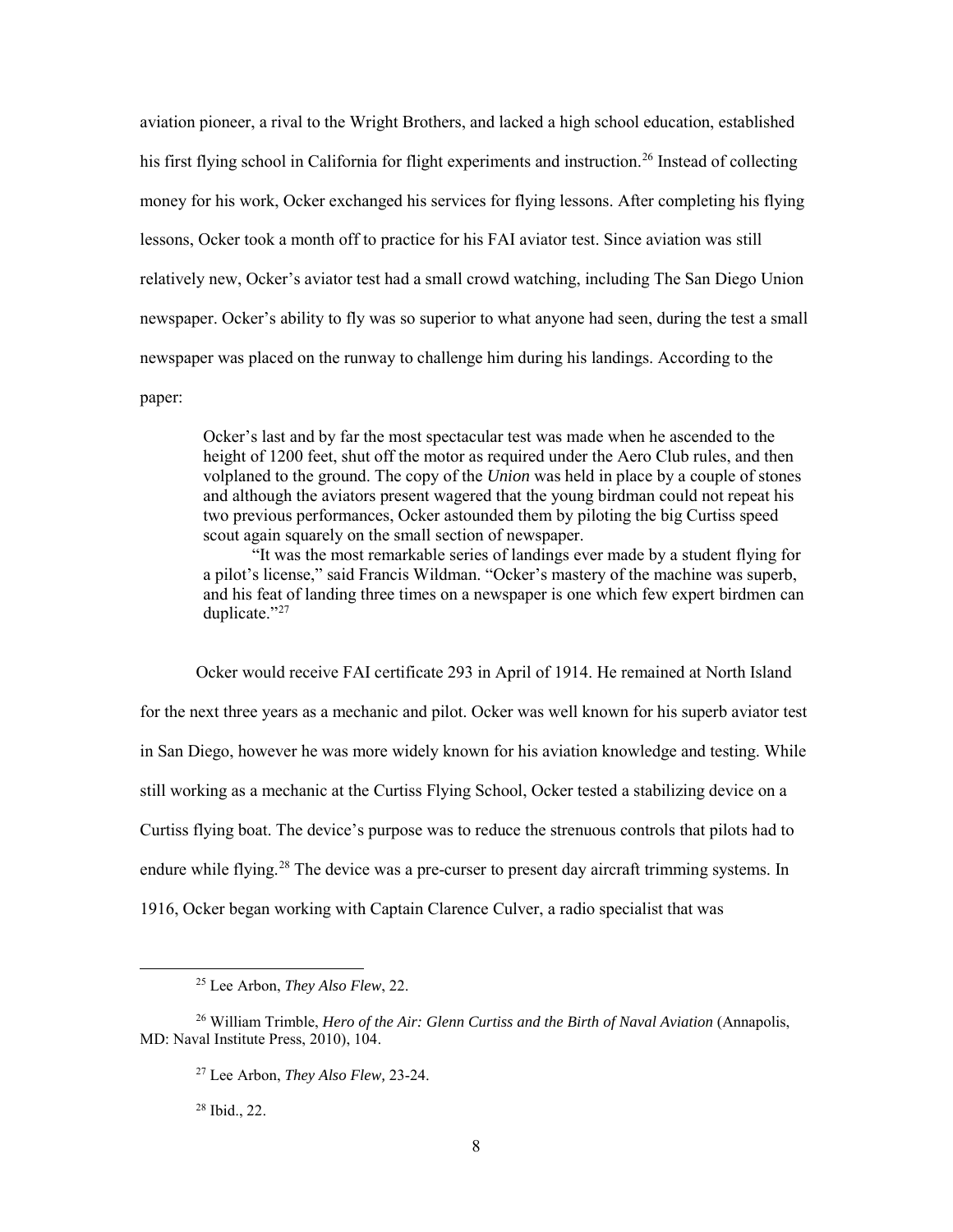experimenting with airborne radio. According to Arbon, "the most noteworthy of these tests occurred when Ocker flew Culver from North Island to Santa Monica and back with a transmitter powerful enough to be heard at most receiving stations along the way."[29](#page-16-0) The two soldiers continued experimenting with air-to-ground and air-to-air communications. These tests would provide important stepping stones for radio communication in aircraft. However, Ocker's most noteworthy work was his research and testing regarding blind flight.

 In 1932 Ocker and Carl Crane published a book called, *Blind Fight in Theory and Practice*. The purpose of the book according to Ocker and Crane, "was to present a complete study of the principles and practice of flight without exterior visual references."<sup>[30](#page-16-1)</sup> Blind flight is the ability to control an airplane while unable to maintain visual reference.<sup>31</sup> In 1926, Ocker determined the need for blind flight training. According to Ocker, "the pilot, unless trained in the art of blind flying, will come to grief in bad weather. The cause of crashes in bad weather, when there is no outside visual reference must be laid principally to the inability of the pilot, because of his lack of blind flight training."<sup>[32](#page-16-3)</sup> The book examines the fallacies that a human can control a plane while in weather without instruments. Ocker and Crane stress the importance of using instrument indicators and the creation of a display and indicator that can make interpretation easier. Ocker and Crane created the paradigm shift from seat–of–your–pants flying to instrument flying. Ocker and Crane's research enabled both commercial and military aviation to operate more effectively in weather and their principles are the foundation of present day instrument flying.

<sup>29</sup> Lee Arbon, *They Also Flew,* 30.

<span id="page-16-3"></span><span id="page-16-2"></span><span id="page-16-1"></span><span id="page-16-0"></span><sup>30</sup> William Ocker and Carl Crane, *Blind Flight in Theory and Practice* (San Antonio, TX: Naylor Printing Company, 1932), Preface.

<sup>31</sup> Ibid.*,* 1.

<sup>32</sup> Ibid.*,* 3.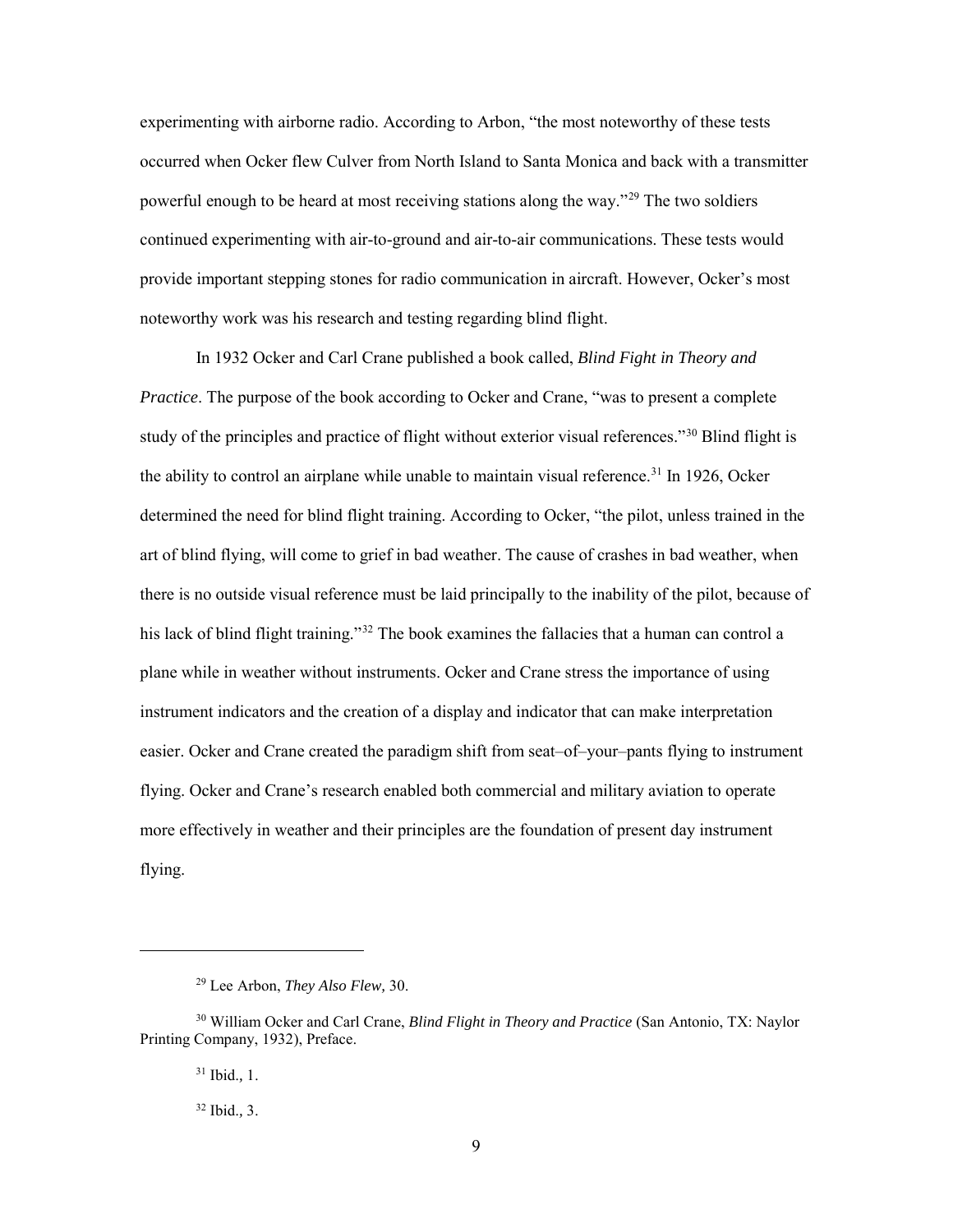Ocker's passion for flying began when he saw the Wright Brother's execute a flying demonstration and it continued through the many meticulous lessons received at the Curtiss Flying School. Ocker received a commission in 1917 and became the first commander of the flying field at Essington, Pennsylvania.<sup>33</sup> Ocker's desire, intelligence, and knowledge made him a great mechanic and pilot, but Ocker is best remembered as an innovator. His innovations led to breakthroughs in aircraft trimming systems, radio communication, and instrument flying. Ocker both changed the fundamentals of piloting and became a commissioned officer without a college degree. Like Yeager, Ocker had a mechanical mind that was right for aviation and creativity. As the USAF attempts to solve readiness problems and develop approaches for near pear adversaries, the institution needs to recruit as many creative thinkers as possible, even those without college degrees. Ocker is a great example of an innovative enlisted soldier that was given an opportunity and made tremendous impacts in aviation.

Many officers and civilian leaders believed that pilot wings only belonged to officers, however Vernon Burge and William Ocker demonstrated how desire, intelligence, and knowledge can successfully propel airmen of any rank into the wild blue yonder. Let us not forget, while highly capable and intelligent, Orville and Wilbur Wright did not have college degrees. Improving technology has changed many aspects of aircraft, however the fundamentals of flying remain the same, making Burge, Ocker, and Yeager relevant to the enlisted pilot discussion. Examining the history of the enlisted pilot should teach the USAF to judge an individual more on their capability than their background.

#### Policy and Personnel During World War II

<span id="page-17-0"></span> The Army Air Corps did not have the manpower necessary to defeat the Luftwaffe when Germany invaded Poland in 1939. Even after Germany invaded France in May 1940 it was still

<span id="page-17-1"></span><sup>33</sup> Lee Arbon, *They Also Flew,* 32.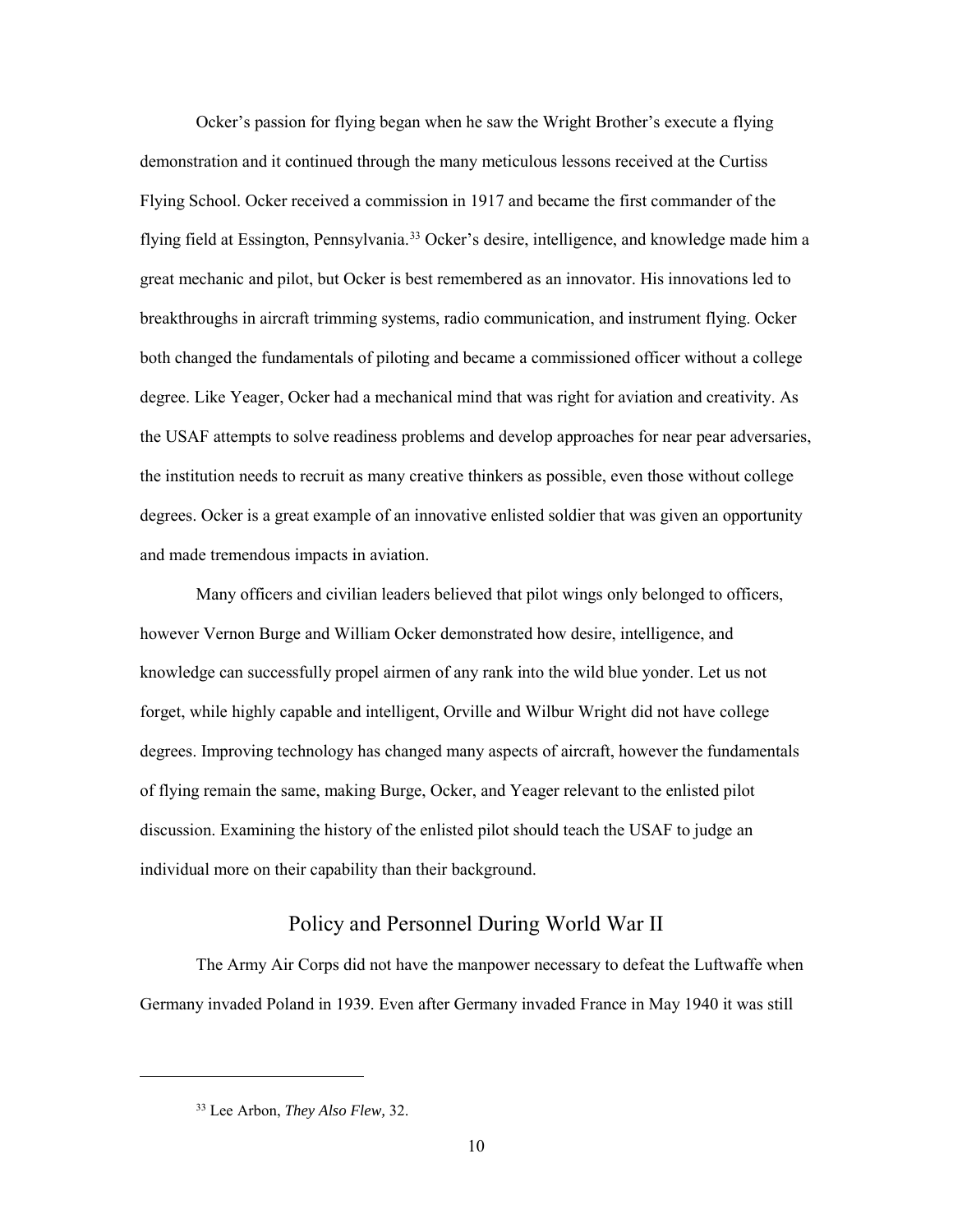unable to support a large-scale war effort. It was not until the summer of 1941 that the Army Air Force's (AAF) leadership began making drastic personnel decisions to support the much anticipated two-front war. An increase of enlisted pilots and inclusion of female pilots proved to be very effective in helping the Allies achieve victory during World War II. Seventeen AAF enlisted pilots became aces, thirty enlisted pilots would participate in the Himalayan Airlift, and 1,102 female pilots were trained to relieve male pilots for combat duty.<sup>[34](#page-18-1) [35](#page-18-2)</sup> The air arm of the US Army played a significant role in the Allied victory, however the lack of anticipation and appeal to common practice almost prevented the air campaign from being a decisive factor in victory during World War II.

## <span id="page-18-0"></span>**Policy**

<span id="page-18-1"></span> $\overline{a}$ 

 In 1926, legislation stated, "On and after July 1, 1929, and in time of peace, not less than 20 per centum of the total number of pilots employed in tactical units of the Air Corps shall be enlisted men."[36](#page-18-3) Brigadier General Benjamin Foulois, the acting Chief of Staff of the Air Corps, supported the new legislation thinking this would finally resolve the confusion over the admittance of enlisted pilots, bombardiers, and gunners. However, getting organizations to accept enlisted pilots proved more difficult than Foulois expected. The Air Corps never achieved the legislative quota of a twenty percent manning level. $37$ 

 In January 1939 the President instructed the War Department to reorient the defensive plans under hemispheric lines rather than national. Correspondingly, the department requested an increase in Air Corps personnel officers to 3,203 and enlisted to 45,000. The personnel increase

<sup>37</sup> Ibid., 76.

 <sup>34</sup> Lee Arbon, *They Also Flew,* 133-150.

<span id="page-18-4"></span><span id="page-18-3"></span><span id="page-18-2"></span><sup>35</sup> "A History of the Women Airforce Service Pilots," National WASP WWII Museum, accessed December 18, 2017, http://waspmuseum.org/index.html.

<sup>36</sup> Lee Arbon, *They Also Flew,* 167.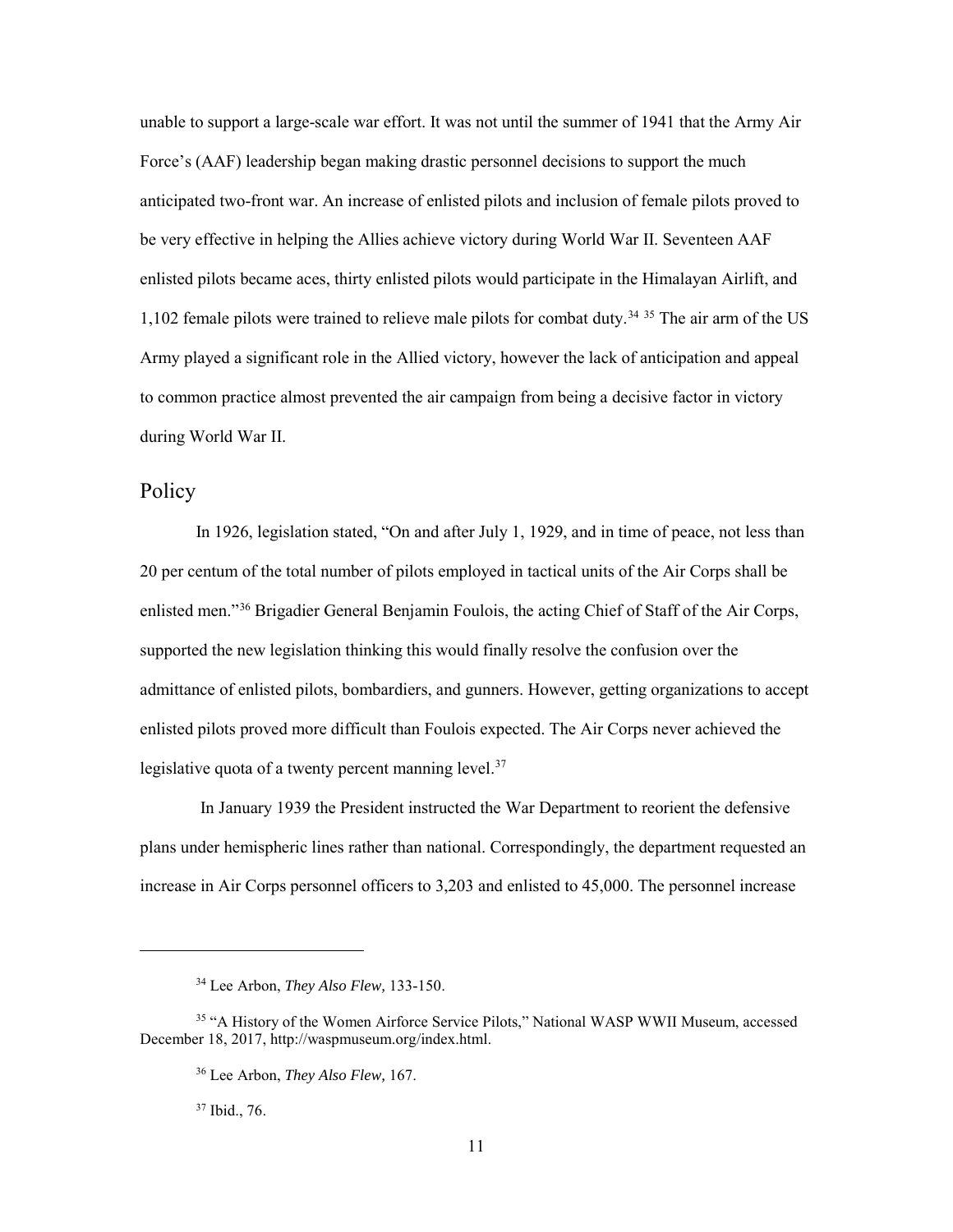would allow the Air Corps to man the additional  $3,032$  planes it was requesting.<sup>[38](#page-19-0)</sup> The legislation became law in April 1939, H. R. 3791, but within a few months it was deemed insufficient for hemispheric defense.<sup>[39](#page-19-1)</sup> After Germany invaded Poland in September 1939, the Air Corps immediately began drafting plans to increase the pilot-training- program to 12,000 personnel during 19[40](#page-19-2) and 30,000 personnel in 1941 in anticipation of entering the war.<sup>40</sup>

With war looming on the horizon, the increase in personnel to attend pilot training was necessary, however the process and policies made achieving the required number of pilots difficult. Many believed the regulations should include enlisted men of the regular army and reserve officers. During the hearings for the Aviation Student Act in 1939, Edgar Brown, president of the United Government of Employees, Inc., referenced an editorial from the New York Daily News while appearing before the House Committee on Military Affairs.<sup>[41](#page-19-3)</sup> The editorial, titled "Rickenbacker Didn't Go to College," stated:

We move that these college requirements be discarded and that our flying forces be permitted to pick their material wherever they can find good material. The object, in building up our fighting equipment, is to get planes that can fly better than anybody else's planes, driven by pilots that can pilot and air fight better than anybody else's pilots. The possibility that we may pick up some pilots who don't know a cosine from a dodecahedron, or the proper way for a gentleman and an officer to navigate a teacup, is of very minor importance. We bet there are a lot of taxicab drivers who could be turned into swell combat pilots.[42](#page-19-4)

In 1940 the Air Corps began commissioning enlisted pilots as officers.<sup>[43](#page-19-5)</sup> However the policy in place prevented the Air Corps from creating new enlisted pilots. The requirements for

 $\overline{a}$ 

<span id="page-19-4"></span><sup>42</sup> Ibid., 12.

<span id="page-19-3"></span><span id="page-19-2"></span><span id="page-19-1"></span><span id="page-19-0"></span><sup>38</sup> Army Air Forces Historical Studies, *Revised Edition Legislation relating to the AAF Personnel Program 1939-1945 No 16* (Headquarters, Army Air Forces, May 1946), 5.

<sup>39</sup> Ibid., 10.

<sup>40</sup> Ibid., 11.

<sup>41</sup> Army Air Forces Historical Studies, *Revised Edition Legislation*, 11.

<span id="page-19-5"></span><sup>43</sup> Lee Arbon, *They Also Flew,* 114.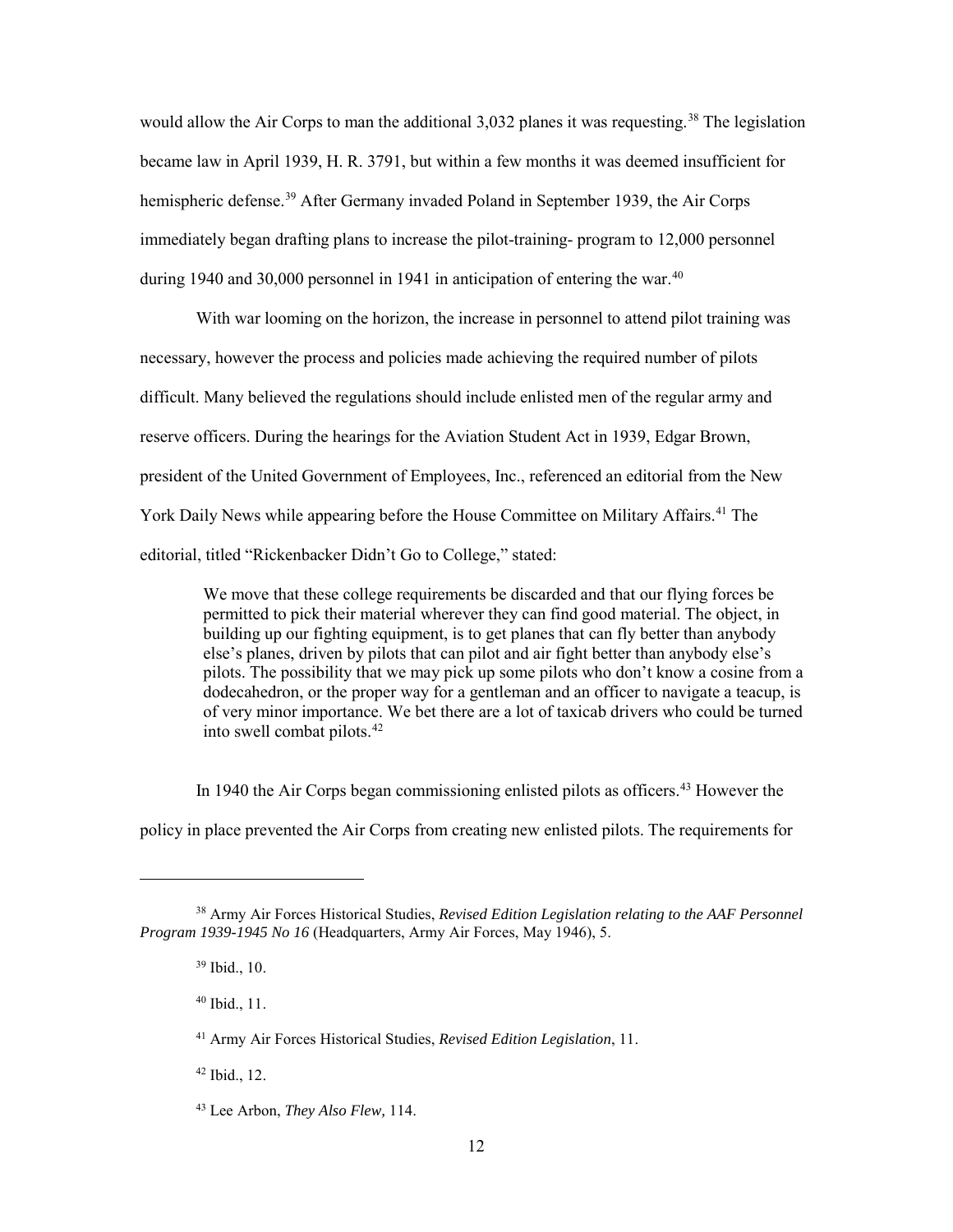entering pilot training required a flying cadet to be a male, a current regular army officer, or have at least two years of college work, and be able to pass a very strict entrance examination.<sup>44</sup> By December 1940 the Air Corps realized it needed to both recruit more pilots and ease the existing requirements to fly.<sup>[45](#page-20-1)</sup> The War Department proposed creating the new grade of aviation student, allowing enlisted men of the regular Army and of other components of the Army the opportunity to apply for pilot training. The bills were introduced in April and would become law on June 3, 1941.[46](#page-20-2)

The War Department Bureau of Public Relations began notifying potential enlisted candidates of the change on June 4, 1941. However, the regulation required a few surprising stipulations to the eager enlisted men. Regardless of current rank, students would be awarded the rating of pilot, obtain the rank of staff sergeant, and were forbidden from marrying for three years following graduation. Figures were not calculated as to how many did not pursue pilot training because of these stipulations, but many accepted the reduction in rank and a few put wedding plans on hold. The first class of 122 aviation students reported to Muskogee, Oklahoma in August 1941.<sup>[47](#page-20-3)</sup>

By 1942, no educational requirements were needed to become an aviation cadet or aviation student as the training requirements for both were roughly the same.<sup>[48](#page-20-4)</sup> The only difference between the two were career opportunities after graduation. According to the Historical Study*, Legislation Relating to the AAF Personnel Program*, "The Air Corps was confronted with the problem of how to deal with those graduates among enlisted men who were good officer material and those graduates among the cadets who, because of lowered requirements, did not measure up the desired

<span id="page-20-0"></span><sup>44</sup> Army Air Forces Historical Studies, *Revised Edition Legislation,* 11.

<span id="page-20-1"></span><sup>45</sup> Ibid., 12.

<span id="page-20-2"></span><sup>46</sup> Army Air Forces Historical Studies, *Revised Edition Legislation,* 12.

<span id="page-20-3"></span><sup>47</sup> Lee Arbon, *They Also Flew,* 122.

<span id="page-20-4"></span><sup>48</sup> Ibid.*,* 42.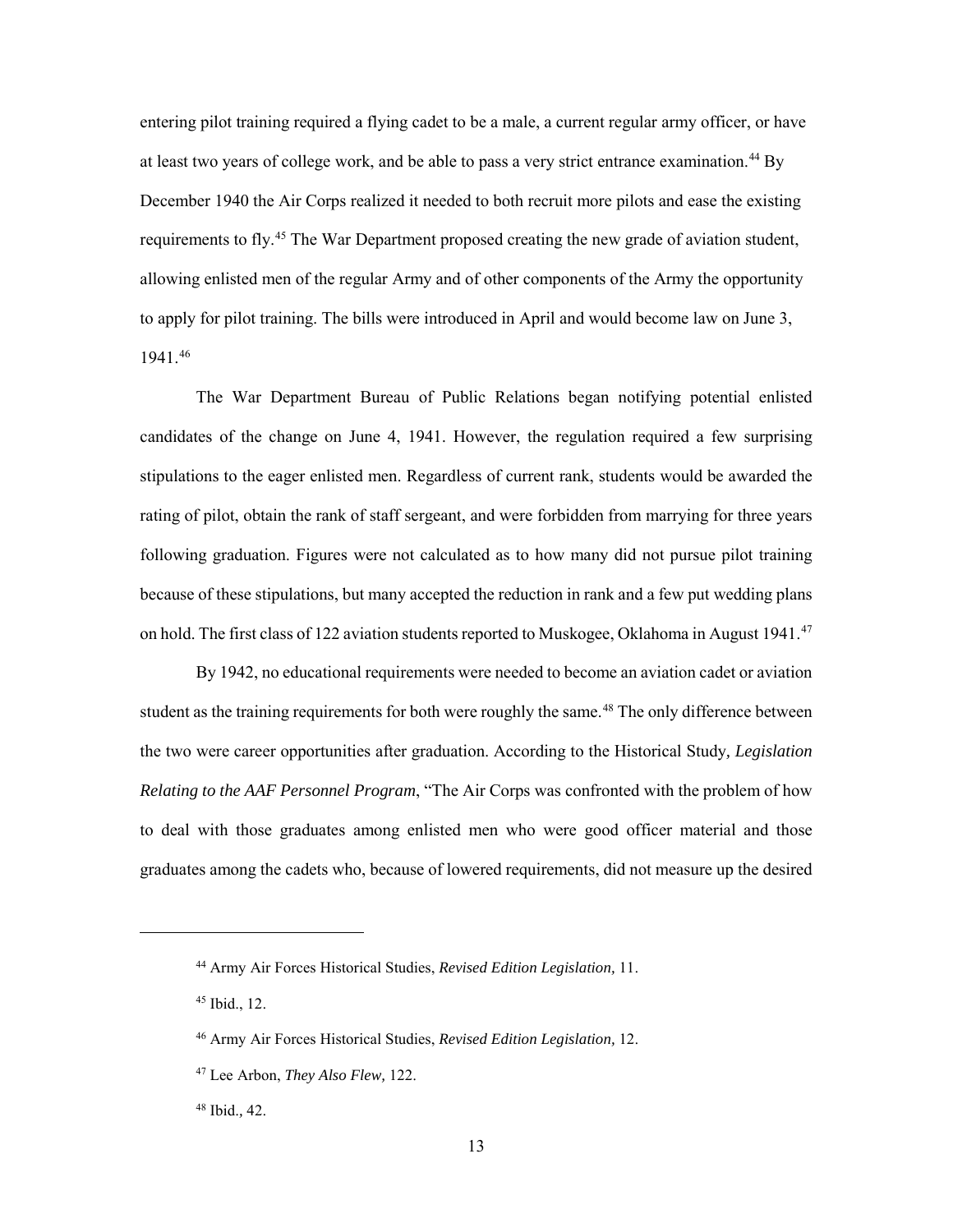qualifications for commissioned officers."<sup>[49](#page-21-0)</sup> The solution was the creation of the Flight Officer. The provision allowed graduates of pilot training to be either appointed Flight Officers or commissioned Second Lieutenants. According to the Air Corps, the proposed legislation would create a more democratic process allowing leadership to choose who would become a Second Lieutenant or Flight Officer based on their talents.<sup>50</sup> The Flight Officer Act would become Public Law 658 in July 1942.<sup>[51](#page-21-2)</sup> By March of 1943 all enlisted pilots were promoted to Flight Officer and all but a few commissioned to Second Lieutenants.<sup>[52](#page-21-3)</sup>

A similar enlisted aviator program existed in the Navy. The Naval Aviation Pilot (NAP) was an enlisted Sailor or Marine that had earned the rating of pilot.<sup>[53](#page-21-4)</sup> The program began in 1916 and would continue till 1973.<sup>[54](#page-21-5)</sup> NAPs would get their first combat test during the Banana Wars of the 1920s and 1930s. [55](#page-21-6) They would also play a significant role in the Pacific Campaign during World War II, 131 total NAPs existed at the start of the war, five would become aces.<sup>56</sup> While policy was slightly different between the Army and the Navy, the concept of enlisted pilots was comparable. Like Flying Sergeants, NAPs played a decisive role during World War II.

 Leading up to the US entering World War II, the Army refused to allow enlisted personnel to attend pilot training. Even though it was clear in 1940 that not enough college educated pilots

<span id="page-21-3"></span><sup>52</sup> Ibid., 150.

<span id="page-21-0"></span><sup>49</sup> Lee Arbon, *They Also Flew,* 42.

<span id="page-21-1"></span><sup>50</sup> Army Air Forces Historical Studies, *Revised Edition Legislation,* 43.

<span id="page-21-2"></span> <sup>51</sup> Lee Arbon, *They Also Flew,* 151.

<span id="page-21-4"></span><sup>53</sup> John Curatola, "Enlisted Wings of Gold," *Flying Leathernecks Log Book*, Fall/Winter 2012, 1.

<span id="page-21-5"></span><sup>54</sup> Ibid., 6.

<span id="page-21-6"></span> <sup>55</sup> Ibid., 2.

<span id="page-21-7"></span><sup>56</sup> Ibid., 4.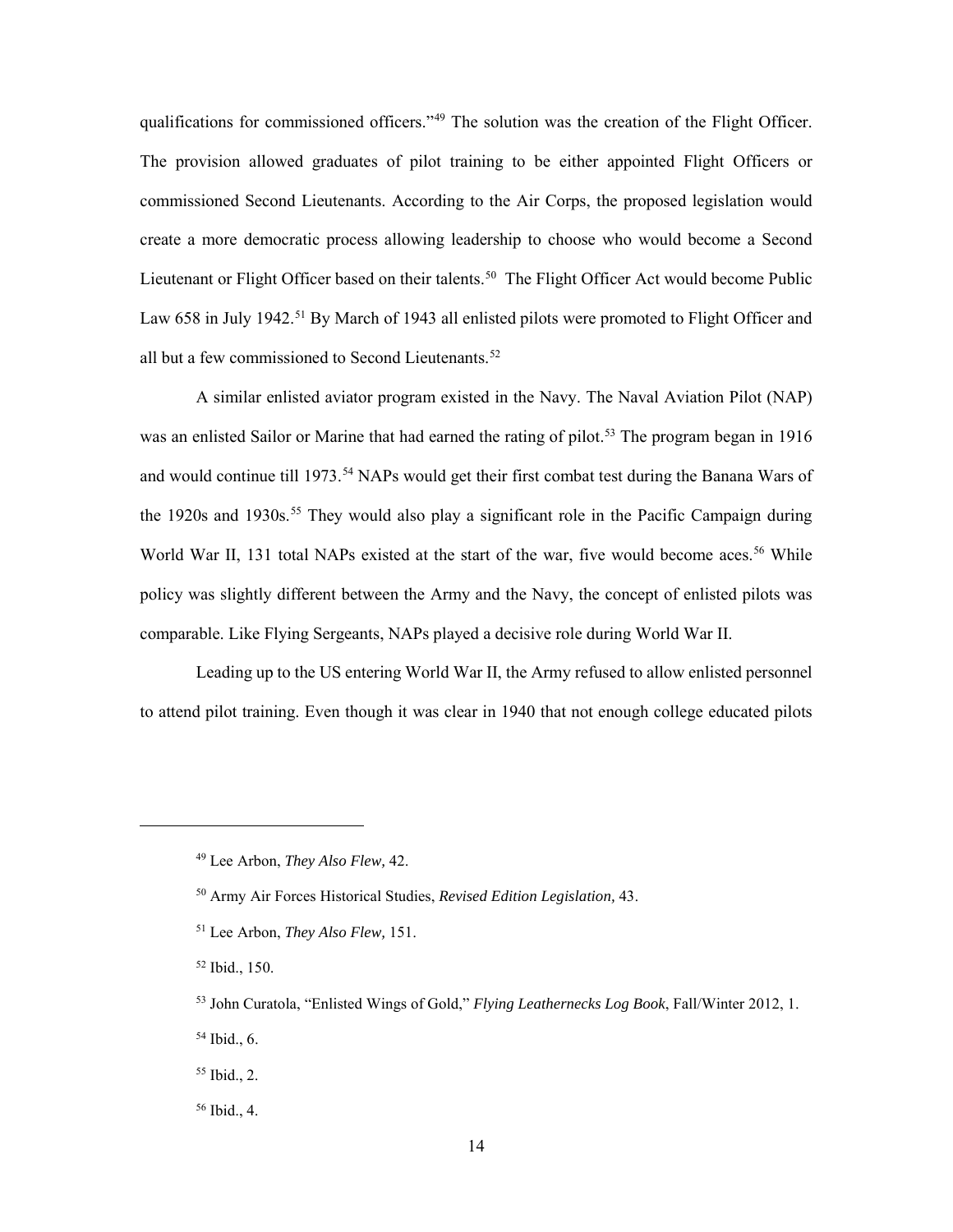were going to meet the operational needs of the Army Air Corps, it was not until the summer of 1941, with war on the horizon, that legislation allowed enlisted personnel to attend pilot training. Today's USAF must prevent making the same mistake. Many could argue the USAF is limiting its options by accepting similar common practices and traditions that were accepted prior to World War II, only college graduates can fly manned aircraft. The USAF must complete the necessary research to develop the processes and programs that allow the organization to take advantage of their talented enlisted personnel. Reflecting on World War II and moving beyond the faulty assumptions of common practice and tradition will lead the USAF to be operationally ready.

#### <span id="page-22-0"></span>Personnel

 In addition to enlisted men getting the opportunity to fly, as early as 1940 the Army Air Corps considered using women pilots.<sup>57</sup> The personnel decision to allow women to pilot aircraft was very similar to enlisted men. Initially, military leaders did not feel women had the capability to fly and disregarded their need in the war effort until it was almost too late.

 In 1939 Miss Jacqueline Cochran, the three-time Aviatrix trophy winner for being considered the world's most outstanding female pilot, proposed to Mrs. Franklin Roosevelt the need for women pilots in case of national emergency. Cochran proposed that women could be used for behind the lines work, allowing male pilots to focus on combat duty. According to Cochran, "This requires organization and not at the time of emergency but in advance we have about 650 licensed women pilots in this country. Most of them would be little use today, but most of them could be of great use a few months hence if properly trained and organized."[58](#page-22-2) Cochran

<span id="page-22-2"></span><span id="page-22-1"></span><sup>57</sup> Army Air Forces Historical Studies, *Women Pilots with the AAF 1941-1944 No 55*, (Headquarters, Army Air Forces, March 1946), 2.

<sup>58</sup> Ibid.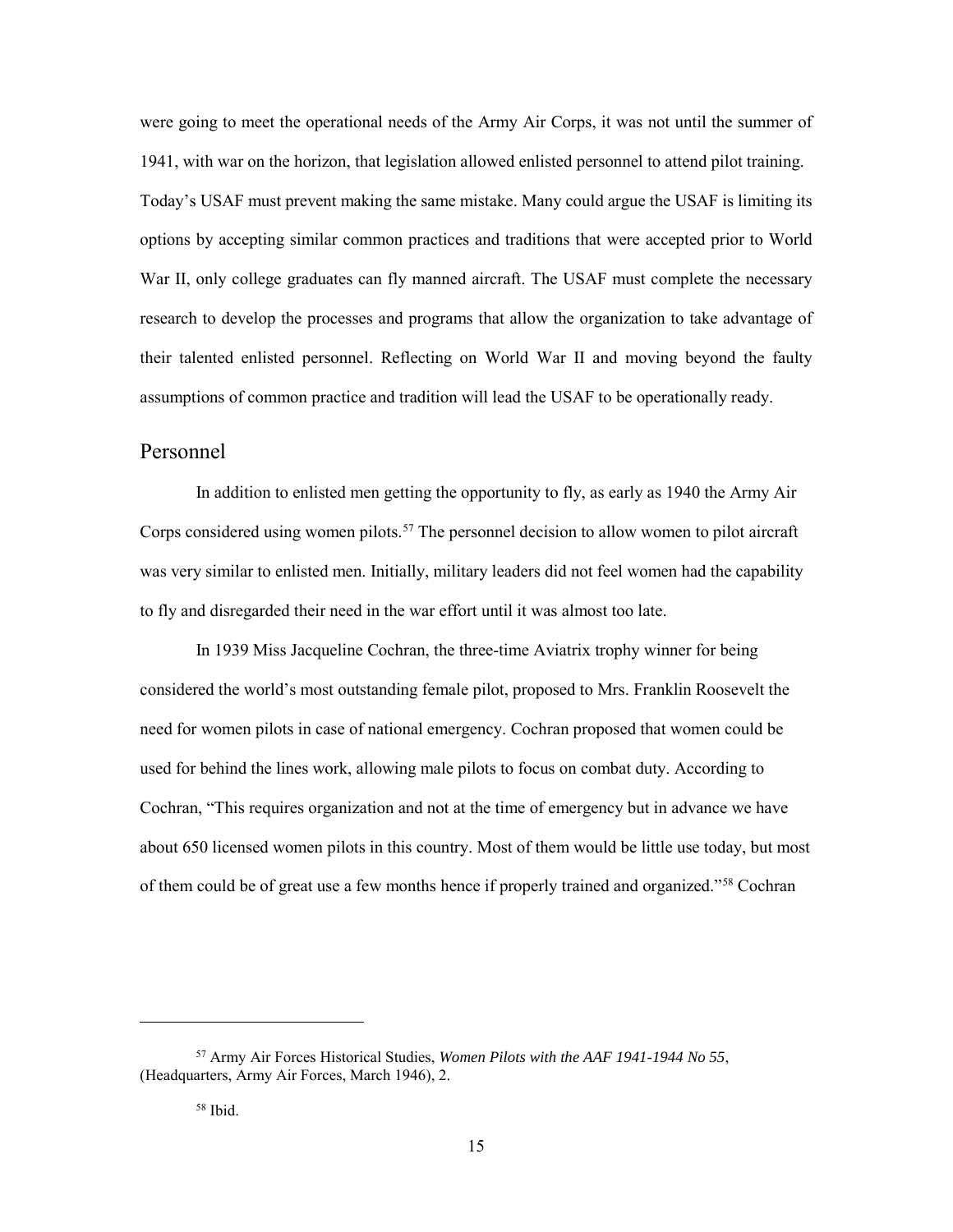also recognized that Germany, Russia, England, and France were using female pilots and she firmly believed that the American public supported her, but Washington DC did not. [59](#page-23-0) 

 In 1940 the Plans Division proposed using 100 women pilots, as co-pilots, in transport squadrons and for ferrying aircraft.<sup>[60](#page-23-1)</sup> The proposal would enable the release of male pilots to fly in combat. However, The Chief of the Air Corps, Major General Henry "Hap" Arnold turned down the proposal, suggesting that women pilots should release male pilots in the commercial airline industry, allowing males to transition to Army service.<sup>61</sup> Over the next year and a half it was projected that 12,000 training planes were going to be transported from factories to bases within the US. The delivery would require approximately 200 pilots, and according to the report it would be "uneconomical" for combat training pilots to ferry the planes.<sup>[62](#page-23-3)</sup> On 25 August 1941, even after the Air Corps acknowledgement in December 1940 that they needed to create more pilots, General Arnold again disapproved of using women pilots:

The use of women pilots serves no military purpose in a country which has adequate manpower at this time. The use of male pilots gives valuable training to a reserve for military purposes.

The use of women pilots presents a difficult situation as to housing and messing of personnel at Air Corps Stations. The use of male pilots presents no such problem.<sup>63</sup>

After multiple proposals and organizational discussions, in early September 1942 General

Arnold saw the writing on the wall and changed his stance and approved women pilots to ferry

aircraft.[64](#page-23-5) Within a few days, the Air Staff established standards and began recruiting. On

<sup>60</sup> Ibid., 3.

<span id="page-23-2"></span><span id="page-23-1"></span><span id="page-23-0"></span> $\overline{a}$ 

<sup>61</sup> Ibid.*,* 4.

<span id="page-23-3"></span> $62$  Ibid., 6.

<span id="page-23-4"></span><sup>63</sup> Ibid., 8.

<span id="page-23-5"></span><sup>64</sup> Ibid., 16.

<sup>59</sup> Army Air Forces Historical Studies, *Women Pilots*, 2.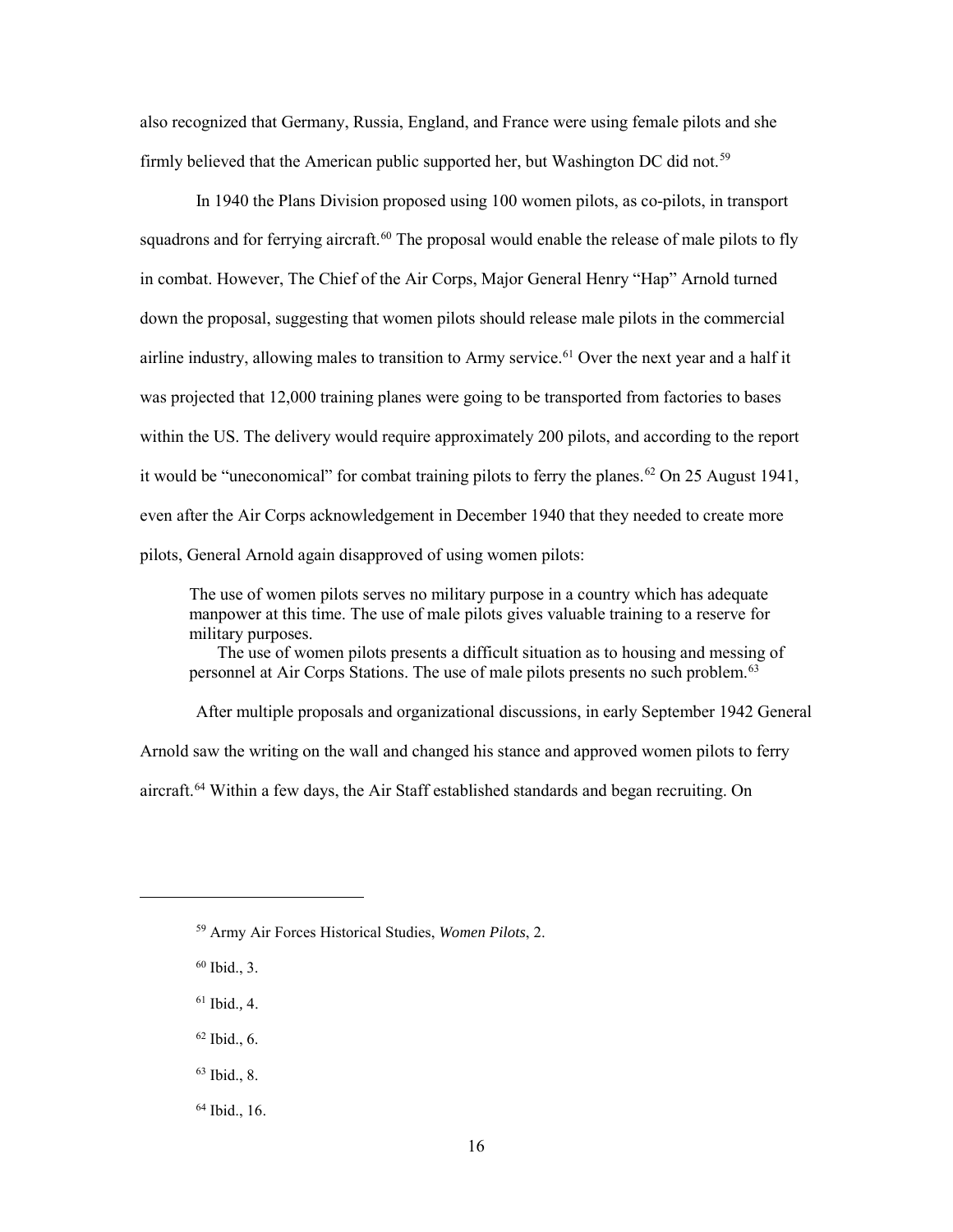September 10, 1942 the War Department announced the establishment of an experimental unit, the Women's Auxiliary Ferrying Squadron (WAFS).<sup>[65](#page-24-0)</sup>

Over a twenty-seven month period during World War II women conducted 12,650 ferrying operations, totaling 9,224,000 miles.<sup>[66](#page-24-1)</sup> The Women Airforce Service Pilots (WASP), created in July 1943, merging the WAFS and the Women's Flying Training Detachment, would be deactivated in December of 1944.<sup>67</sup> Even if many questioned the capability of women pilots, senior leadership eventually recognized their benefit. General Arnold stated, "Their very successful record of accomplishment has proved that in any future total effort the nation can count on thousands of its young women to fly any of its aircraft."[68](#page-24-3) 

 The appeal to common practice and tradition slowed effective policy changes towards personnel, specifically enlisted and women pilots. In addition, leadership was slow to consider the capabilities of both groups. These fallacies prevented the US from using all its personnel assets in preparation and during the early stages of World War II. Unlike World War II, the USAF may not have the ability or time to make a 3,000 percent expansion to their pilot cadre. If the USAF is going to be operationally ready for the next major conflict it must examine its policies and make sure it is taking advantage of the talented personnel within its service. In 1942 the AAF finally examined the capabilities of women pilots and realized their operational benefit. It is time for the USAF to look beyond its officers and examine the capabilities of all its personnel.

<sup>65</sup> Army Air Forces Historical Studies, *Women Pilots,* 17.

<sup>66</sup> Ibid., 67.

<span id="page-24-3"></span><span id="page-24-2"></span><span id="page-24-1"></span><span id="page-24-0"></span> $67$  Shannon Collins, "WASPs: First women in history to fly for Army Air Corps," US Army, March 16, 2016, accessed December 18, 2017, https://www.army.mil/article/164374/wasps\_first\_women\_in\_history\_to\_fly\_for\_army\_air\_corps.

<sup>68</sup> Army Air Forces Historical Studies, *Women Pilots,* 103.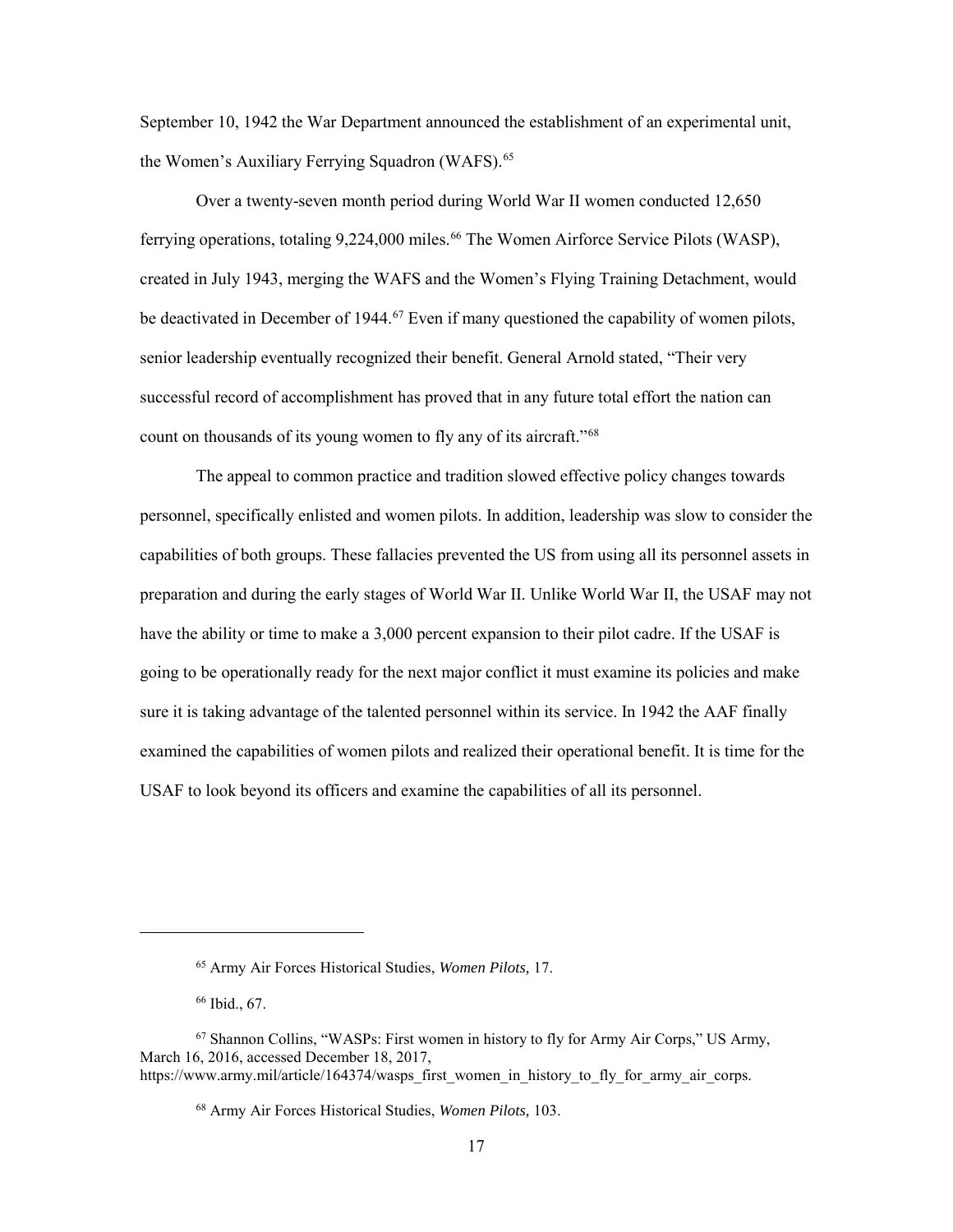#### Aviation without a College Degree

<span id="page-25-0"></span>As the USAF attempts to resolve its shortage of pilots it can look to the US Army and the Federal Aviation Administration (FAA). Both provide examples of how individuals become pilots without first earning a college degree. The US Army's Flight Warrant Officer program allows civilians to graduate high school and begin flight school immediately after Warrant Officer Candidate School (WOCS). The FAA allows citizens to obtain a private pilot certificate at the age of seventeen. Examining the history, training process, and leadership education of both the Flight Warrant Officer Program and private pilot certificate path is necessary to help alleviate and examine alternatives to the current USAF readiness issues.

#### <span id="page-25-1"></span>US Army Flight Warrant Officer

The first Warrant Officers in the US Military can be traced to the US Navy in 1775. Like the British Royal Navy, the Warrant Officer was considered a technical expert but was not commissioned to command. The official birth of the US Army Warrant Officer occurred in July 1918 with the establishment of the Army Mine Planter Service. Forty Warrant Officers were authorized to serve as masters, mates, chief engineers, and assistant engineers.<sup>[69](#page-25-2)</sup>

 The National Security Act of 1947 established the USAF as an independent service. As Army Aviation attempted to evolve without the USAF it would rely on Warrant Officers to help establish Army Aviation. The first training class of Warrant Officer Pilots started at Fort Sill in 1951.[70](#page-25-3) However, Warrant Officer Pilots were limited to a few aircraft based on the limitations of the Army Tables of Organization and Equipment.<sup>[71](#page-25-4)</sup> The Army Aviation School was officially

<span id="page-25-2"></span><sup>69</sup> "Army Warrant Officer History," Warrant Officer Historical Foundation, May 31, 2015, accessed January 2, 2018, www.warrantofficerhistory.org/Hist\_of\_Army\_WO.htm.

<span id="page-25-4"></span><span id="page-25-3"></span><sup>70</sup> Richard P. Weinert Jr., *A History of Army Aviation-1950-1962* (TRADOC Historical Monograph Series, US Army TRADOC, 1991), 20.

<sup>71</sup> Ibid.*,* 70.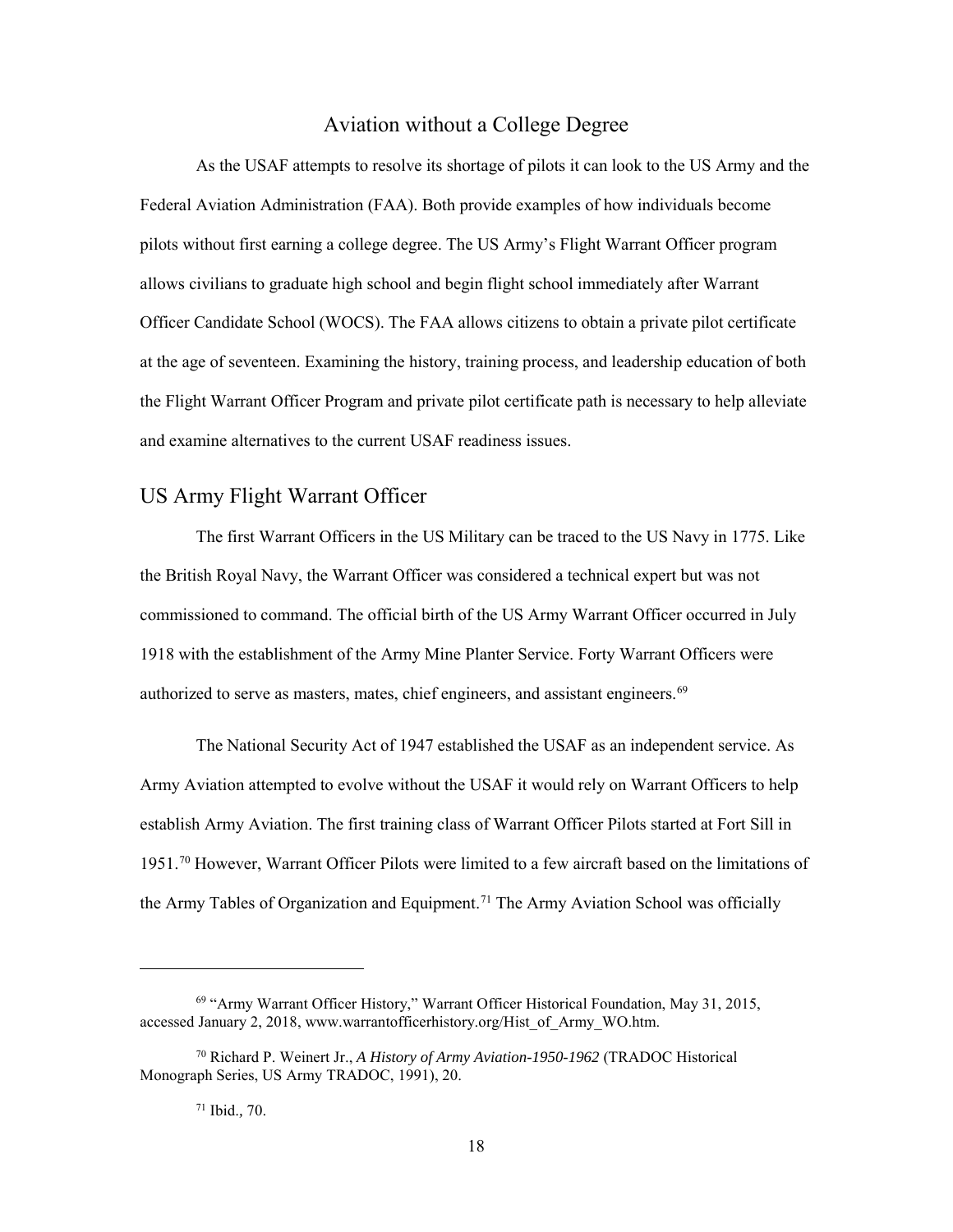established in January 1953 at Fort Sill. During the first six months of operation the school would graduate 478 officers and Warrant Officers. Officers and Warrant Officers would train and graduate together.[72](#page-26-0) 

Prior to the Korean War the Army had begun developing an Army Aviation Officer Career Program, however the program was put on hold during the Korean conflict. In 1955, General Matthew Ridgway, Chief of Staff of the US Army, directed a reorganization of Army Aviation. The reorganization would cement the Flight Warrant Officer as a permanent staple within Army Aviation. The reorganization was directed for many reasons. First, only four percent of aviation officers were over the rank of major. Second, the Army needed a career program that would attract and retain officers. Third, the Army required commissioned officers to man staff positions within their branch, which meant they were not flying.[73](#page-26-1) Army aviation would not become its own branch until 1983. [74](#page-26-2) One of the many recommendations to the reorganization was the increase in Flight Warrant Officers.<sup>[75](#page-26-3)</sup> Continental Army Command (CONARC) recommended converting forty-two percent of rated aviator spaces to Warrant Officers. According to *A History of Army Aviation – 1950-1962*, "This recommendation was based on previous CONARC view that aviator duty positions requiring tactical or technical knowledge in addition to skill as a pilot should be filled by Warrant Officers."[76](#page-26-4) In 1961, the Army was approximately 500 pilots short of its requirement.<sup>77</sup> Again, the Army began to train additional

<span id="page-26-0"></span> $\overline{a}$ 

<sup>76</sup> Ibid., 122.

<sup>72</sup> Richard P. Weinert Jr., *A History of Army Aviation-1950-1962*, 95.

<sup>73</sup> Ibid., 112.

<span id="page-26-4"></span><span id="page-26-3"></span><span id="page-26-2"></span><span id="page-26-1"></span> $74$  Frank W. Tate, "Army Aviation as a Branch, Eighteen Years After the Decision" (monograph, School of Advanced Military Studies, Second Term AY 00-01), ii. accessed January 2, 2018, www.dtic.mil/dtic/tr/fulltext/u2/a394423.pdf.

<sup>75</sup> Richard P. Weinert Jr., *A History of Army Aviation*, 112.

<span id="page-26-5"></span> $77$  Ibid.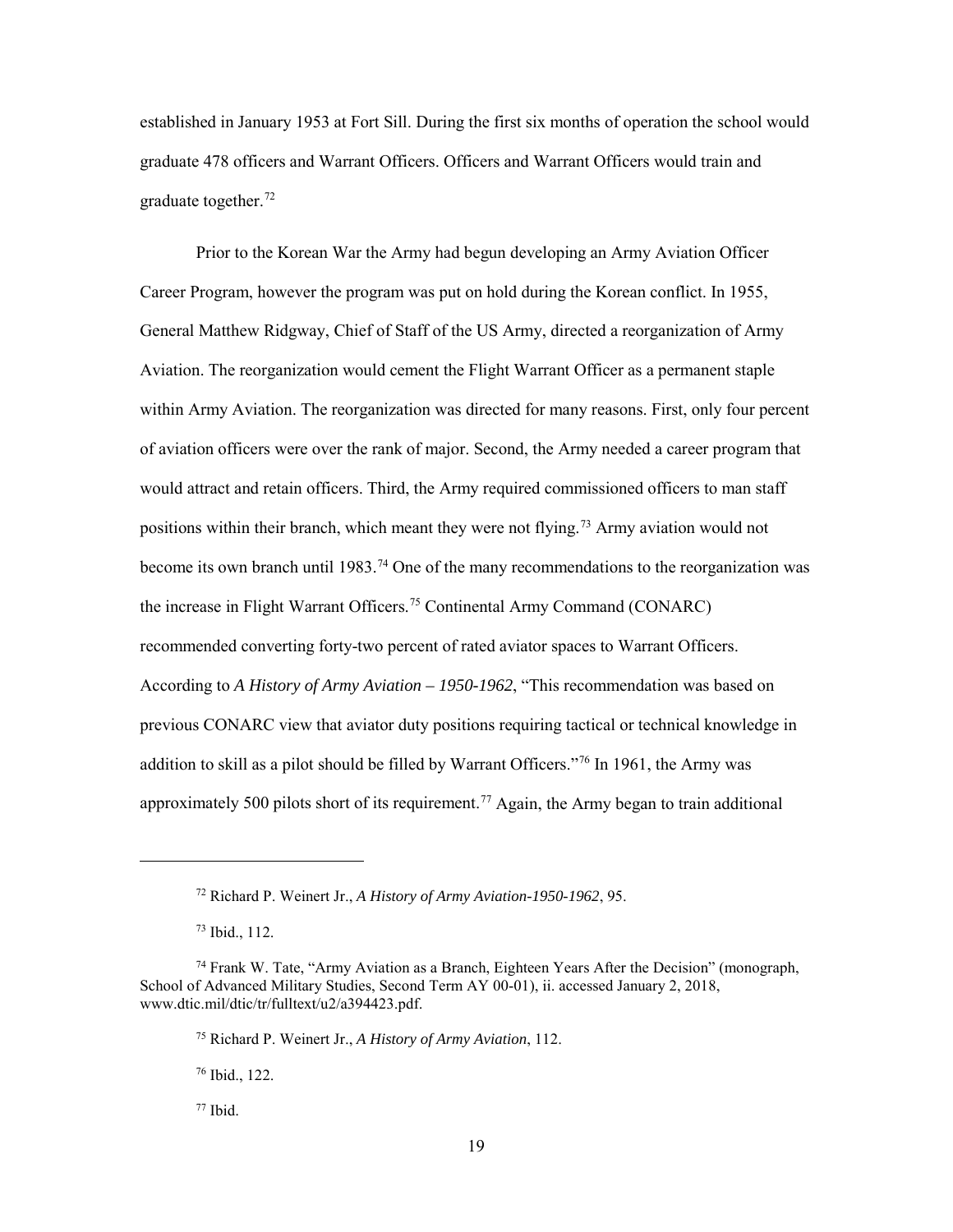Warrant Officers and converted commissioned officer positions to Warrant Officers.<sup>78</sup> The Flight Warrant Officer has filled a shortage of pilots for the Army on multiple occasions. Additionally, the leaders of the Army recognized the benefit of having highly specialized individuals focused on flying. Army flight training trains commissioned officers and Warrant Officers together, the training establishes a standard and provides the Army with Flight Warrant Officers that are both technical experts and leaders capable of making lethal decisions like their commissioned officer counterparts.

#### <span id="page-27-0"></span>US Army Flight Warrant Officer Training and Education

The standard for Flight Warrant Officers has not diminished. Like their commissioned officer counterparts, they participate in multiple levels of rigorous training prior to becoming an Army Aviator. The Army allows both civilians and current Army enlisted personnel to apply for Warrant Officer Flight Training. The general requirements are: high school diploma, 18 years old and no older than 33, achieve a qualifying score on the Selection Instrument for Flight Training, earn a minimum of 110 on the General Technical section of the Armed Forces Vocational Aptitude Battery test, and pass a flight physical.<sup>[79](#page-27-2)</sup> All Warrant Officers attend WOCS, according to the US Army website, "The school is designed to assess candidates' potential as Warrant Officers and prepare them for service in 16 of the Army's 17 branches (the Special Operations branch trains and appoints its own Warrant Officers)."<sup>80</sup> The course follows a similar path to Officer Candidates School, focusing on experimental learning events, adaptive leadership principles, and classroom theory studies and discussion.<sup>[81](#page-27-4)</sup> WOCS requires graduates that are

<sup>80</sup> Ibid.

<sup>78</sup> Richard P. Weinert Jr., *A History of Army Aviation*, 122.

<span id="page-27-2"></span><span id="page-27-1"></span><sup>79</sup> "Careers and Jobs," US Army, accessed January 2, 2018, https://www.goarmy.com/careers-andjobs/current-and-prior-service/advance-your-career/warrant-officer.html.

<span id="page-27-4"></span><span id="page-27-3"></span><sup>81</sup> US Army Combined Arms Center, "Warrant Officer Candidate School," US Army, accessed January 2, 2018, http://usacac.army.mil/organizations/cace/wocc/courses/wocs.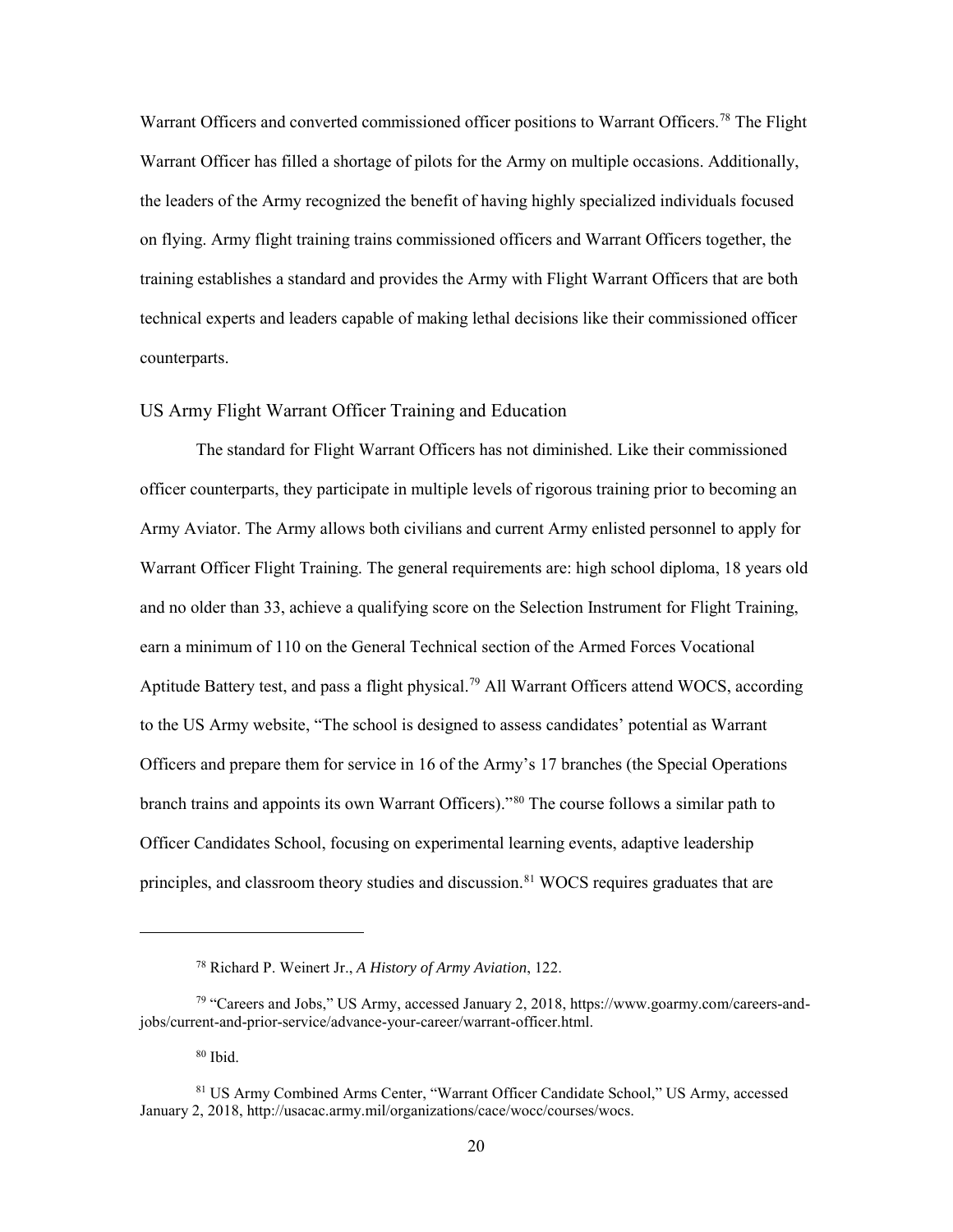committed to doing what is right legally, morally, and ethically.<sup>[82](#page-28-0)</sup> Discussing legal, moral, and ethical decisions is necessary since the Army requires Flight Warrant Officers to make lethal decisions while flying. After WOCS, aviation students begin flight training. As previously noted, commissioned officers and Warrant Officers go through aviation training together, both receiving the same exact flight training.

The Flight Warrant Officer is a technical aviation expert but also has some general responsibilities beyond aviation. Warrant Officers are expected to provide advice and solutions to commanders, execute policy, lead special purpose units when necessary, concentrate on unit effectiveness and readiness, and train, mentor, and counsel subordinates.<sup>[83](#page-28-1)</sup> According to US Code Title 10, "a Warrant Officer may be assigned to perform duties that necessarily include those normally performed by a commissioned officer."<sup>[84](#page-28-2)</sup> In most cases the responsibilities of a Warrant Officer and a commissioned officer are very similar. However, while in the air, both commissioned officers and Warrant Officers must rely on the exact same aviation training they have received to accomplish their mission. Flight Warrant Officers also have opportunities and mandatory requirements to complete professional military education. Warrant Officer Basic Course, Warrant Officer Advanced Course, Warrant Officer Intermediate Level Education, and Warrant Officer Senior Service Education are examples of the primary courses made available to Warrant Officers as they progress in rank.<sup>[85](#page-28-3)</sup> Even though they are not commissioned officers,

<sup>82</sup> US Army Combined Arms Center, "Warrant Officer Candidate School."

<span id="page-28-1"></span><span id="page-28-0"></span><sup>83</sup> Tennessee State Guard, "Responsibilities, and Authority of Warrant Officers at the Company Level", Task Number 020-320-0001, August 10, 2003, accessed January 2, 2018, http://tsg3.us/tnsg\_lib/pldc\_school/wobc/tnsg\_020\_0001\_duties\_wo/tnsg\_020\_0001.pdf.

<span id="page-28-2"></span><sup>84</sup> "10 US Code," Cornell Law School, accessed February 20, 2018, https://www.law.cornell.edu/uscode/text/10/3548.

<span id="page-28-3"></span><sup>85</sup> US Army Combined Arms Center, "Warrant Officer Courses," US Army, accessed January 2, 2018, http://usacac.army.mil/organizations/cace/wocc/courses.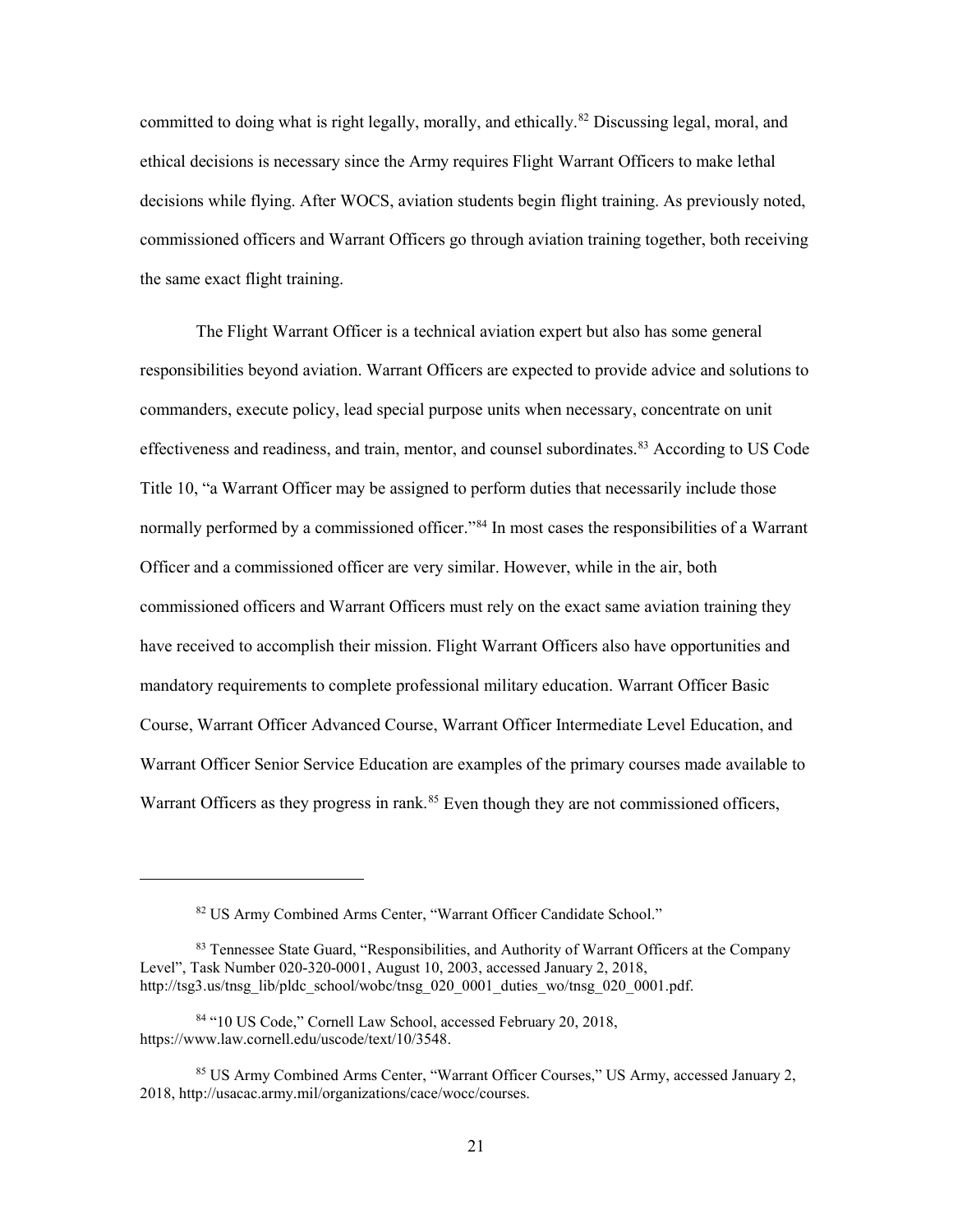Fight Warrant Officers have a tremendous responsibility and have access to professional education and training that enables the Army to allow them to make lethal decisions.

### <span id="page-29-0"></span>US Army and US Air Force Similarities and Differences

There are similarities and differences between US Army Aviation and USAF aviation. To further examine why the USAF allows only officers to pilot manned and lethal aircraft, one must study the differences between the mission and culture of the two services.

#### <span id="page-29-1"></span>Aviation Mission

USAF Volume 1 Basic Doctrine stresses both a global and strategic perspective. Global vigilance, global reach, and global power allows the USAF to anticipate threats and provide strategic reach.<sup>[86](#page-29-2)</sup> Additionally, the USAF believes that airpower can be simultaneously applied across the strategic, operational, and tactical levels of war. [87](#page-29-3) The range, speed, and flexibility of the USAF provide airmen with global responsibilities. According to USAF Volume 1 Basic Doctrine, "The Air Force does not view or use airpower organically to support Service component objectives; the Air Forces employs airpower to achieve the joint force commander's objective and to complement the other components of the joint force."[88](#page-29-4) The mission of the USAF provides insight to why it believes only officers should fly manned and lethal aircraft. Even though it is not directly stated, leaders believe only officers should pilot aircraft because of the potential strategic implications. For decades, USAF leadership has felt the risk is too high to have an enlisted soldier make a strategic decision.

 The USAF has an air centric perspective, while the US Army has a land centric perspective. According to Army Doctrine Publication (ADP) 3-0, Operations, "Army forces, as

<span id="page-29-4"></span><span id="page-29-3"></span><span id="page-29-2"></span> <sup>86</sup> US Department of the Air Force, *USAF Basic Doctrine Volume 1* (Washington, DC: Government Printing Office, 2015), 4.

<sup>87</sup> Ibid., 25.

<sup>88</sup> Ibid., 23.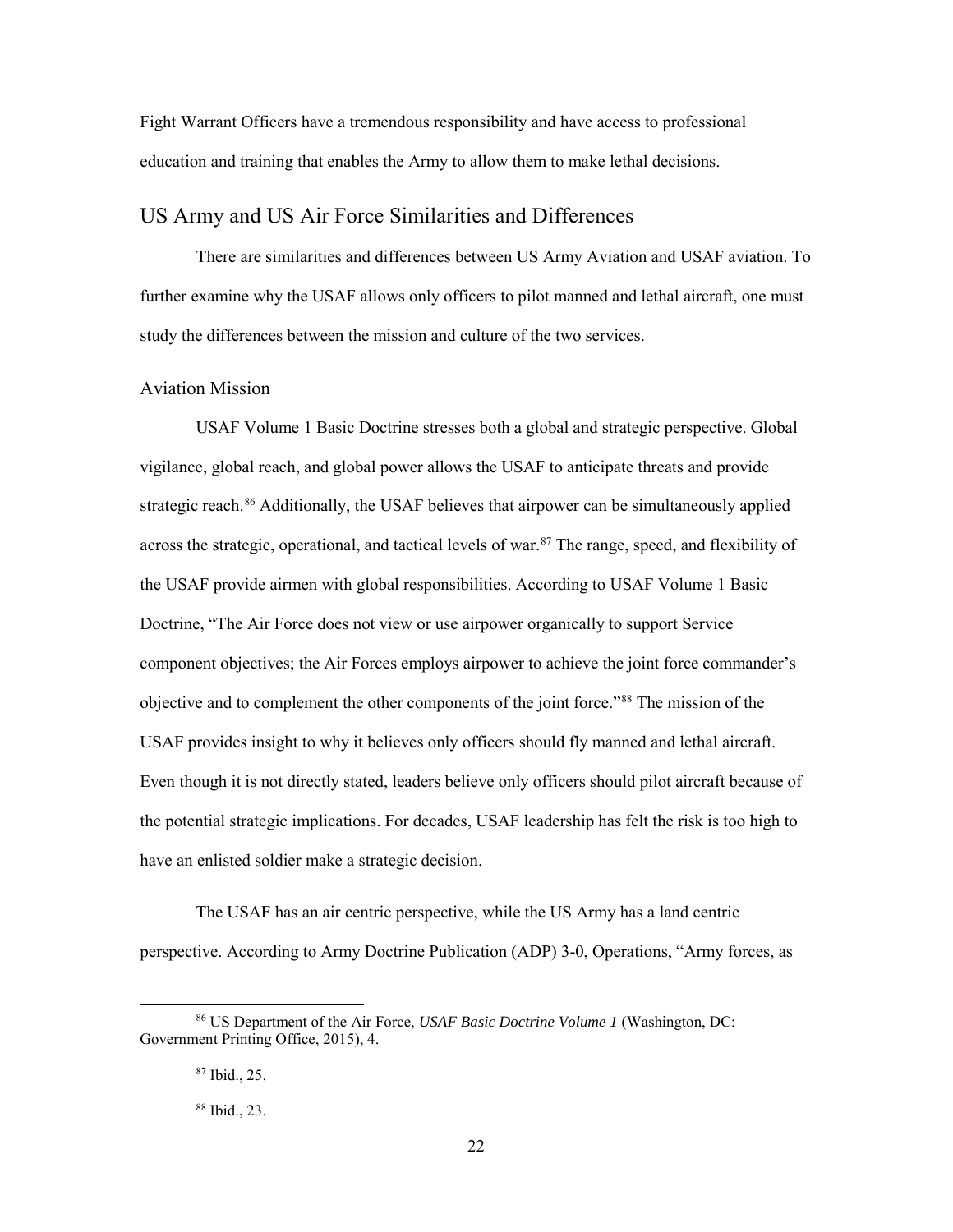part of the joint force, contribute to the joint fight through the conduct of unified land operations."[89](#page-30-0) The Army's combined arms team includes aviation but it also includes infantry, armor, field artillery, air defense artillery, and engineers.<sup>[90](#page-30-1)</sup> The aviation arm of the Army is essential to unified land operations; however, its primary purpose is to support ground forces. The Army believes military forces could accomplish a strategic objective, however they consider it rare.<sup>[91](#page-30-2)</sup> According to ADP 3-0, Operations, "Hypothetically, military forces might accomplish a strategic objective through a single tactical action, eliminating the need for operational art. In reality, the scale of most modern conflicts and the ability of enemy forces to retain their operational capacity—even in the face of significant tactical defeats—make this an exceptionally rare event."<sup>92</sup>

The differing perspectives on aviation are important to understand. The USAF views its pilots as strategic, operational, and tactical operators. The US Army views its pilots as a support asset to ground forces. These perspectives provide insight to why the US Army allows Warrant Officers to be pilots and why the USAF does not. As the USAF faces operational readiness issues, leaders must determine their comfort level with risk. Are leaders willing to risk not being prepared for the next conflict, or are they willing to accept risk with enlisted pilots flying manned and lethal aircraft? The USAF does not need to change its strategic perspective, but it must consider changing its assumptions of who can be pilots.

 $92$  Ibid.

<span id="page-30-0"></span><sup>89</sup> US Department of the Army, Army Doctrine Publication (ADP) 3-0, Operations (Washington, DC: Government Printing Office, 2016), 1.

<span id="page-30-3"></span><span id="page-30-2"></span><span id="page-30-1"></span><sup>90</sup> US Department of the Army, Army Doctrine Reference Publication (ADRP) 3-90, Offense and Defense (Washington, DC: Government Printing Office, 2012), 1-3.

<sup>&</sup>lt;sup>91</sup> US Department of the Army, Army Doctrine Publication (ADP) 3-0, 4.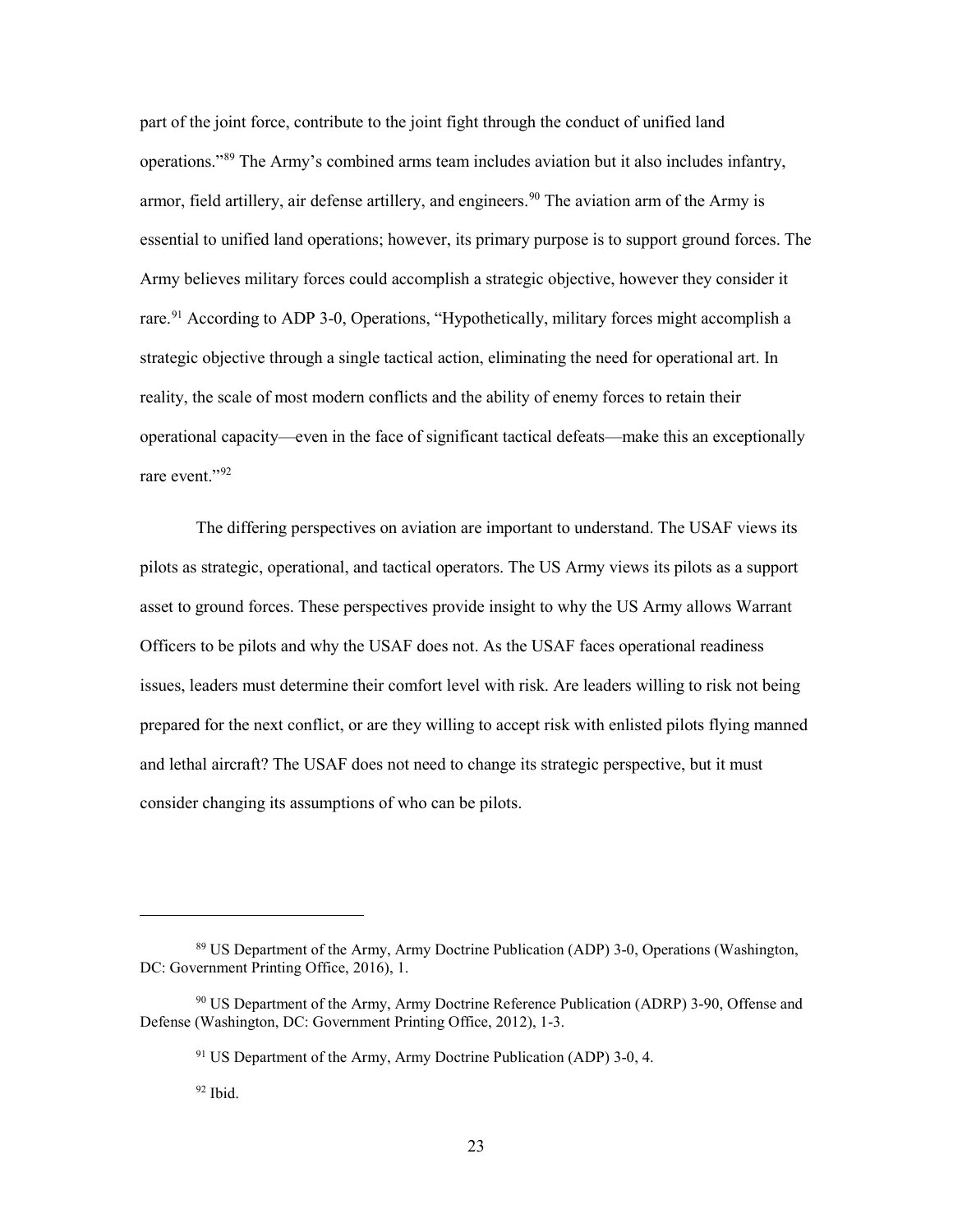#### <span id="page-31-0"></span>Aviation Culture

 In 1954 Congressional leaders began questioning the USAF's stance on all pilots being officers that were college trained.<sup>[93](#page-31-1)</sup> Congressional leaders felt the high standards were a luxury and not a necessity.<sup>94</sup> According to the monograph, "USAF Considerations in Implementing a Specialized Pilot Program," the USAF representative to Congress stated, "that warrants were not used because technological developments required highly educated commissioned aviators."[95](#page-31-3)

Again in 1979, Congress asked the USAF to revisit Warrant Officers as pilots.<sup>[96](#page-31-4)</sup> The USAF rejected Congress saying USAF policy required all pilots to have a college degree. In a letter to an Army Counterpart, Maj General Morris stated the official USAF position.

The potential flexibility for future utilization and development of a pilot trainee who has a college degree is significantly higher than the potential for the one without a degree. Completion of the degree is predictive of the probability of completing training in highly complex systems as well as the ability to cope with the demanding decision/judgement, multitask environment of a pilot in today's weapons systems. Additionally, the college trained officer has a higher management potential as a senior officer.<sup>[97](#page-31-5)</sup>

From 1947 to 2015, USAF culture has clearly promoted that pilots need to be officers with a college degree. In 2016 the paradigm changed slightly with enlisted airmen being trained to fly the RQ-4. However, past and current USAF culture may be limiting the ability to examine enlisted pilots flying other aircraft. Is a paradigm that was established in 1912, officer pilots, preventing leadership from solving operational readiness problems in 2018? The US Army has encouraged specialization among its Warrant Officers since 1951 and on multiple occasions it has

<span id="page-31-4"></span><span id="page-31-3"></span><span id="page-31-2"></span><span id="page-31-1"></span><sup>93</sup> Stephen Sniteman, "U.S. Air Force Considerations in Implementing a Specialized Pilot Program" (master's thesis, US Army Command and Staff College, 1980), 39.

<sup>94</sup> Ibid., 40.

 $95$  Ibid.

<sup>96</sup> Ibid., 44.

<span id="page-31-5"></span><sup>97</sup> Ibid., 49.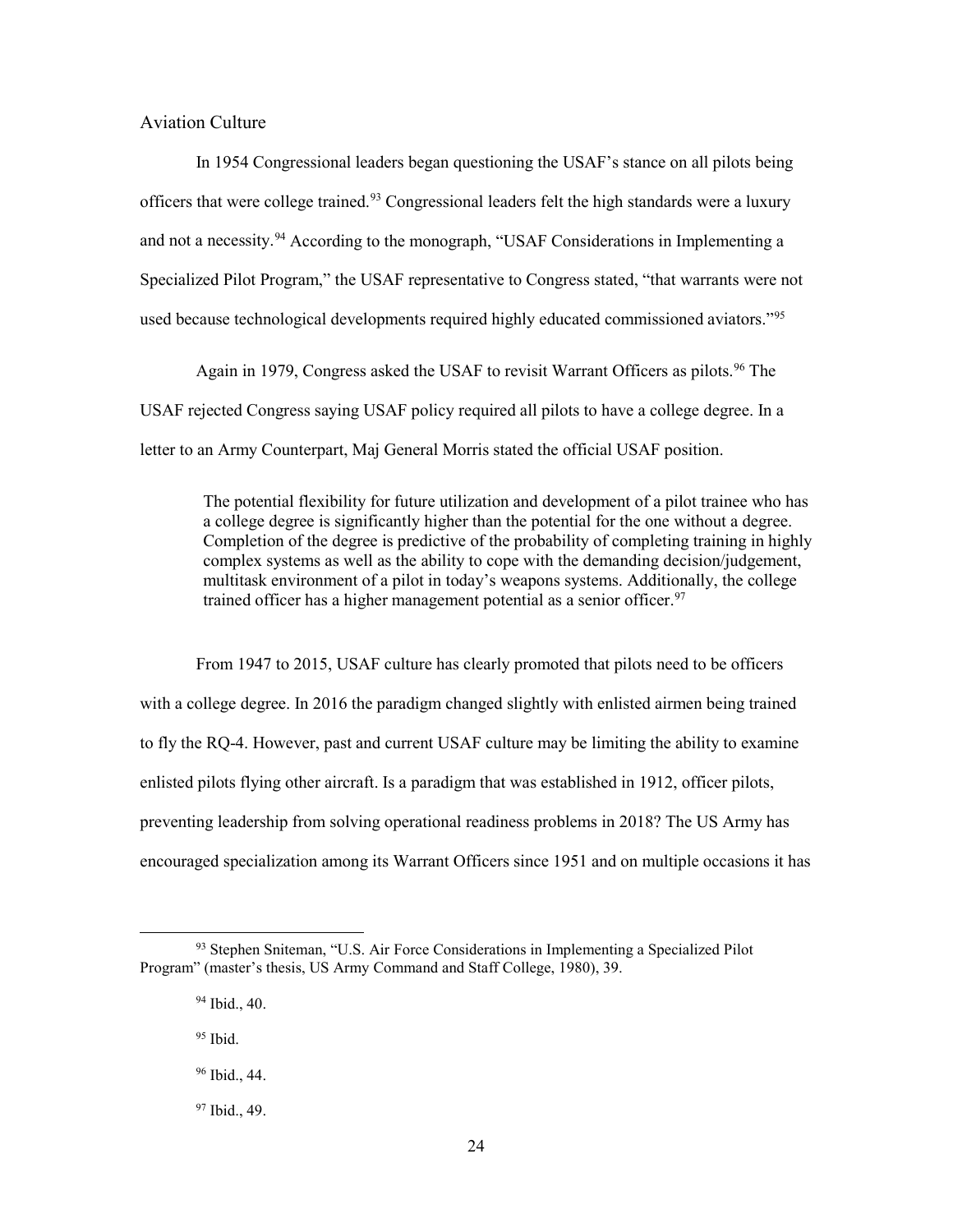helped the service solve readiness and retention problems. The USAF must examine the US Army's perspective and culture regarding the Flight Warrant Officer to overcome its operational readiness issues.

#### <span id="page-32-0"></span>Aviation Safety

It is difficult to compare the overall effectiveness of USAF Aviation to US Army Aviation; however, the following information provides a broad comparison between aviation safety statistics. The examination provides a common ground that allows the reader to broadly compare the USAF, a service predominantly of commissioned officer aviators to the US Army, a service whose majority are Warrant Officers. Currently Warrant Officers make up fifty-nine percent of the current students at flight school.<sup>[98](#page-32-1)</sup> The following statistics compare the Class A and Class B mishap rates of the two services. The two services definitions of a Class A and Class B mishaps are very similar. A Class A mishap is defined as costing 2 million dollars or more and or a fatality or permanent disability occurring.<sup>[99](#page-32-2)</sup> A Class B mishap is defined as costing between 500 hundred thousand or more but less than 2 million dollars and or a permanent partial disability.<sup>[100](#page-32-3)</sup> There are other minor caveats to the definitions. Examine the references for additional information.

<span id="page-32-1"></span><sup>98</sup> Captain Jeremy Jacobson, request for information by author, 1-145 Aviation Regiment, Fort Rucker, March 9, 2018.

<span id="page-32-2"></span><sup>99</sup> US Department of the Air Force, Air Force Instruction 91-204, *Safety Investigations and Reports* (Washington, DC: Government Printing Office, 2014), 20.

<span id="page-32-3"></span><sup>100</sup> US Army Combat Readiness Center, "Army Accident Classification Chart," accessed January 2, 2018,

https://safety.army.mil/Portals/0/Documents/REPORTINGANDINVESTIGATION/TOOLS/Standard/Arm y\_ Accident\_Classification\_pre12272013.pdf.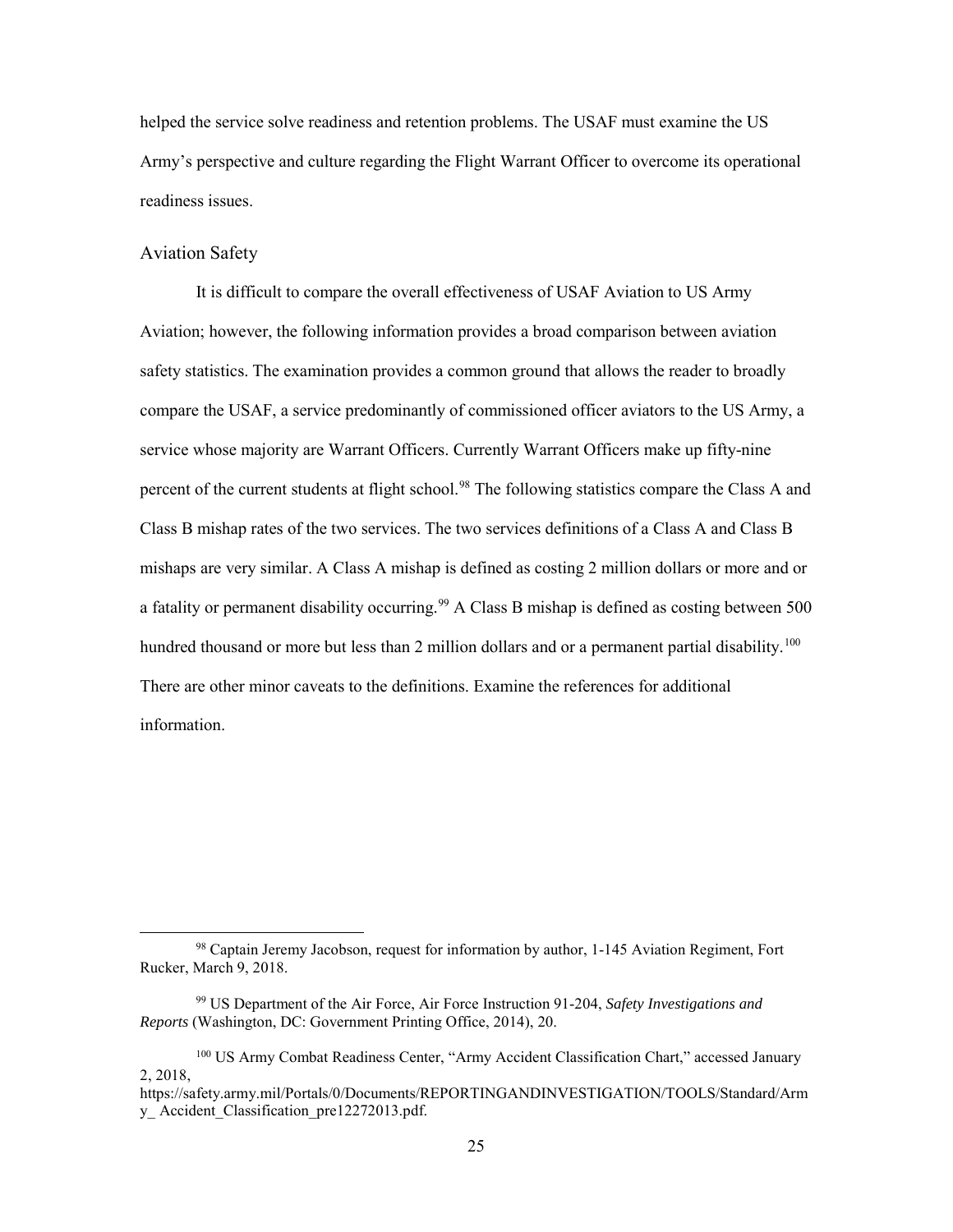#### Table 1. Aviation Safety Statistics: Accident Rates FY 17, 16, and 15

|                                          | <b>FY17</b>     | FY16            | <b>FY 15</b>    |
|------------------------------------------|-----------------|-----------------|-----------------|
| USAF                                     | Class A: $0.75$ | Class A: $0.74$ | Class A: $1.12$ |
|                                          | Class $B: 2.20$ | Class B: 2.60   | Class B: 2.41   |
| USAF<br>Fighter and Attack Aircraft Only | Class A: 1.64   | Class A: 1.84   | Class A: $2.24$ |
|                                          | Class $B: 2.58$ | Class B: $3.23$ | Class B: 2.47   |
| <b>US ARMY</b>                           | Class A: $3.2$  | Class A: $2.7$  | Class A: $2.1$  |
|                                          | Class $B: 3.2$  | Class B: 1.9    | Class $B: 2.3$  |

Sources: Data from US Army Combat Readiness Center, "US Army Accident Information," last modified January 6, 2018, accessed January 7, 2018,

https://safety.army.mil/Portals/0/Documents/STATISTICS/Standard/PublicReports/AviationAccidentStatisticsFiscalYe arEndData.pdf; USAF Safety Center, "Flight Safety Statistics," last modified September 30, 2017, accessed January 7, 2018, www.safety.af.mil/Portals/71/documents/Aviation/End%20of%20Year%20statistics/FY17.pdf. Note: Aviation rates are calculated per 100,000 flight hours.

When examining the above safety statistics a few things should be considered before drawing a conclusion. The US Army operates far fewer aircraft with the current inventory consisting of the CH-47, AH-64, UH-60, UH-72, OH-6, C-12 and a few Unmanned Aerial Systems. Additionally, the US Army does not conduct long range mobility operations, but missions that are typically much shorter in duration. A precise conclusion to the above statistics is hard to reach, however it allows one to see the similarities in safety rates between the two services. When considering if enlisted troops and or Warrant Officers are necessary to help fix the USAF retention problems, these statistics provide a glimpse at the similar safety numbers between the USAF and US Army.

The Flight Warrant Officer has been an asset the Army has used for over sixty-five years. During retention problems, the Flight Warrant Officer has given the US Army flexibility to increase pilots by recruiting from individuals in high school and or seasoned enlisted personnel. Additionally, the US Army provides similar training between commissioned officers and Warrant Officers in each of its separate candidate schools and provides identical training when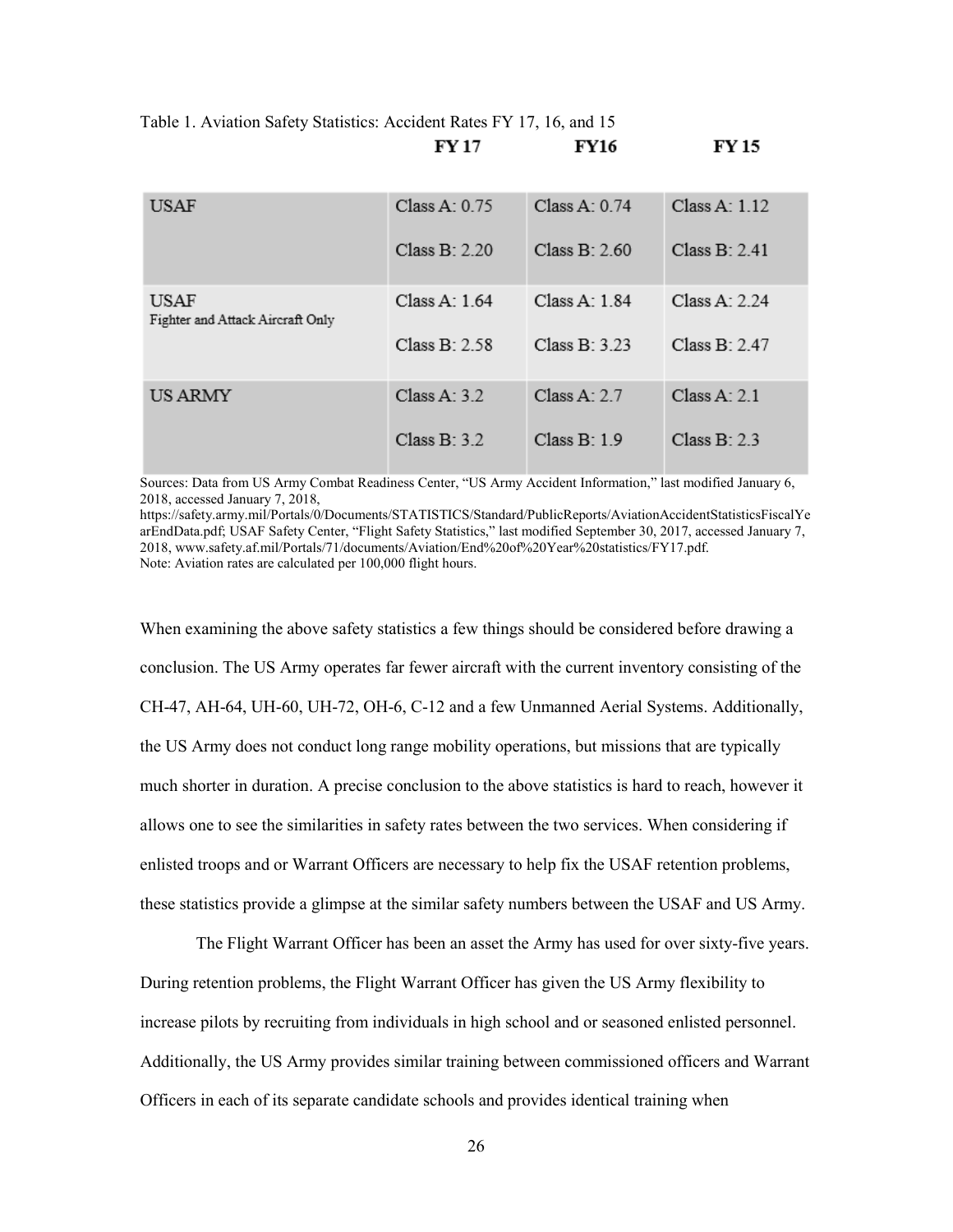commissioned and Warrant Officers attend flight school. The US Army has developed a technical expert in the Flight Warrant Officer that has both the ability and capability to lead and make lethal decisions. Examining the history and training of the Flight Warrant Officer while also comparing the similarities and differences between the two services is necessary for the USAF in its attempt to fix the pilot shortage. The US Army has produced a lethal and effective aviation officer without a college degree for the past sixty-five years.

#### <span id="page-34-0"></span>Federal Aviation Administration (FAA)

 The FAA is a US Government organization that is a branch of the Department of Transportation. According to the FAA website, "Our continuing mission is to provide the safest, most efficient aerospace system in the world."[101](#page-34-1) The origins of the FAA date back to the Air Commerce Act that passed in 1926. The legislation established an organization to foster air commerce, issuing and enforcing traffic rules, licensing pilots, certifying aircraft, establishing airways, and operating and maintaining aids to air navigation. The organization would continue to grow with the aviation industry and would become the FAA in 1958, becoming an independent government organization responsible for civil aviation safety.[102](#page-34-2)

 The precursor to the FAA, The Aeronautics Branch of the Department of Commerce issued the first pilot certification to William MacCracken in April 1927.[103](#page-34-3) Since 1927 the FAA has been the lone organization responsible for issuing pilot certificates in the US. The current requirements to become a private pilot do not include a college degree. The requirements are more focused on practical training and proficiency of flying an aircraft. To be eligible for a

<span id="page-34-1"></span> <sup>101</sup> Federal Aviation Administration, "Our Mission," last modified April 23, 2010, accessed January 2, 2018, https://www.faa.gov/about/mission/.

<span id="page-34-2"></span><sup>102</sup> Federal Aviation Administration, "A Brief History of the FAA," last modified January 4, 2017, accessed January 2, 2018, https://www.faa.gov/about/history/brief\_history/.

<span id="page-34-3"></span><sup>103</sup> "The First Pilot and Mechanic Licenses Issues," *Aviation Online Magazine*, accessed on January 2, 2018. http://avstop.com/history/pilot\_lic/first\_pilots\_and\_mechanic\_licens.htm.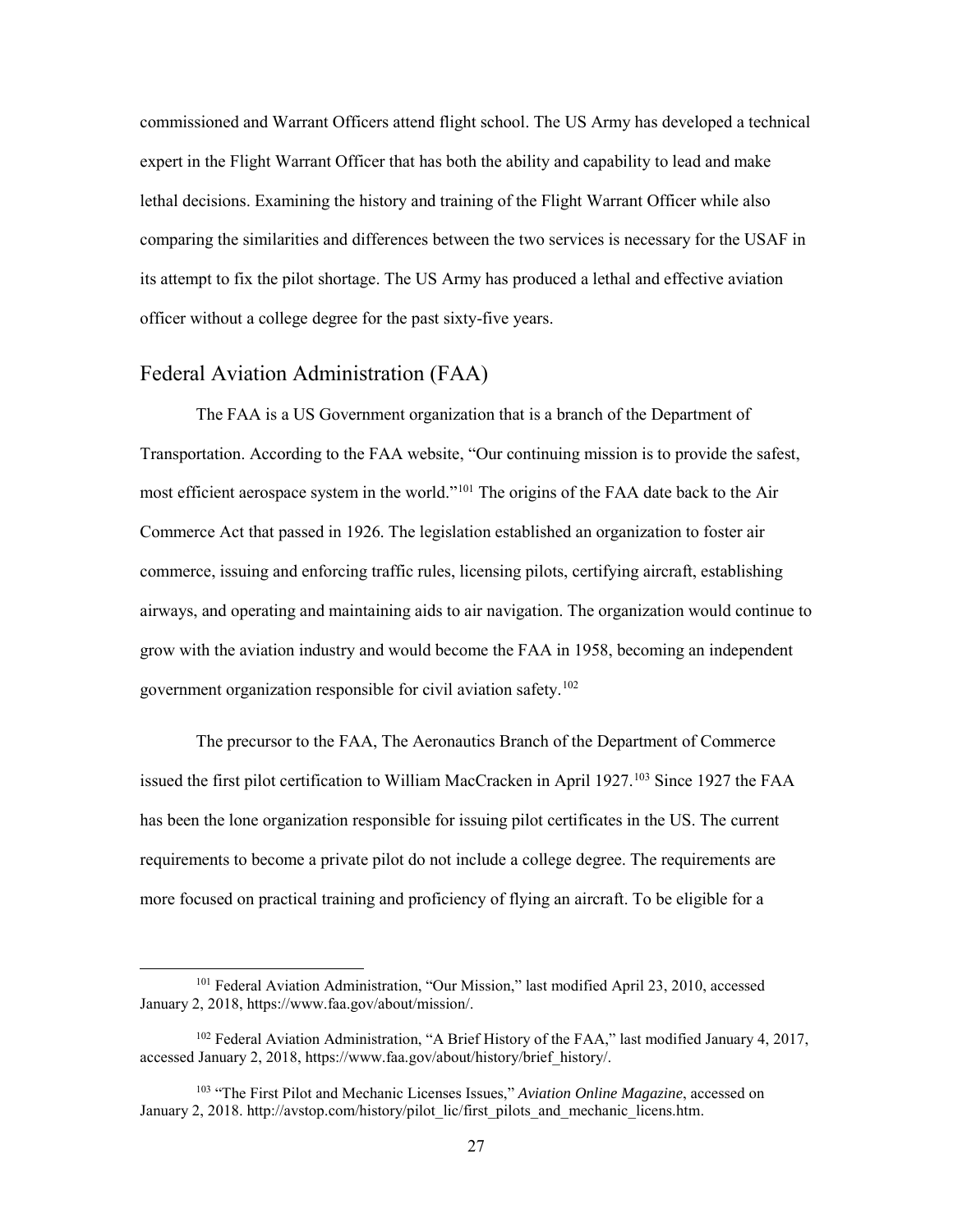private pilot certificate in a single engine aircraft a person must be at least seventeen years of age and be able to read, speak, write, and understand English. An individual that pursues a private pilot certificate will complete the appropriate training in accordance with the Federal Regulation, Title 14 Aeronautics and Space, Part 61. The primary areas within the Federal Regulation are aeronautical knowledge, flight proficiency and aeronautical experience. The perspective student pilot must receive ground training from an authorized instructor or complete a home-study course to obtain the required aeronautical knowledge required by the regulation.<sup>[104](#page-35-0)</sup> Additionally, the student pilot must be proficient in all aspects of visual flight. Preflight procedures, takeoffs, landings and go-arounds, navigation, emergency operations and postflight operations are just a few of the many areas that a student pilot must be proficient. Finally, to achieve the required aeronautical experience the student must log at least forty hours, twenty of those hours from an authorized instructor and a minimum of ten hours of solo flight training. Additionally, the regulation requires cross-country flying, night flying, and a minimum number of takeoffs and landings. The regulation provides clear guidance for the requirements to be issued a private pilot certificate and a college degree is not required. Additionally, no college degree is required to receive a commercial pilot certificate or an airline transport pilot certificate. [105](#page-35-1)

The US Army Flight Warrant Officer Program and the FAA provide two examples of aviation organizations that do not require a college degree to fly. The US Army provides its Flight Warrant Officers with the same aviation training that its commissioned officers receive. Additionally, the US Army provides professional military education to educate its Warrant Officers. Based on both the training and education, the US Army Flight Warrant Officer is

<span id="page-35-0"></span><sup>104</sup> US Federal Regulation, *Title 14, Chapter 1, Subchapter D, Part 61, Certification: Pilots, Flight Instructors, and Ground Instructors,* last modified January 2, 2018, accessed January 7, 2018, https://www.ecfr.gov/cgi-bin/text-

<span id="page-35-1"></span>idx?c=ecfr&sid=40760189a03dfea0b501608f33820a45&rgn=div5&view=text&node=14:2.0.1.1.2&idno=1 4#se14.2.61\_13.

<sup>105</sup> Ibid.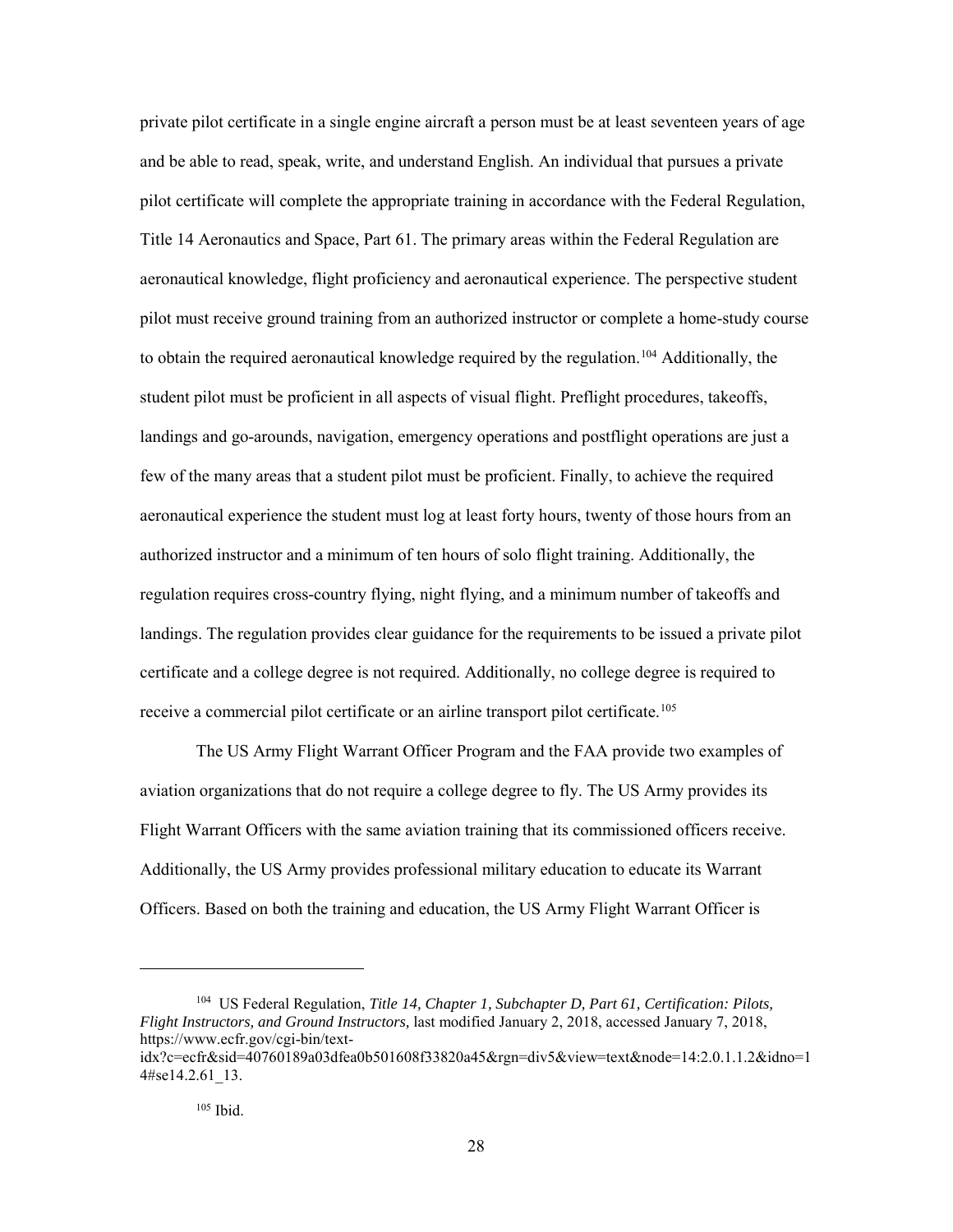capable of operating an aircraft and making moral and lethal decisions. The FAA regulations provide a pilot with the practical experience required to safely operate an aircraft. The FAA appears not to be interested in forcing individuals to obtain degrees that are not applicable to the required task of operating an aircraft. The benefit of having a college degree is unquestionable with certain occupations. However, the USAF is limiting itself to a smaller pool of aviators since USAF pilots are required to be commissioned officers. Both the US Army and the FAA provide examples of organizations that focus on education and training that is applicable to the task at hand, flying an aircraft. For the USAF to continue to be the world's most premier air force, it must study the perspective, culture, and policies of organizations like the US Army and the FAA. The USAF must make sure it is not requiring unnecessary qualifications, such as a college degree, as it evolves in the 21st century.

#### Fallacies

<span id="page-36-0"></span> The USAF must overcome fallacies to evolve. The three fallacies that are preventing the evolution are: judging a person by their background without considering their capability, appealing to tradition and common practice, and searching for a perfect solution. Overcoming these fallacies will allow the USAF to better reflect on the past, evaluate the present, and prepare with an open mind for the future.

#### <span id="page-36-1"></span>Judging a Book by its Cover

In 1912, the War Department said enlisted pilots did not have sufficient knowledge to pilot aircraft.[106](#page-36-2) In 1954, the USAF told Congress that technological developments required highly educated commissioned officers.<sup>[107](#page-36-3)</sup> Again, in 1979 the USAF would not consider Warrant

 <sup>106</sup> Lee Arbon, *They Also Flew,* 3.

<span id="page-36-3"></span><span id="page-36-2"></span><sup>107</sup> Stephen Sniteman, "U.S. Air Force Considerations in Implementing a Specialized Pilot Program" (master's thesis, US Army Command and Staff College, 1980), 40.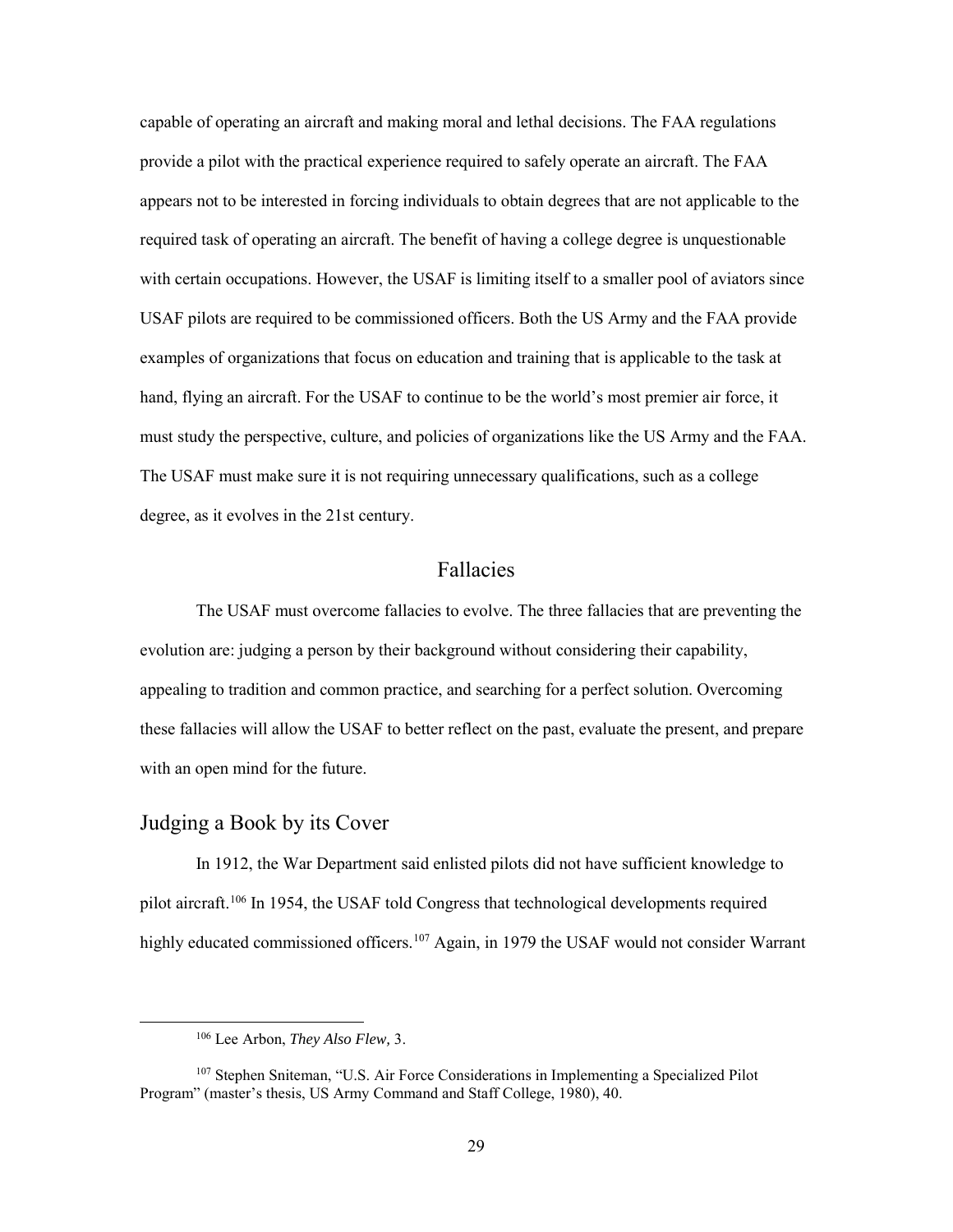Officers because the completion of a college degree was more predictable of success in the complex environment of aviation.<sup>[108](#page-37-0)</sup> Since 1947, the USAF has given very little consideration to enlisted personnel becoming aviators. Since most enlisted personnel do not have college degrees when entering the military, the USAF have deemed them ineligible to become pilots based on their educational background, not considering their individual capability.

In 1998 the USAF was conducting a study on Unmanned Aerial Vehicle (UAV) training. One of the questions in the study was whether enlisted personnel could be trained to fly the MQ-1 Predator. Six of eight of the selected survey participants believed that enlisted personnel could be trained to fly the MQ-1. $^{109}$  $^{109}$  $^{109}$  However, the entire focus group was concerned with giving enlisted personnel the responsibility to employ a UAV. The group's apprehension was based on the enlisted personnel's requirement for quick and accurate decisions, effective communication, and being responsible for implementing decisions correctly.<sup>110</sup> These concerns are justifiable; however, these concerns are present when training any new aviator regardless of rank. While not directly stated, the underlying assumption is enlisted personnel are slower and less accurate when making decisions and may have trouble communicating effectively when compared to officers. These apprehensions and assumptions are based on educational background and not the capability of the individual.

 The bias towards enlisted personnel prevents the USAF from examining the capabilities of enlisted airmen. The USAF continues to believe educational background is more important than capability. Having a college degree is certainly beneficial, however how beneficial is it for someone who is flying a plane? Improving technology has reduced the workload of pilots, do you

<span id="page-37-0"></span> <sup>108</sup> Stephen Sniteman, "U.S. Air Force Considerations in Implementing a Specialized Pilot Program," 49.

<span id="page-37-2"></span><span id="page-37-1"></span><sup>109</sup> Air Force Research Organization*, USAF Air Vehicle Operator Training Requirements Study*, by Ellen Hall and William Tire, (Brooks AFB, Texas, 1998), 5.

<sup>110</sup> Ibid., 6.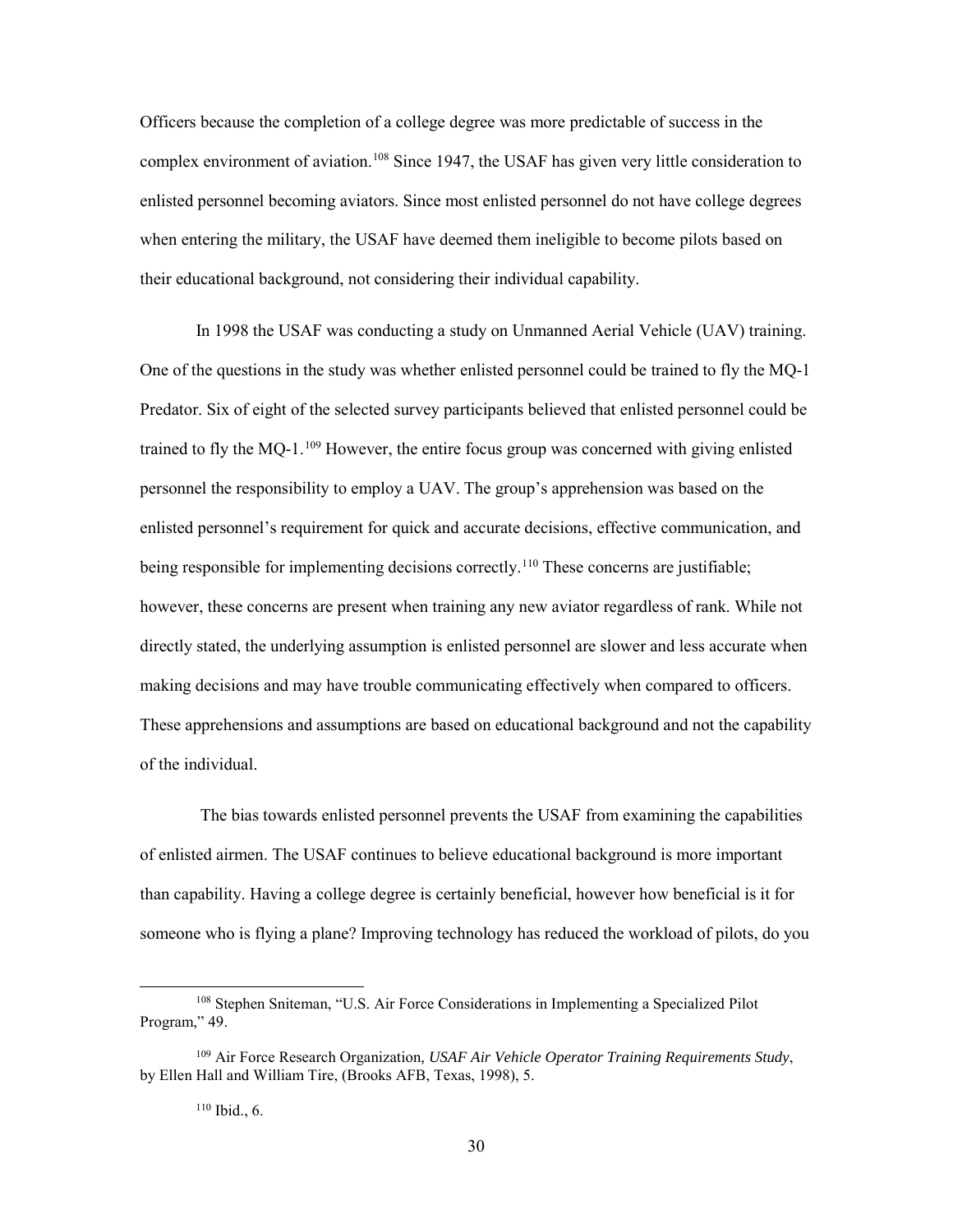need a college degree to operate a fifth-generation aircraft? The blanket judgement over a group of people because of their educational background without considering their capability has prevented the USAF from evolving, further exasperating its operational readiness problem.

#### <span id="page-38-0"></span>We Have Always Done it that Way

Leading up to World War II, General "Hap" Arnold was hesitant to use enlisted and women pilots. While General Arnold gave many reasons, the most obvious reasons were his reluctance to break common practice. Today's USAF allows only commissioned officers to employ lethal airpower. The responsibility of using lethal force is tremendous, but why can Marine Corporals employ the M249 Squad Automatic Weapon but USAF Staff Sergeants cannot drop a 500- pound bomb? The appeal to tradition and common practice is preventing the USAF from evolving and solving the operational readiness problem.

Since USAF doctrine stresses a global and strategic perspective many believe that lethal force needs to remain with an officer, a lethal strategic mistake made by an enlisted pilot would be unsatisfactory. However, an article by the thirty-first Commandant of the Marine Corps General Charles Krulak discusses the "Strategic Corporal." General Krulak presents a likely situation where a Corporal must make tactical decisions that could have strategic implications during a humanitarian mission.<sup>111</sup> General Krulak discusses the changes of the twenty-first century battlefield, "The rapid diffusion of technology, the growth of multitude of transnational factors, and the consequences of increasing globalization and economic interdependence, have coalesced to create national security challenges remarkable for their complexity."[112](#page-38-2) The article makes it very clear that with the changing battlefield every soldier could have strategic implications. General Krulak states, "Our Strategic Corporal – firmly grounded in our ethos,

<span id="page-38-2"></span><span id="page-38-1"></span> <sup>111</sup> Charles Krulak, "The Strategic Corporal: Leadership in the Three Block War," Marines Magazine, January 1999, accessed February 27, 2018, www.au.af.mil/au/awc/awcgate/usmc/strategic\_corporal.htm.

<sup>112</sup> Ibid.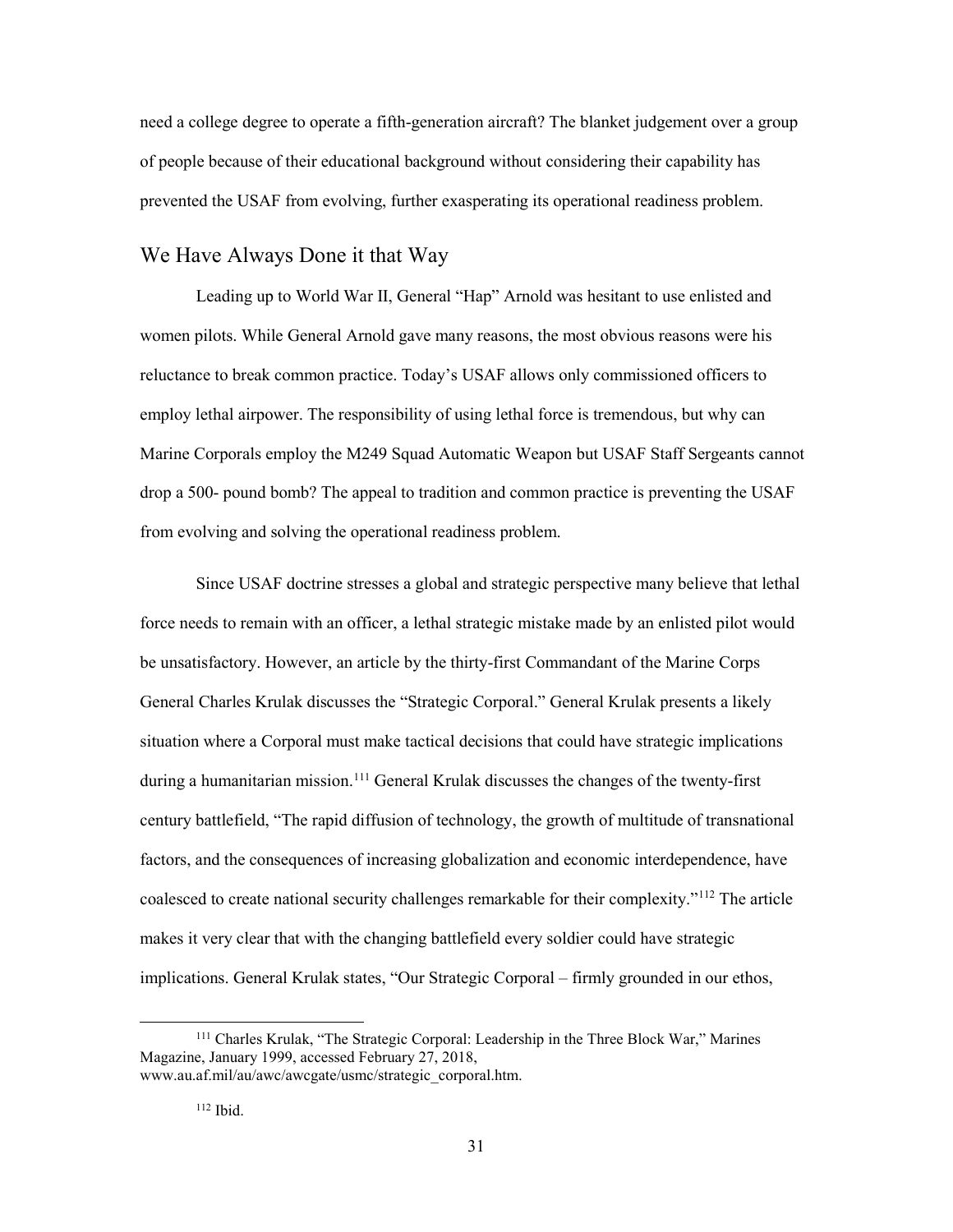thoroughly schooled and trained, outfitted with the finest equipment obtainable, infinitely agile, and above all else, a leader in the tradition of the Marines of old…made the right decision."[113](#page-39-1)

Why does the USAF remain adamant that enlisted airmen cannot employ lethal force from the air? Other services have enlisted personnel that employ lethal force, and according to General Krulak, those services are aware of the potential strategic implications. The US Army and US Marines make sure they train and outfit their personnel to be leaders and understand the responsibility of using lethal force. In a time where the USAF cannot produce enough fighter pilots, it has refused to allow enlisted pilots to operated lethal aircraft. The appeal to common practice and tradition is preventing the USAF from evolving and fixing its operational readiness problem.

## <span id="page-39-0"></span>Perfect Solution

<span id="page-39-1"></span> $\overline{a}$ 

For many years the USAF thought it had the perfect solution for solving operational readiness. Give pilots more money and they will continue to fly in the USAF. However, that solution has proved ineffective. The USAF has limited its options for solving the readiness problem because it has been searching for the perfect solution. There is not one single solution to solving the USAF operational readiness issue, but instead a multi-pronged solution should be considered.

 In the past few years the USAF has begun a multi-pronged approach. In 2016, the USAF started training enlisted personnel to pilot RQ-4s. In a 2016 letter USAF Chief of Staff General Dave Goldfein restated the importance and restructuring of squadrons to increase morale. In 2018, the USAF will begin testing a six-month pilot training program, usually a year long, with

<sup>113</sup> Charles Krulak, "The Strategic Corporal: Leadership in the Three Block War."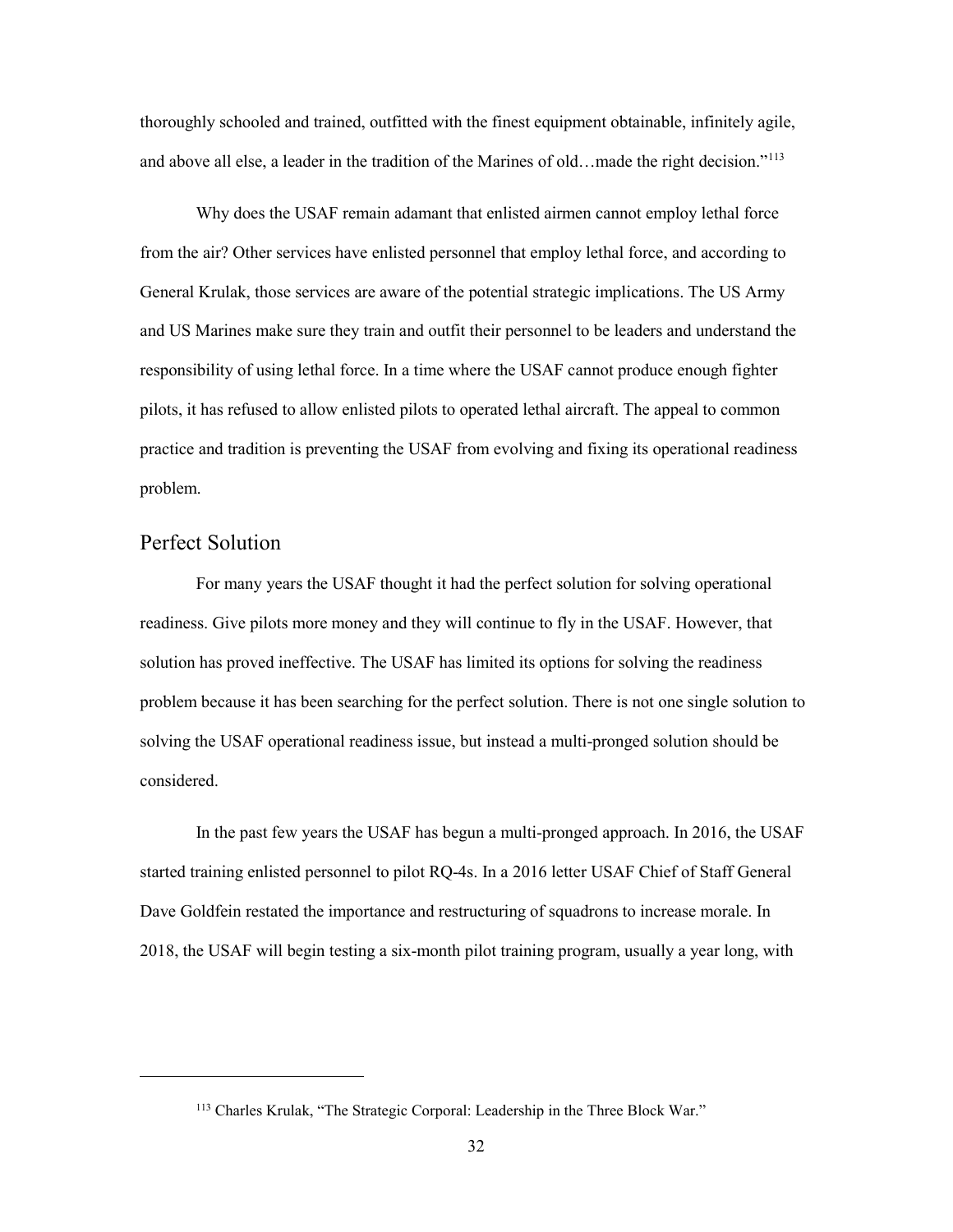fifteen officers and five enlisted airmen.<sup>[114](#page-40-1)</sup> The USAF for a long time was looking for that perfect solution, however, it has started to realize it will require multiple solutions to solve its operational readiness problem. The USAF needs to continue to examine different solutions, examining enlisted airmen piloting lethal aircraft is one of the next steps.

The USAF has limited its evolution because of its reliance on erroneous or incorrect assumptions, fallacies. For the USAF to continue to evolve it must begin looking at all personnel based on their background and capability, prevent making decisions solely on tradition or common practice, and realize there is no perfect solution to solving the operational readiness issue.

## Conclusion

<span id="page-40-0"></span>When Chuck Yeager reflects about his abilities as a pilot he never mentions the need for a college education. Yeager states, "I was born with unusually good eyes and coordination. I was mechanically oriented, understood mechanics easily. My nature was to stay cool in tight spots. All I know is I worked my tail off to learn how to fly, and worked hard at it all the way."<sup>[115](#page-40-2)</sup> Yeager realizes the importance of natural ability, hard work, and experience. So how many current enlisted airmen have similar qualities? The USAF will never know unless it begins moving past the fallacies that are preventing the evolution of the pilot.

As the characteristics of war change, the USAF must change too. This monograph is more about looking at the past to help explore options for the future. The F-22 enlisted pilot may not be the correct answer for solving the fighter pilot shortage, but the USAF needs to complete an unbiased examination of using enlisted pilots. For the USAF to evolve it must move beyond its

<span id="page-40-2"></span><span id="page-40-1"></span> <sup>114</sup> James Clark, "No, The Air Force Isn't Really Bringing Back Enlisted Pilots," Task and Purpose, December 7, 2017, accessed March 3, 2018, https://taskandpurpose.com/no-enlisted-pilots-airforce/.

<sup>115</sup> Chuck Yeager and Leo Janos, *YEAGER*, 319.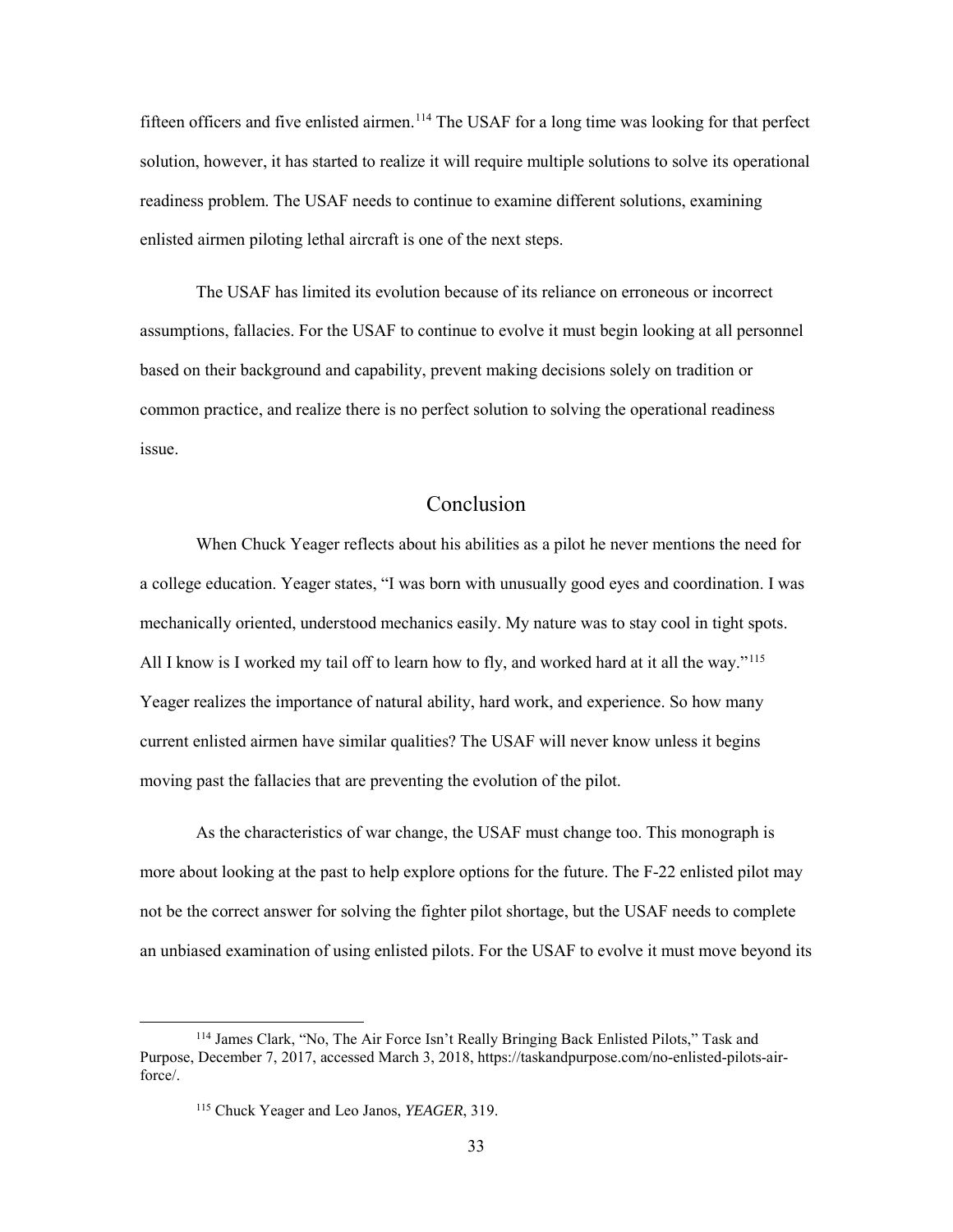fallacies presented in this monograph. The USAF has become a fragile organization, the enlisted pilot can provide the USAF with both redundancy and overcompensation making it stronger when shortages occur.<sup>[116](#page-41-0)</sup> The War Department tried preventing Vernon Burge and William Ocker from flying, only considering these gentlemen's background without considering their capability. During World War II, men and women proved that college degrees were not necessary to successfully pilot aircraft. Additionally, the USAF has examined the role of a Warrant Officer on multiple occasions, each time concluding that college degrees are necessary to fly USAF aircraft without providing legitimate research. While the USAF traditions are important they should not restrict the evolution of the service. The USAF must continue to examine a multi-pronged approach to the solve the operational readiness problem.

In a 2008 speech to USAF officers at Maxwell Air Force Base, Secretary of Defense Robert Gates expressed his frustration with the service, "I've been wrestling for months to get more intelligence, surveillance, and reconnaissance assets into the theater. Because people were stuck in old ways of doing business, it's been like pulling teeth…All this may require rethinking long-standing service assumptions and priorities about which missions require certified pilots and which do not. $117$  Ten years have passed since Secretary Gates gave that speech, and now the USAF is facing an operational readiness problem that places the nation's national security into question. The enlisted pilot that operates manned and lethal aircraft has succeeded in the past and needs to be considered for the USAF to overcome its 1,555 pilot shortage. The USAF enlisted pilot provides the service with options and opportunities, that will enable the USAF to gain and maintain a position of relative advantage.

<sup>116</sup> Nassim Nicholas Taleb, *Antifragile* (New York, NY: Random House, 2014), 44.

<span id="page-41-1"></span><span id="page-41-0"></span><sup>117</sup> Houston Cantwell, "Operators of Air Force Unmanned Aircraft Systems," *Air and Space Power Journal*, (Summer 2009): 67-77.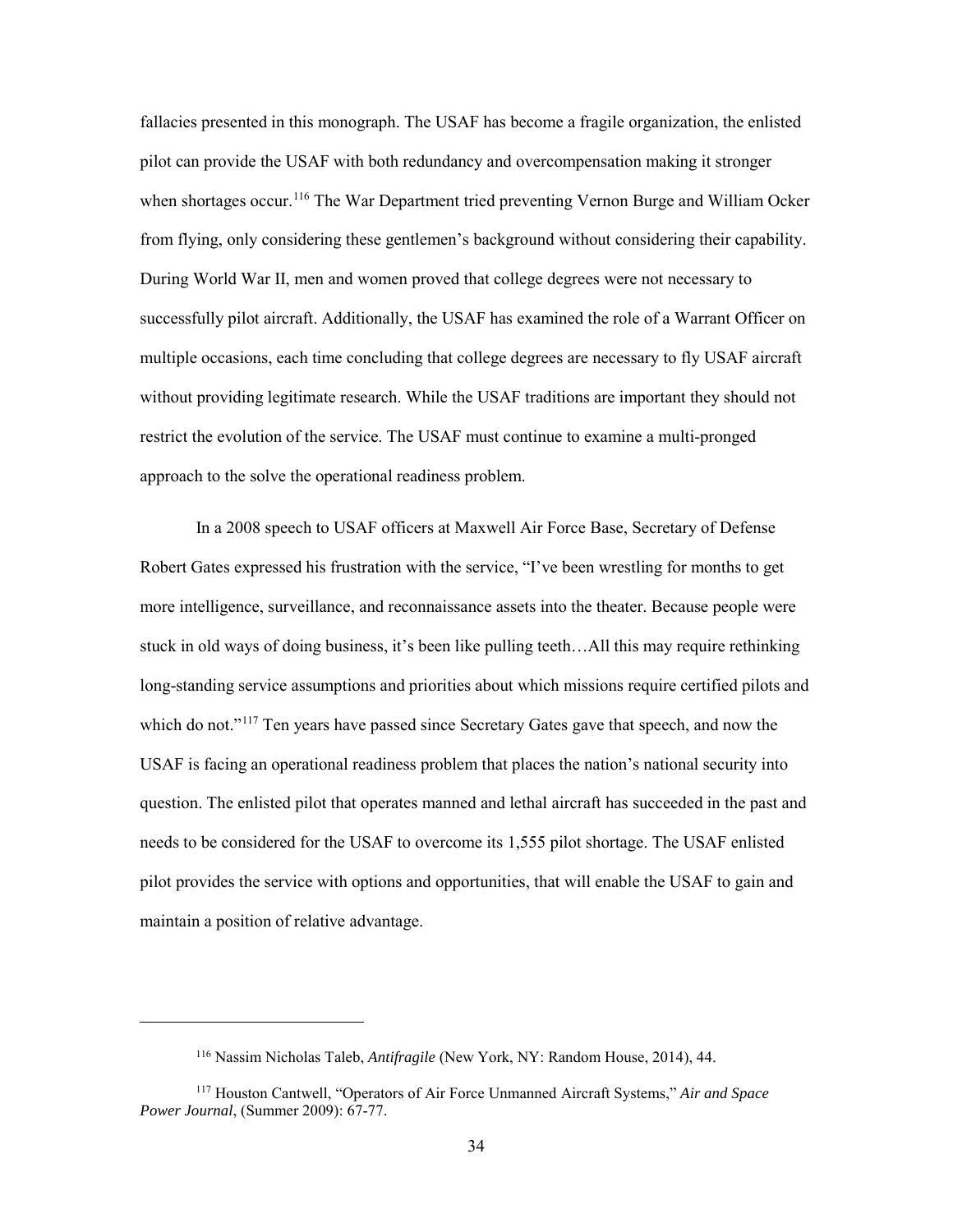#### Bibliography

- <span id="page-42-0"></span>Air Force Material Command. Air Force Research Laboratory. *USAF Air Vehicle Operator Training Requirements Study*, by Ellen Hall and William Tire. February 1998.
- Arbon, Lee. *They Also Flew: The Enlisted Pilot Legacy 1912-1942*. Washington, DC: Smithsonian Institute, 1992.
- Army Air Forces Historical Studies. *Organization of AAF Training Activities 1939-1945, No 53.*  May 1946.
- Army Air Forces Historical Studies. *Revised Edition Legislation relating to the AAF Personnel Program 1939-1945, No 16.* May 1946.
- Army Air Forces Historical Studies. *Women Pilots with the AAF 1941-1944, No 55.* March 1946.
- Aviation Online Magazine. "The First Pilot and Mechanic Licenses Issued." Accessed January 2, 2018. http://avstop.com/history/pilot\_lic/first\_pilots\_and\_mechanic\_licens.htm.
- Browne, Neil, and Stuart Keeley. *Asking the Right Questions: A Guide to Critical Thinking*, 8th ed. Saddle River, NJ: Pearson Prentice Hall, 2007.
- Callander, Bruce. "The In-Betweeners." *Air Force Magazine*, November 1991. Accessed January 7, 2018. www.airforcemag.com/MagazineArchive/Pages/1991/November%201991/1191between. aspx.
- Cantwell, Houston. "Operators of Air Force Unmanned Aircraft Systems." *Air and Space Power Journal* (Summer 2009): 67-77.
- Chuckyeager.com. "Mach Buster." Adventures. Accessed February, 15, 2018. www.chuckyeager.com/1945-1947-mach-buster.
- Clark, James. "No, The Air Force Isn't Really Bringing Back Enlisted Pilots." Task and Purpose, December 7, 2017. Accessed March 2, 2018. https://taskandpurpose.com/no-enlistedpilots-air-force/.
- Collins, Shannon. "WASPs: First women in history to fly for Army Air Corps." US Army. Last modified March 16, 2016. Accessed December 18, 2017. https://www.army.mil/article/164374/wasps\_first\_women\_in\_history\_to\_fly\_for\_army\_a ir corps.
- Cornell Law School. "US Code." 10 US Code 3548. Accessed February 20, 2018. https://www.law.cornell.edu/uscode/text/10/3548.
- Curatola, John, M. "Enlisted Wings of Gold." *Flying Leatherneck Log Book*, Fall/Winter 2012.
- Federal Aviation Administration. "A Brief History of the FAA." Last Modified January 4, 2017. Accessed January 2, 2018. https://www.faa.gov/about/history/brief\_history/.
- Federal Aviation Administration. "Our Mission." Last Modified April 23, 2010. Accessed January 2, 2018. https://www.faa.gov/about/mission/.
- Hennessy, Juliette. "The United States Army Air Arm: April 1861 to April 1917." Monograph, Office of Air Force History, 1958.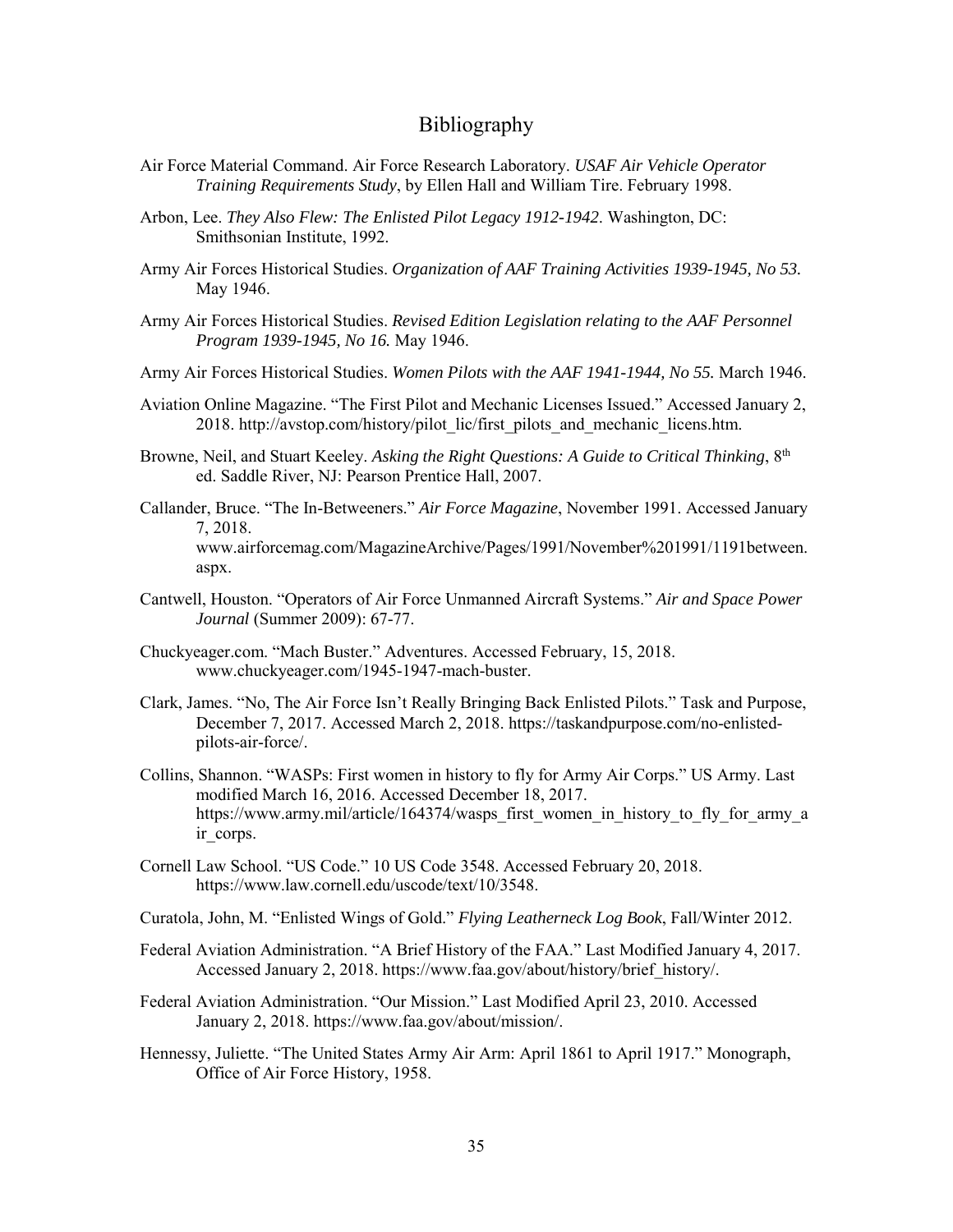- Krulak, Charles. "The Strategic Coporal: Leadership in the Three Block War." Marine Magazine, January 1999. Accessed February 27, 2018. www.au.af.mil/au/awc/awcgate/usmc/strategic\_corporal.htm.
- Lyle, Amaani. "AF opens enlisted RPA pilot program to all AFSCs." US Air Force. Last Modified August 29, 2016. Accessed January 14. 2018. www.af.mil/News/Article-Display/Article/928640/af-opens-enlisted-rpa-pilot-program-to-all-afscs/.
- National WASP WWII Museum. "A History of the Women Airforce Service Pilots." Accessed December 18, 2017. http://waspmuseum.org/index.html.
- Ocker, William and Carl Crane. *Blind Flight in Theory and Practice.* San Antonio, TX: Naylor Printing Company, 1932.
- Parrish, Karen. "Congress Probes Military Pilot Shortage." US Department of Defense. Last modified March 30, 2017. Accessed January 14, 2018. https://www.defense.gov/News/Article/Article/1135200/congress-probes-military-pilotshortage/.
- Sniteman, Stephen, B. "U.S. Air Force Considerations in Implementing a Specialized Pilot Program." Master's Thesis, US Army Command and Staff College, 1980.
- Taleb, Nassim, N. *Antifragile*. New York, NY: Random House, 2014.
- Tate, Frank, W. "Army Aviation as a Branch, Eighteen Years After the Decision." Monograph, School of Advanced Military Studies, Second Term AY 00-01. Accessed January 2, 2018. www.dtic.mil/dtic/tr/fulltext/u2/a394423.pdf.
- Tennessee State Guard. "Identify Duties, Responsibilities, and Authority of Warrant Officers at the Company Level." Task Number 020-320-0001. Last modified August 10, 2003. Accessed January 2, 2018. http://tsg3.us/tnsg\_lib/pldc\_school/wobc/tnsg\_020\_0001\_duties\_wo/tnsg\_020\_0001.pdf.
- Trimble, William, F. *Hero of the Air: Glenn Curtiss and the Birth of Naval Aviation*. Annapolis, MD: Naval Institute Press, 2010.
- US Air Force Historical Studies*. Organization of the Army Air Arm 1935-1945, No 10.* July 1956.
- US Air Force Safety Center. "Flight Safety Statistics." Last Modified September 30, 2017. Accessed January 7, 2018. www.safety.af.mil/Portals/71/documents/Aviation/End%20of%20Year%20statistics/FY1 7.pdf.
- US Department of the Air Force, Air Force Instruction 91-204, *Safety Investigations and Reports*. Washington, DC: Government Printing Office, 2014.
- US Department of the Air Force, *USAF Basic Doctrine Volume 1*. Washington, DC: Government Printing Office, 2015.
- US Department of the Army, Army Doctrine Publication (ADP) 3-0, Operations. Washington, DC: Government Printing Office, 2016.
- US Department of the Army, Army Doctrine Reference Publication (ADRP) 3-90, Offense and Defense. Washington, DC: Government Printing Office, 2012.